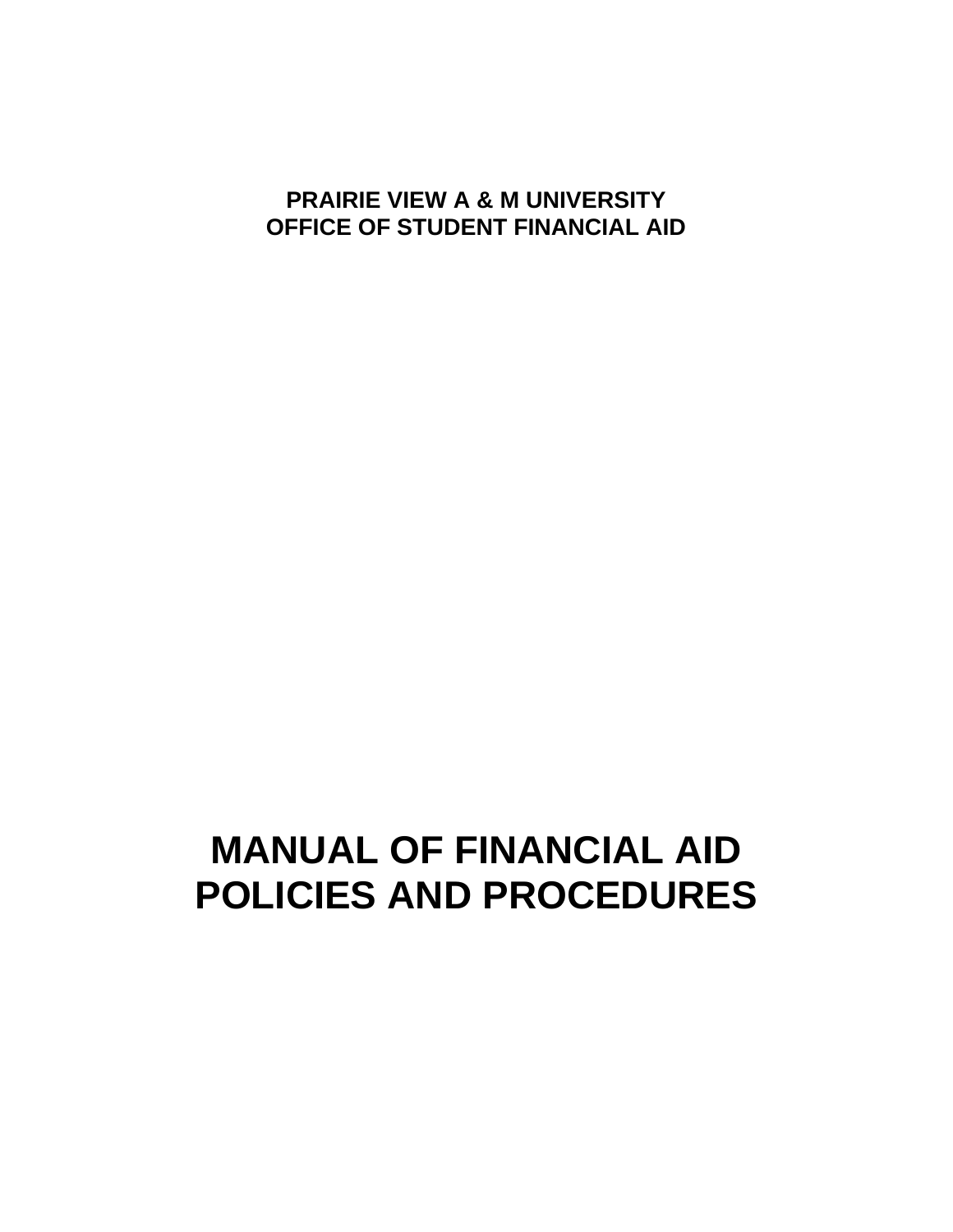- 1 Introduction
	- 1.1 Statement of Purpose
	- 1.2 Financial Aid Reference Documents
	- 1.3 Financial Aid Professional Associations
- 2 Philosophy of Financial Aid
	- 2.1 Mission Statements
		- 2.11 University Mission Statement
		- 2.12 Administration and Finance Mission Statement
		- 2.13 Office of Student Financial Aid Mission Statement
	- 2.2 Policy Development
		- 2.21 Responsibility for University Policy Development
		- 2.22 University Principles of Financial Aid
		- 2.23 Operating Policies
		- 2.24 Financial Aid Sub-Committee
- 3 Administrative Organization of the Office of Student Financial Aid
	- 3.1 Organizational Chart
	- 3.2 Division of Responsibility between Financial Aid and Fiscal Offices
	- 3.3 Position Descriptions for Office of Student Financial Aid
		- 3.31 Director
		- 3.32 Associate Director
		- 3.33 Administrative Assistant
		- 3.34 Assistant Director, Scholarship
		- 3.35 Assistant Director, Student Employment
		- 3.36 Assistant Director, Loan Programs
		- 3.37 Processing Supervisor
		- 3.38 Customer Service Supervisor
		- 3.39 Data Analyst
		- 3.40 Financial Aid Counselors
		- 3.41 Data Entry Specialist
		- 3.42 Scholarship Coordinator
		- 3.43 Loan Coordinator
		- 3.44 Student Employment Coordinator
		- 3.45 Customer Service Representatives
		- 3.46 Records Clerk
	- 3.4 General Office of Student Financial Aid Administration
		- 3.41 Office Hours
		- 3.42 Correspondence
		- 3.43 Telephone
		- 3.44 Distribution of Forms
		- 3.45 Staff Meetings
		- 3.46 Personnel Policies
		- 3.47 Performance Evaluations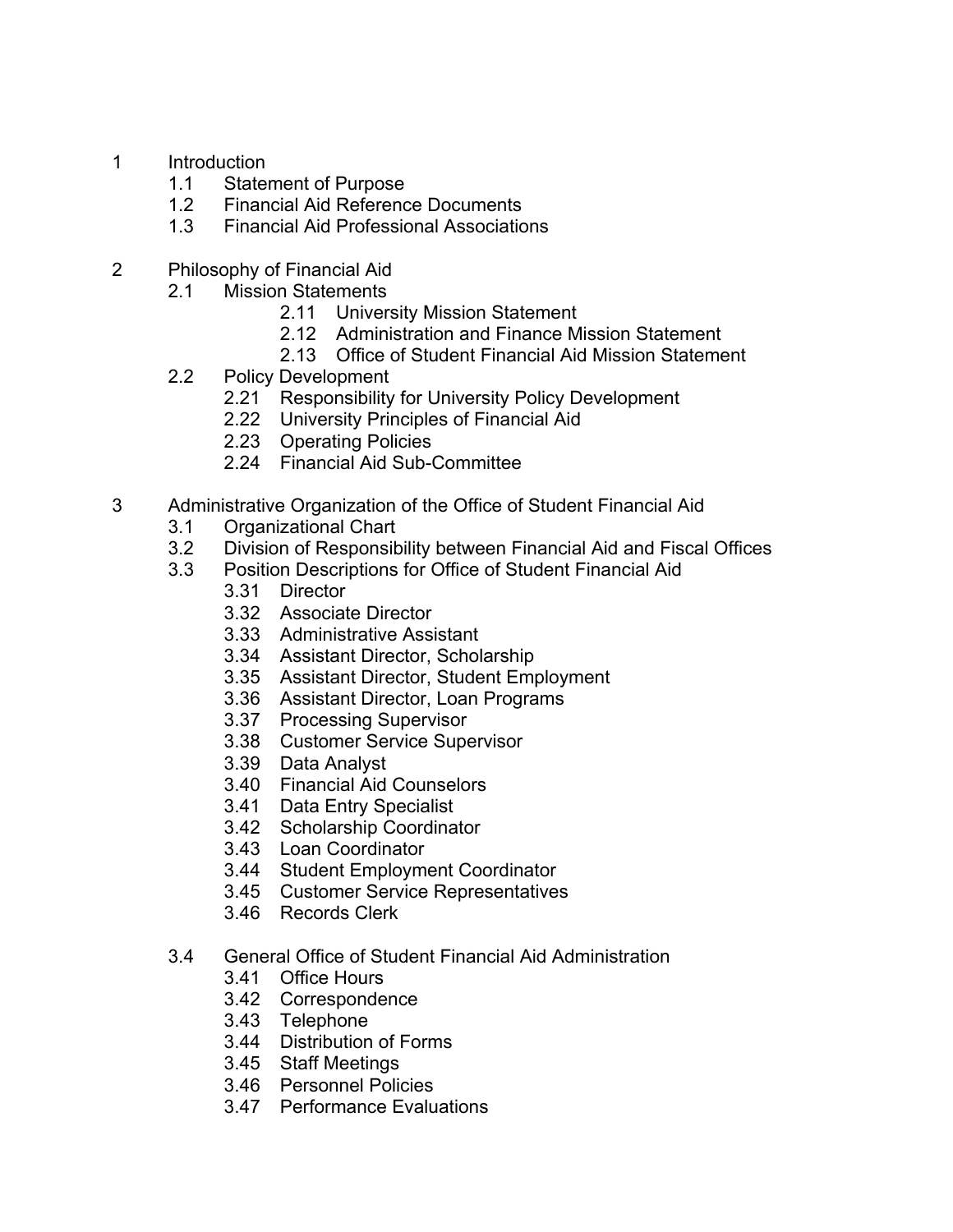- 3.48 Absence Approvals
- 3.49 Appointments with Office Staff
- 3.6 Records Management
	- 3.61 Confidentiality of Records
	- 3.62 Public Information
	- 3.63 Non-Public Information
	- 3.64 Active Records
	- 3.65 Inactive Records
	- 3.66 Records on Computer Discs
	- 3.67 Automated Program Files
- 4 Calendar of Financial Aid Activities
- 5 Student Consumer Information
	- 5.1 Financial Aid Program Availability
	- 5.2 Procedures and Forms Required to Apply
	- 5.3 Methods of Disseminating Consumer Information
	- 5.4 Student Eligibility Requirements
	- 5.5 Criteria for Selecting Recipients and Determining Award Amounts
	- 5.6 Availability of Forms and Instructions
	- 5.7 Rights and Responsibilities of Student on Financial Aid
	- 5.8 Cost of Attendance
	- 5.9 Refund Policy
	- 5.10 Academic Programs Offered
	- 5.11 Person(s) Designated to Provide Financial Aid Information
	- 5.12 Student Retention and Completion Data
	- 5.13 Information for Students with Disabilities
	- 5.14 Information on Accreditation
- 6 Student Application for Financial Aid
	- 6.1 Forms
	- 6.2 Application Process
	- 6.3 Deadlines
	- 6.4 Independent Student Status
- 7 Student Budgets
	- 7.1 Basis for Student Budgets
	- 7.2 Standard Student Budgets
	- 7.3 Special Budget Considerations
- 8 Systems Operations
	- 8.1 Loading Data
- 9 Verification
	- 9.1 Introduction
	- 9.2 Selection of Applications to be Verified
		- 9.2.1 Exclusions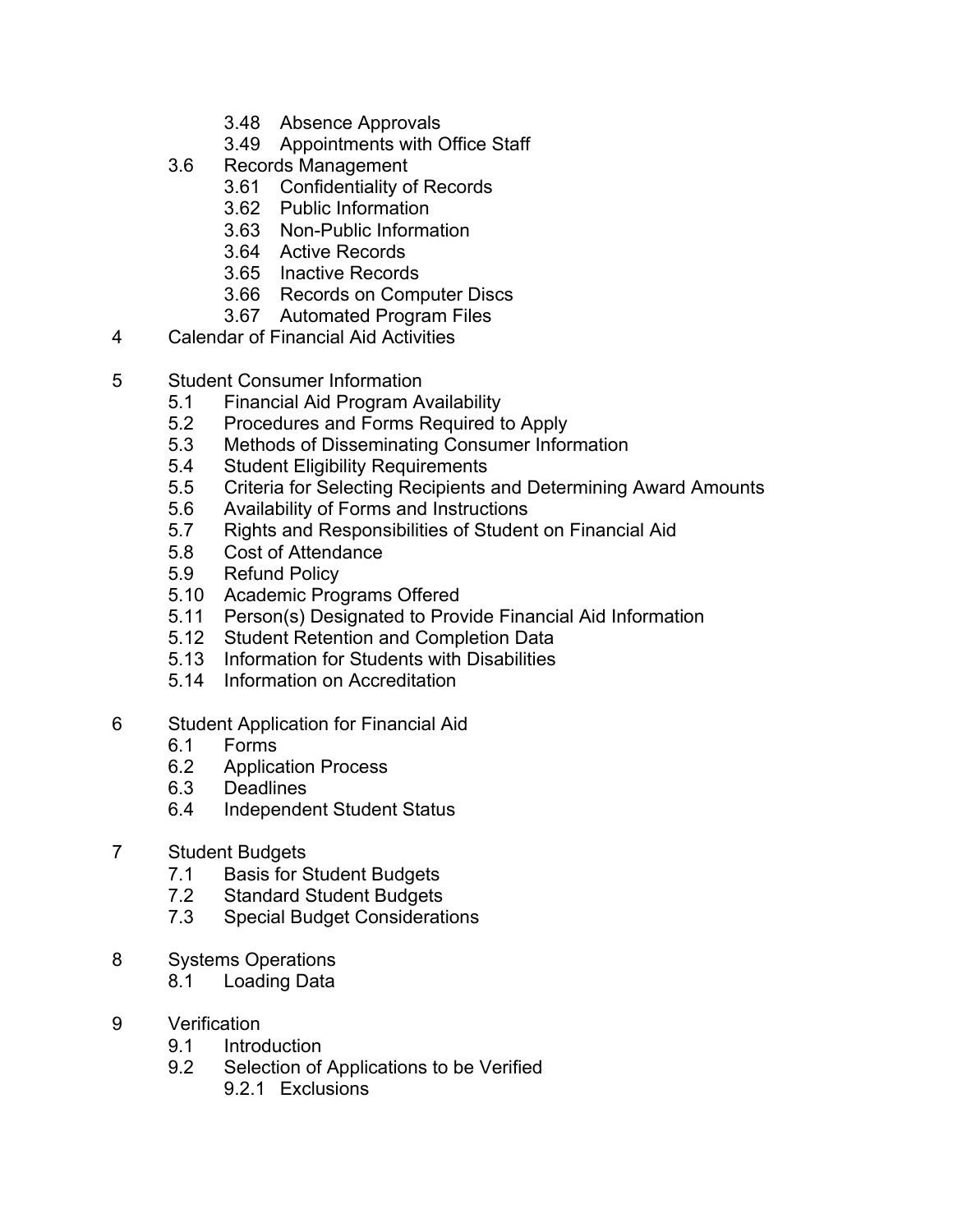- 9.2.2 Conflicting Information for Non-selected Applications
- 9.3 Verification Time Frame
- 9.4 Document Collection Procedures
	- 9.41 Documentation
	- 9.42 Processing Time Period
	- 9.43 Failure to comply
	- 9.44 Submission after Deadline
	- 9.45 Notification of Verification to Applicants
- 9.5 Verification of Data Elements
	- 9.51 Adjusted Gross Income
	- 9.52 U.S. Income Tax Paid
	- 9.53 Household Size
	- 9.54 Exclusions
	- 9.55 Number in Postsecondary Institutions
	- 9.56 Exceptions
	- 9.57 University Discretionary Items
- 9.6 Tolerances
- 9.7 Notification to Students
	- 9.71 Correction Procedures
	- 9.72 Overpayments
- 9.8 Updating Requirements and Procedures
- 9.9 Interim Disbursements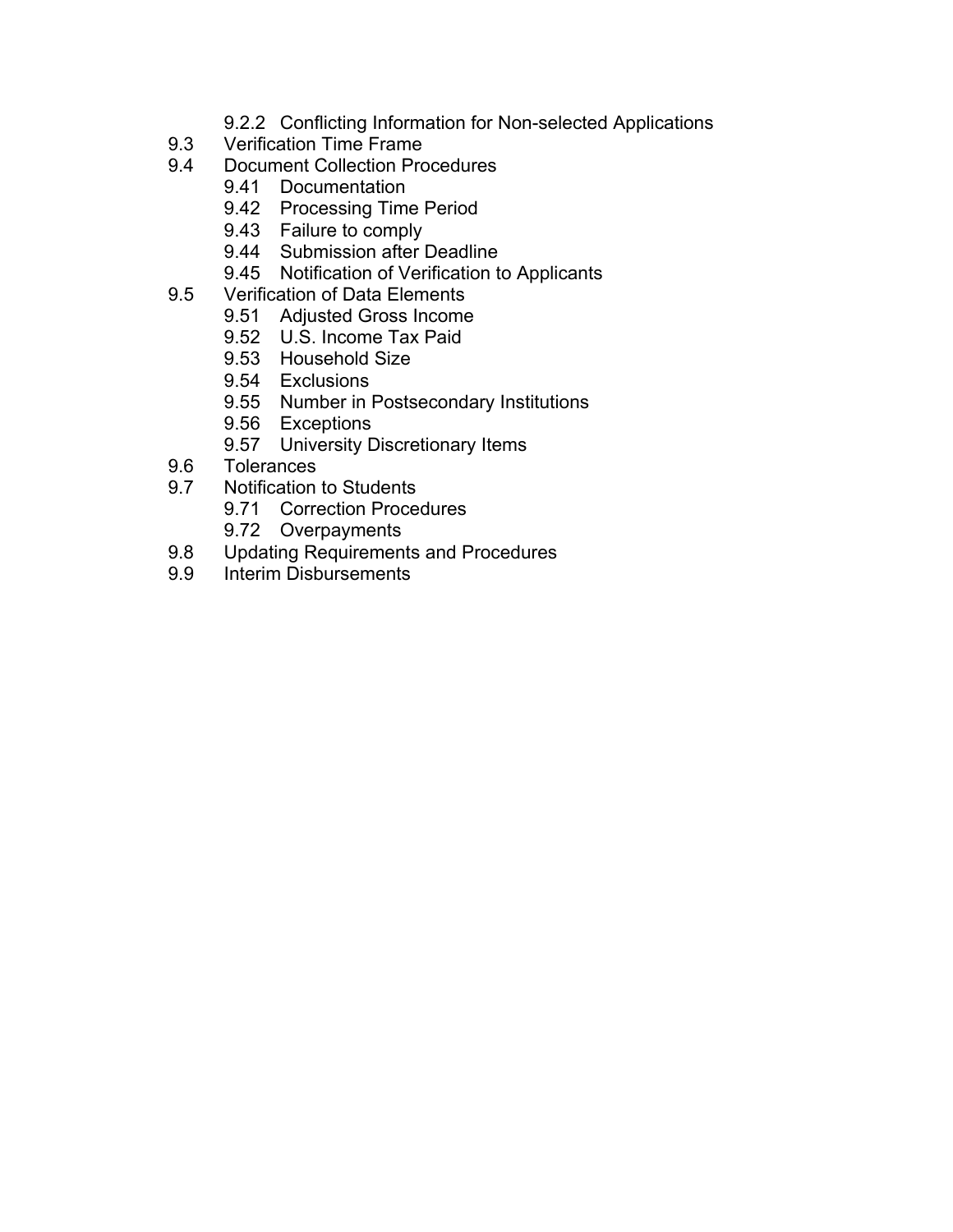- 10 Need Analysis
- 11 Professional Judgment
	- 11.1 Areas of Administration
	- 11.2 Staff Authority
	- 11.3 Circumstances
	- 11.4 Student Appeals
	- 11.5 Documentation
- 12 Participation in Financial Aid Programs
	- 12.1 University and Program Eligibility
		- 12.1.1 University Eligibility
		- 12.1.2 Terms of Agreement
		- 12.1.3 University Application for Federal Funds
	- 12.2 General Student Eligibility for Federal Title IV Financial Aid
	- 12.3 Federal Programs

## **12.3.1 Federal Pell Grant**

- 12.3.1.1 Purpose of Program
- 12.3.1.2 University Policy Statement
- 12.3.1.3 Student Eligibility
- 12.3.1.4 Determination of University Federal Pell Grant Budget
- 12.3.1.5 Amount of Federal Pell Grant
- 12.3.1.6 Verification Procedures
- 12.3.1.7 Student Aid Report (SAR) Processing
- 12.3.1.8 Disbursement Procedures
- 12.3.2 **Federal Supplemental Educational Opportunity Grant (FSEOG)**
- 12.3.2.1 Purpose of Program
- 12.3.2.2 University Policy Statement
- 12.3.2.3 Student Eligibility
- 12.3.2.4 Amount of Award
- 12.3.2.5 Disbursement Procedures
- **12.3.3 Federal Work -Study Programs (CWS)**
- 12.3.3.1 Purpose of Program
- 12.3.3.2 University Policy Statement
- 12.3.3.3 Student Eligibility
- 12.3.3.4 Minimum and Maximum Awards
- 12.3.3.5 Job Classifications
- 12.3.3.6 Placement Procedures
- 12.3.3.7 Supervision
- 12.3.3.8 Time Sheets
- 12.3.3.9 Recordkeeping
- 12.3.3.10 Payment Procedures/Frequency
- **12.3.4 Federal Perkins Loan**
- 12.3.4.1 Purpose of Program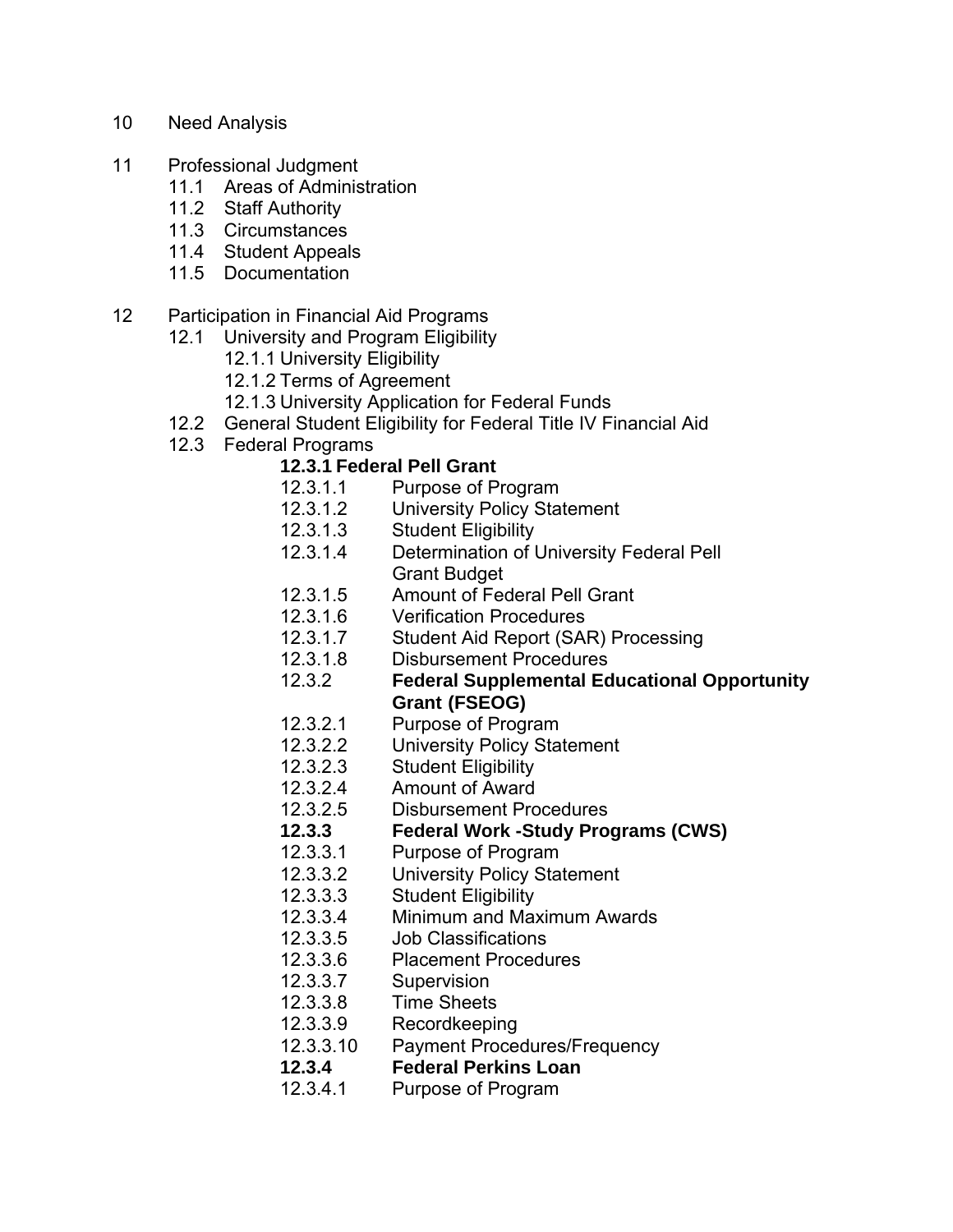- 12.3.4.2 University Policy Statement
- 12.3.4.3 Student Eligibility
- 12.3.4.4 Minimum and Maximum Awards
- 12.3.4.5 Disbursement Procedures
- 12.3.4.6 Pre-loan /Exit Loan Counseling
- 12.3.4.7 Billing and Collection Procedures
- 12.3.3.5 Federal Subsidized Stafford Loan Program

## **12.3.5 Federal Subsidized Stafford Loan Program**

- 12.3.5.1 Purpose of Program
- 12.3.5.2 University Policy Statement
- 12.3.5.3 Student Eligibility
- 12.3.5.4 Minimum and Maximum Awards
- 12.3.5.5 Processing Procedures
- 12.3.5.6 Disbursement Procedures
- 12.3.5.7 Pre-loan /exit Loan Counseling
- 12.3.5.8 Report to Lenders

## **12.3.6 Federal Unsubsidized Stafford Loan Program**

- 12.3.6.1 Purpose of Program
- 12.3.6.2 University Policy Statement
- 12.3.6.3 Student Eligibility
- 12.3.6.4 Minimum and Maximum Awards
- 12.3.6.5 Processing Procedures
- 12.3.6.6 Disbursement Procedures
- 12.3.6.7 Pre-loan /exit Loan Counseling
- 12.3.6.8 Report to Lenders

## **12.3.7 Federal Parent Loan for Undergraduate Students**

- 12.3.7.1 Purpose of Program
- 12.3.7.2 University Policy Statement
- 12.3.7.3 Sudent Eligibility
- 12.3.7.4 Minimum and Maximum Awards
- 12.3.7.5 Processing Procedures
- 12.3.7.6 Disbursement Procedures
- 12.3.7.7 Pre-loan /exit Loan Counseling
- 12.3.7.8 Report to Lenders
- 
- **12.4 State Financial Aid Programs** 
	- 12.4.1 State Student Incentive Grant
	- 12.4.1.1 Purpose of Program
	- 12.4.1.2 University Policy Statement
	- 12.4.1.3 Student Eligibility
	- 12.4.1.4 Amount of Award
	- 12.4.2 Other State Programs
- 12.5.3 University Employment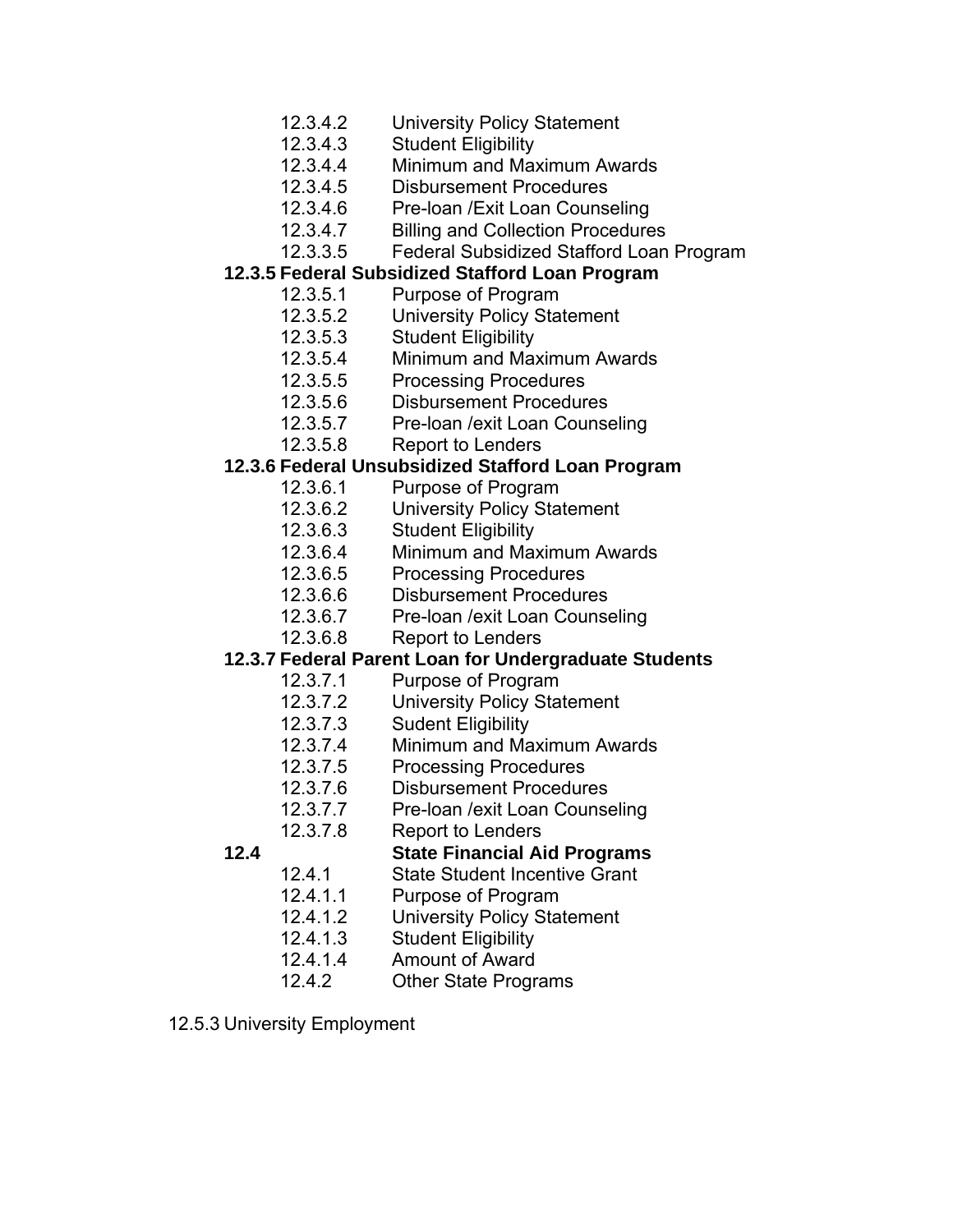- 13 University Scholarships
	- 13.1 Purpose
	- 13.2 Procedures
	- 13.3 Scholarship Committees
		- 13.31 University's Scholarship Oversight Committee
		- 13.32 University Academic Scholarship Committee
	- 13.4 Processing Scholarship Awards Student Eligibility GPA University Acceptance **Renewability** ROTC Scholarship USDA Scholarship Final Awarding
	- 13.5 Documentation Requirements
	- 13.6 Notification of Eligibility and Award
	- 13.7 Periodic Reporting
	- 13.8 Establishing New Scholarships
	- 13.9 Approved Use of Auxiliary Funds
	- 13.10 Athletic Grant-In-Aid
	- 13.11 Exceptions
- 14 Awarding Financial Aid
	- 14.1 University Packaging Policy
	- 14.2 University Packaging Procedures
	- 14.3 Determination of Total Funds to be Awarded
	- 14.4 Outside Resources
	- 14.5 Award Letter and Acceptance of Awards
	- 14.6 Summer Aid
	- 14.7 Consortium Agreements and Exchange Programs
	- 14.8 International Students
- 15 Revision of Financial Aid Awards
	- 15.1 Revision Initiated by the Office of Student Financial Aid
	- 15.2 Revisions Initiated by Request from Student
	- 15.3 Overawards
		- 15.3.1 Eliminating an Overaward
		- 15.3.2 Causes of an Overaward and/or Overpayment
		- 15.3.3 Treatment of an Overaward
- 16 Processing Loans
	- 16.1 Perkins Loan
		- 16.1.1 Loan Application
		- 16.1.2 Certification Procedures
	- 16.2 Federal Subsidized Stafford Loan
		- 16.2.1 Loan Application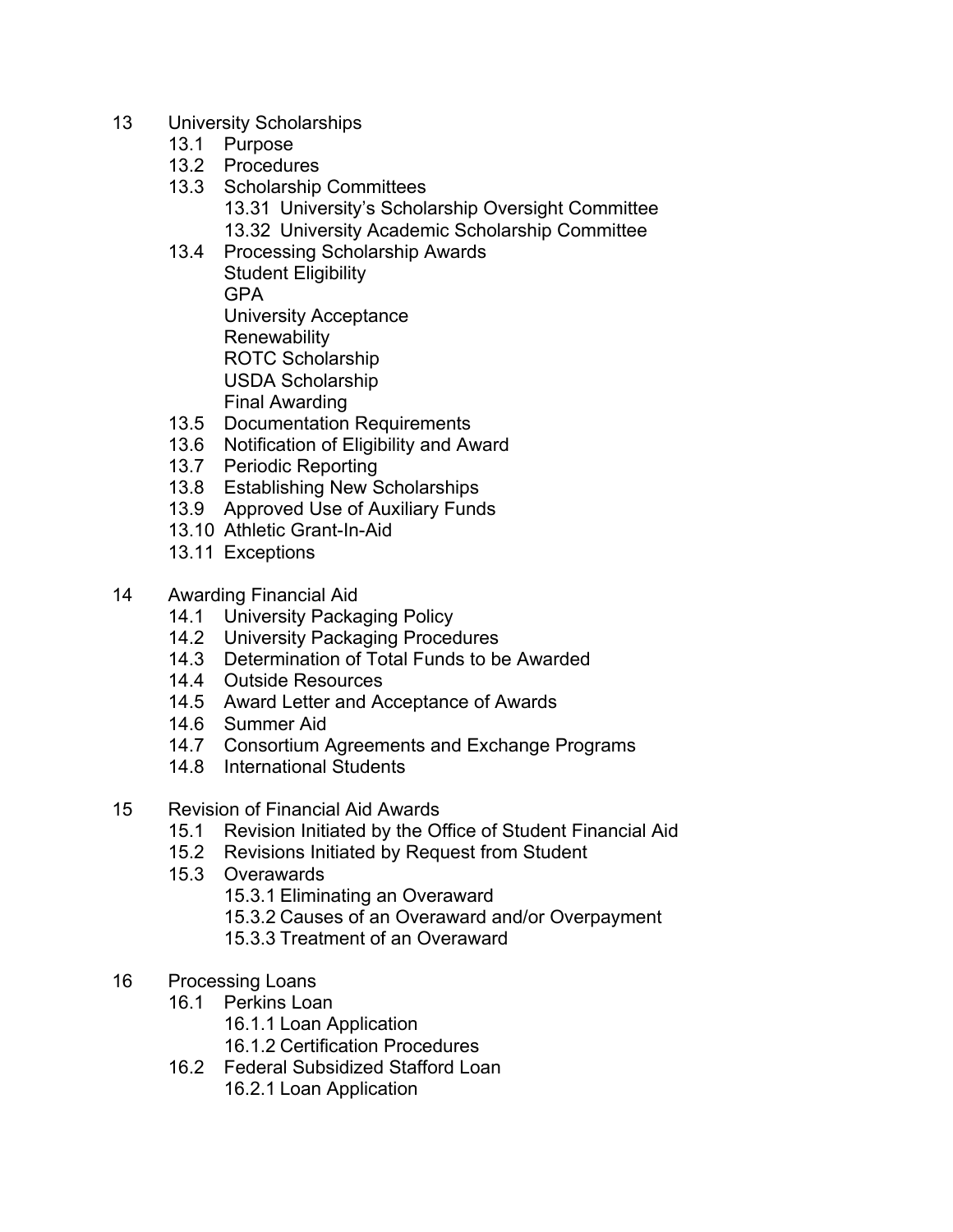- 16.2.2 Certification Procedures
- 16.3 Federal Unsubsidized Stafford Loan 16.3.1 Loan Application 16.3.2 Certification Procedures
- 16.4 Federal Unsubsidized Stafford Loan 16.4.1 Loan Application 16.4.2 Certification Procedures
- 16.5 B-On-Time State Loan Program 16.5.1 Loan Application 16.5.2 Certification Procedures
- 16.6 Private Signature and/or Alternative Loan Program 16.6.1 Loan Application 16.6.2 Certification Procedures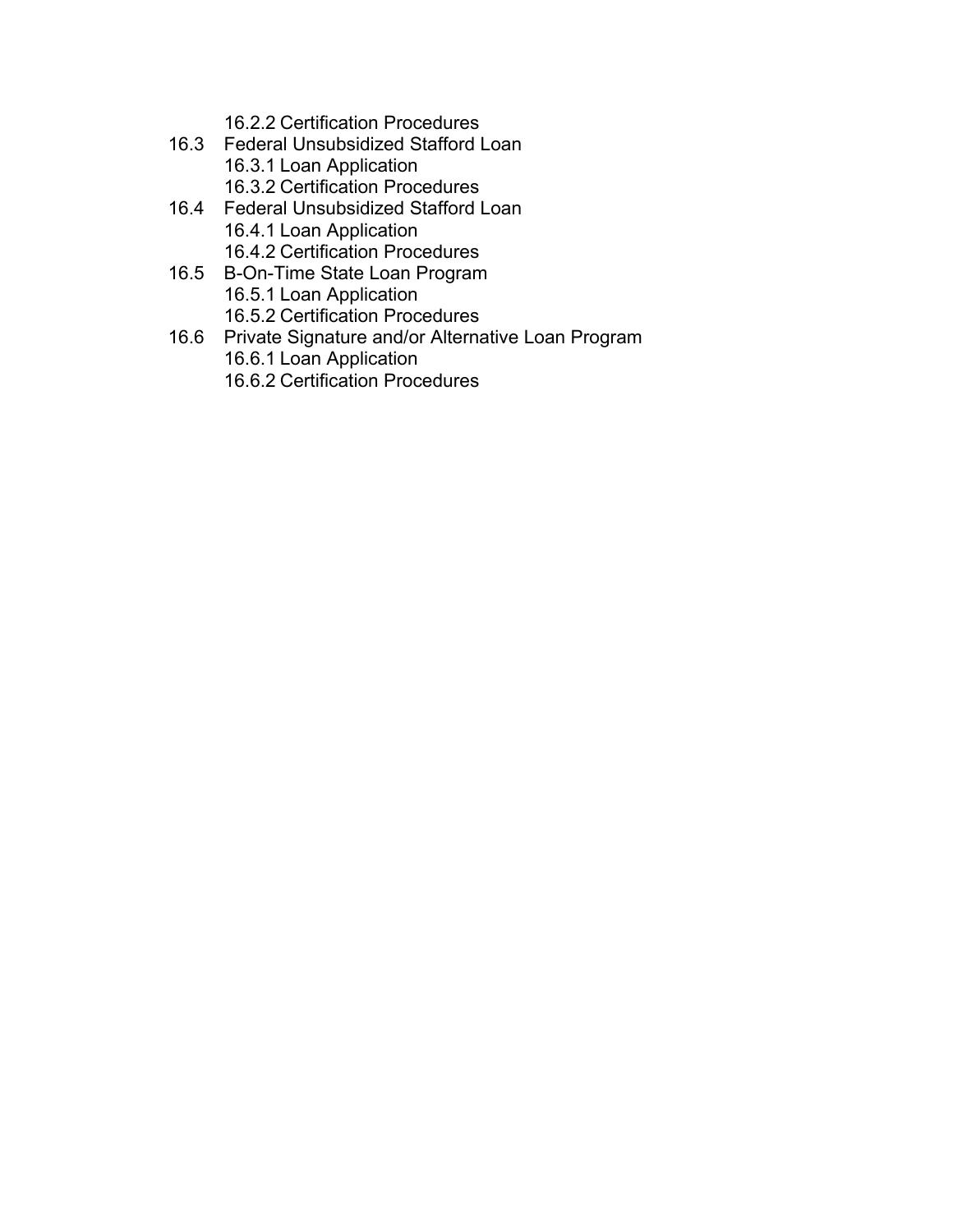- 17 Processing Enrollment Certification
	- 17.1 National Student loan Data System (NSLDS)
- 18 Disbursement of Funds
	- 18.1 Responsibility for Disbursement of Funds
	- 18.2 Separation of Functions
	- 18.3 Procedures
		- 18.3.1 Verification of Identity of Student
		- 18.3.2 Verification of Status
		- 18.3.3 Student Endorsement
- 19 Refunds/Repayments
	- 19.1 Refund Policy
	- 19.2 Tuition and Comprehensive Fee Policy
	- 19.3 Room Fee Policy
	- 19.4 Board Policy
	- 19.5 Pro Rata Refund 19.51 Pro Rata Method
	- 19.6 Refund Disbursement for Financial Aid Recipients
	- 19.7 Repayment
	- 19.8 Unofficial Withdrawal
- 20 Satisfactory Academic Progress
	- 20.1 Satisfactory Academic Progress- PVAMU Policy
		- 20.11 Undergraduate Students
		- 20.12 Full-Time Students
		- 20.13 Three-Quarter Students
		- 20.14 Part-Time Students
	- 20.2 Right of Appeal
	- 20.3 Re-Establishing Satisfactory Academic Progress
	- 20.4 Graduate Students
- 21 Fund Management and Reconciliation
- 22 Fraud
	- 22.1 Policy for Fraud
	- 22.2 Procedures for Fraud
- 23 Audits and Program Reviews
	- 23.1 Preparation
	- 23.2 Guidelines
	- 23.3 Liaison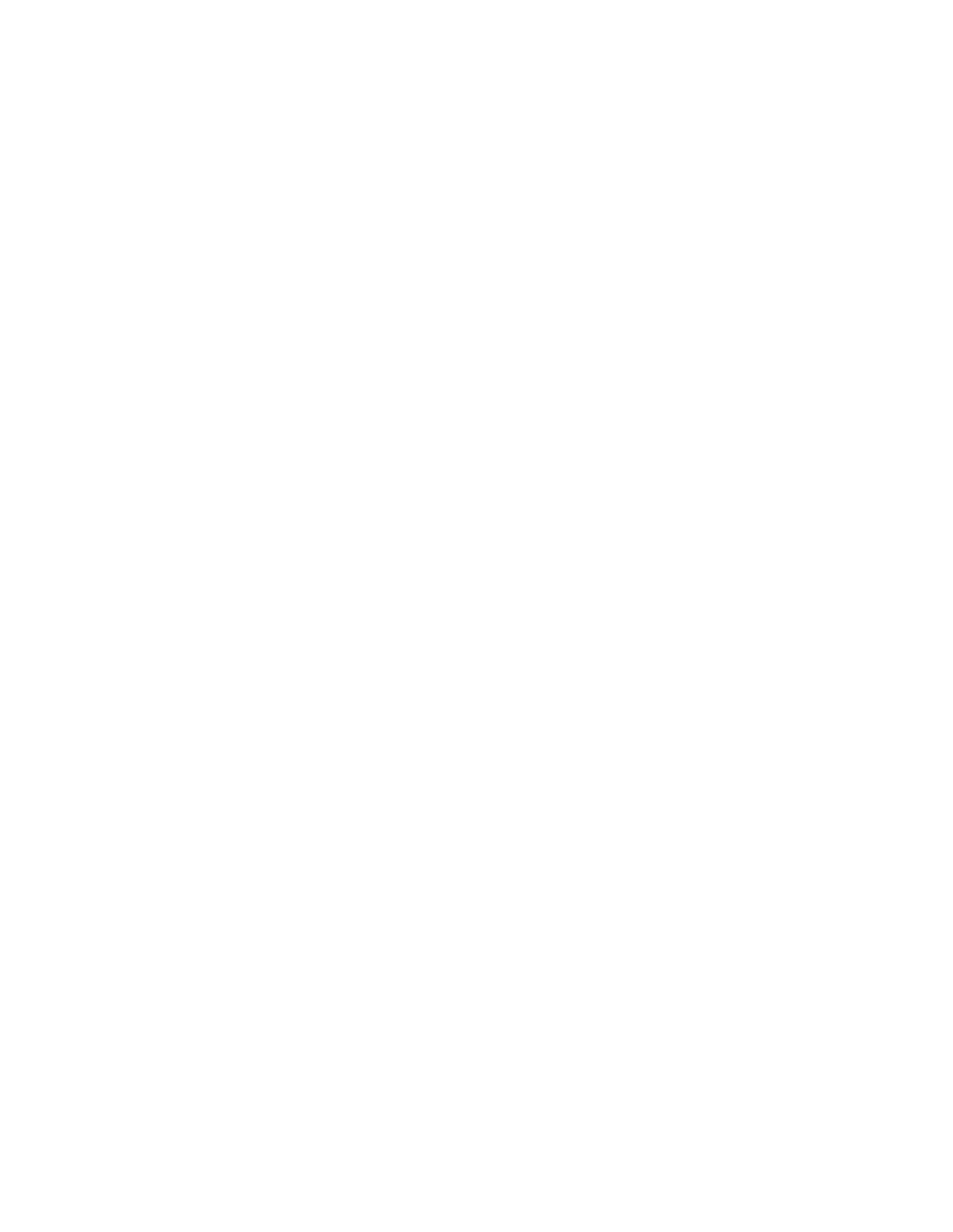## **1 Section One: Introduction**

Federal regulations mandate that institutions have written policies and procedures. In addition to the federal requirement, there are many benefits to having a written document outlining Office of Student Financial Aid policies and procedures. These benefits include:

- 1) Distribution to appropriate others outside the Office of Student Financial Aid (OFA) for the purpose of informing and fostering an understanding of the complexity and operation of the OFA
- 2) OFA staff as a referral guide to assist in maintaining consistency in the problem-solving process
- 3) As an important component of a comprehensive training program.
- 1.1 Statement of Purpose

The purpose of this document is to record policies and procedures surrounding the delivery of financial aid at Prairie View A & M University. The OFA staff is expected to use professional judgment based upon the intent of all financial aid programs and office practices, if no policy or procedure addresses a given issue.

For purposes of this manual, definitions of policy and procedures are as follows:

Policy - A statement that guides present and future decisions and actions.

Procedure - A series of steps followed in a specific order to properly administer a financial aid program.

This Manual is intended to:

1. Provides the financial aid staff with current policies and procedures that pertain to eligibility assessment for federal, state, and university programs.

2. Provides each staff member with general and specific responsibilities of the total staff, their individual responsibilities, and the OFA relationship to other departments and divisions of the university.

3. Provides each staff member with general office procedures in order that a systematic and consistent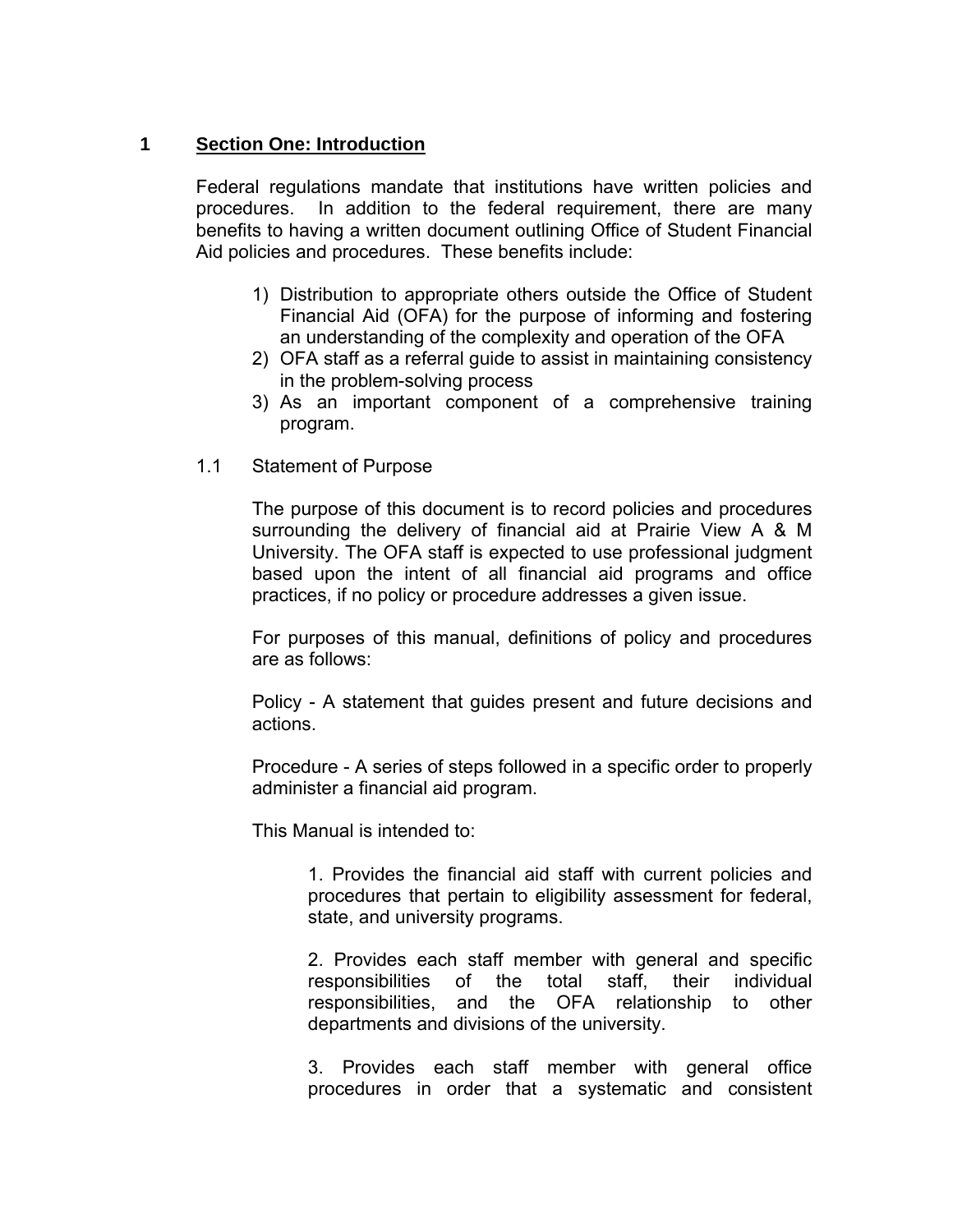approach may be taken in the operation of all programs; ensuring that similar operations will be handled in a uniform manner.

4. Provides quick reference to various practices.

5. Facilitates the orientation and training of personnel when changes occur.

## 1.2 Financial Aid Reference Documents

Financial aid reference documents and publications are maintained by the Director, Office of Student Financial Aid and may be borrowed by personnel in the office. Reference documents specific to program managers daily duties may also be located in the manager's office for immediate access.

The Office of Student Financial Aid uses the following reference documents published by the U.S. Department of Education:

- Federal Student Financial Aid Handbook
- Title IV Training Guide
- Audit Guides
- Dear Colleague Letters
- FFELP Training Guide

The OFA also utilizes the following reference documents:

- State of Texas Higher Education Coordinating Board Policy Manual
- National Association of Financial Aid Administrators Newsletter
- 1.3 Office of Student Financial Aid Professional Associations

The PVAMU Office of Student Financial Aid maintains membership in the following professional financial aid administration associations.

National Association of Student Financial Aid Administrators (NASFAA) Southwest Association for Student Fin. Aid Administrators (SWASFAA) Texas Association of Student Financial Aid Administrators (TASFAA)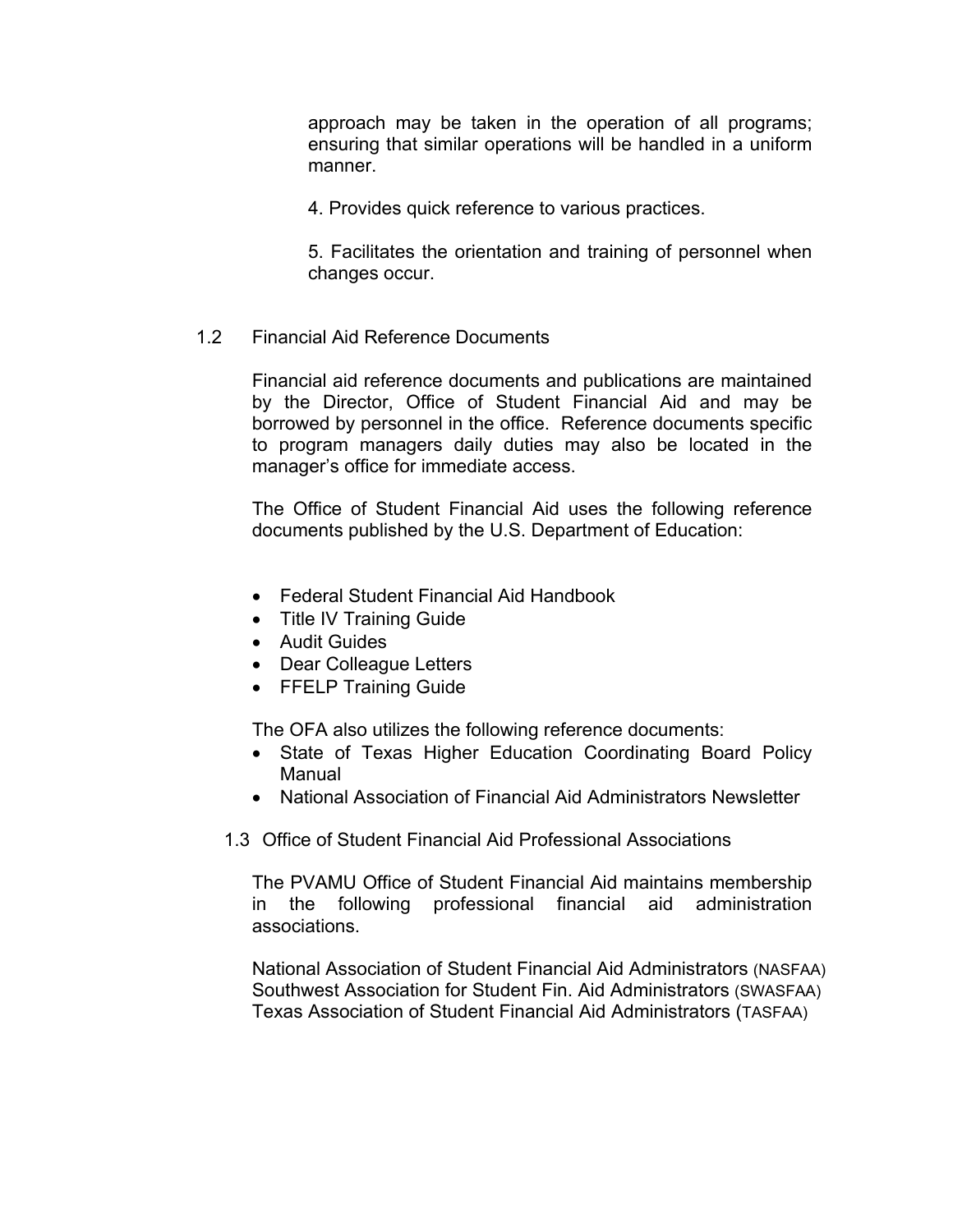## 2 **Section Two: Philosophy of Student Financial Aid at Prairie View A & M University**

The philosophy of student aid is to provide access and choice to students, who would otherwise not be able to pursue post-secondary education.

- 2.1 Mission Statements
	- 2.11 University Mission Statement
		- Prairie View A & M University, America's first fully state supported four year institution of higher learning for Blacks, is a comprehensive university and one of two land grant institutions in the State of Texas. Its mission is to promote and sustain academic programs that integrate instruction, research, and extension/public service in a design most responsive to the needs and endeavors of individuals and groups within its scope of influence. Ultimately, the University is dedicated to the promotion of knowledgeable, perceptive, and humane citizens- secure in their selfawareness, equipped for personal fulfillment, sensitive to the needs and aspirations of others, and committed to assuming productive roles in a challenging and ever-changing global society.
	- 2.12 Provost and Enrollment Management Mission Statement

To assist the University in fulfilling its mission by providing outstanding leadership, financial and general management functions that meet or exceed sate and national standards, or recommended practices.

2.13 Office of Student Financial Aid Mission Statement

To assist students in gaining an education by providing the most comprehensive financial assistance possible to current and perspective students. The Office is dedicated to maintaining accurate records and complying with Federal State and University regulations. Through a partnership with students, parents, and numerous offices and organizations, the Office is committed to timely communication and quality customer service.

- 2.2 Policy Development
	- 2.21 Responsibility for University Policy Development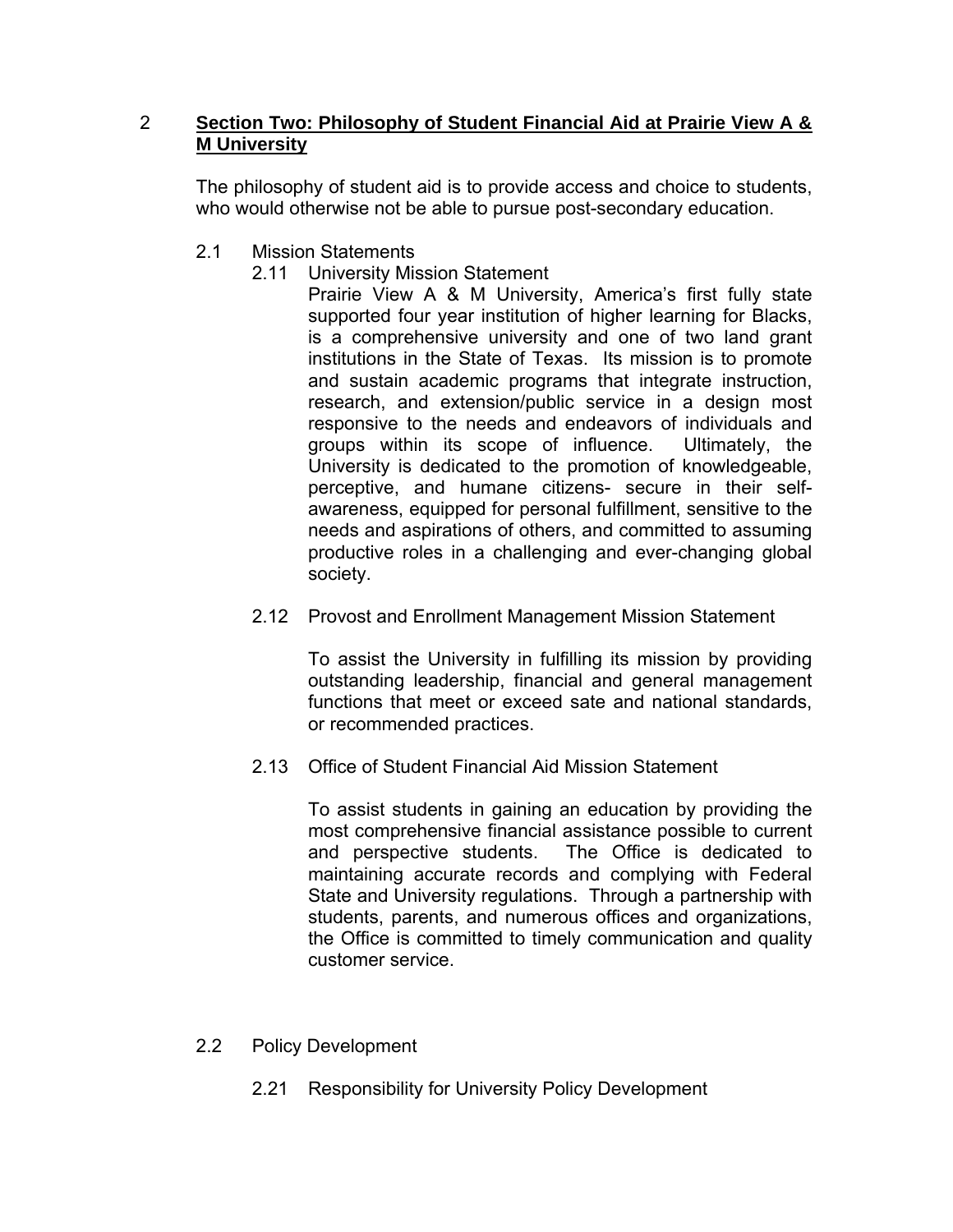The Director of Financial Aid is responsible for establishing University policy development surrounding the delivery of financial assistance. Policy development adheres to federal and State laws and regulations as well as to the mission of the University. Financial Aid policy is reported to and approved by the President and Provost when appropriate.

#### 2.22 University Principles of Financial Aid

The staff at Prairie View A & M University has adopted the Principles of Student Financial Aid Administration from the University Scholarship Service.

> 1. The purpose of any financial aid program university, governmental, or private - should be to provide monetary assistance to students who can benefit from further education but who cannot do so without such assistance. The primary purpose of a collegiate financial aid program should be to provide financial assistance to accepted students who, without such aid, would be unable to attend the University.

> 2. Each institution of higher education has an obligation to assist in realizing the national goal of equality of educational opportunity. The University should work with schools, community groups, and other educational institutions in support of this goal.

> 3. The University should publish budgets that state total student expenses realistically by including, where applicable, maintenance at home, commuting expenses, personal expenses, and necessary travel.

> 4. Parents are expected to contribute according to their means, taking into account their income, assets, number of dependents, and other relevant information. Students themselves are expected to contribute from their own assets and earnings, including appropriate borrowing against future earnings.

> 5. Financial aid should be offered only after determination that the resources of the family are insufficient to meet the student's educational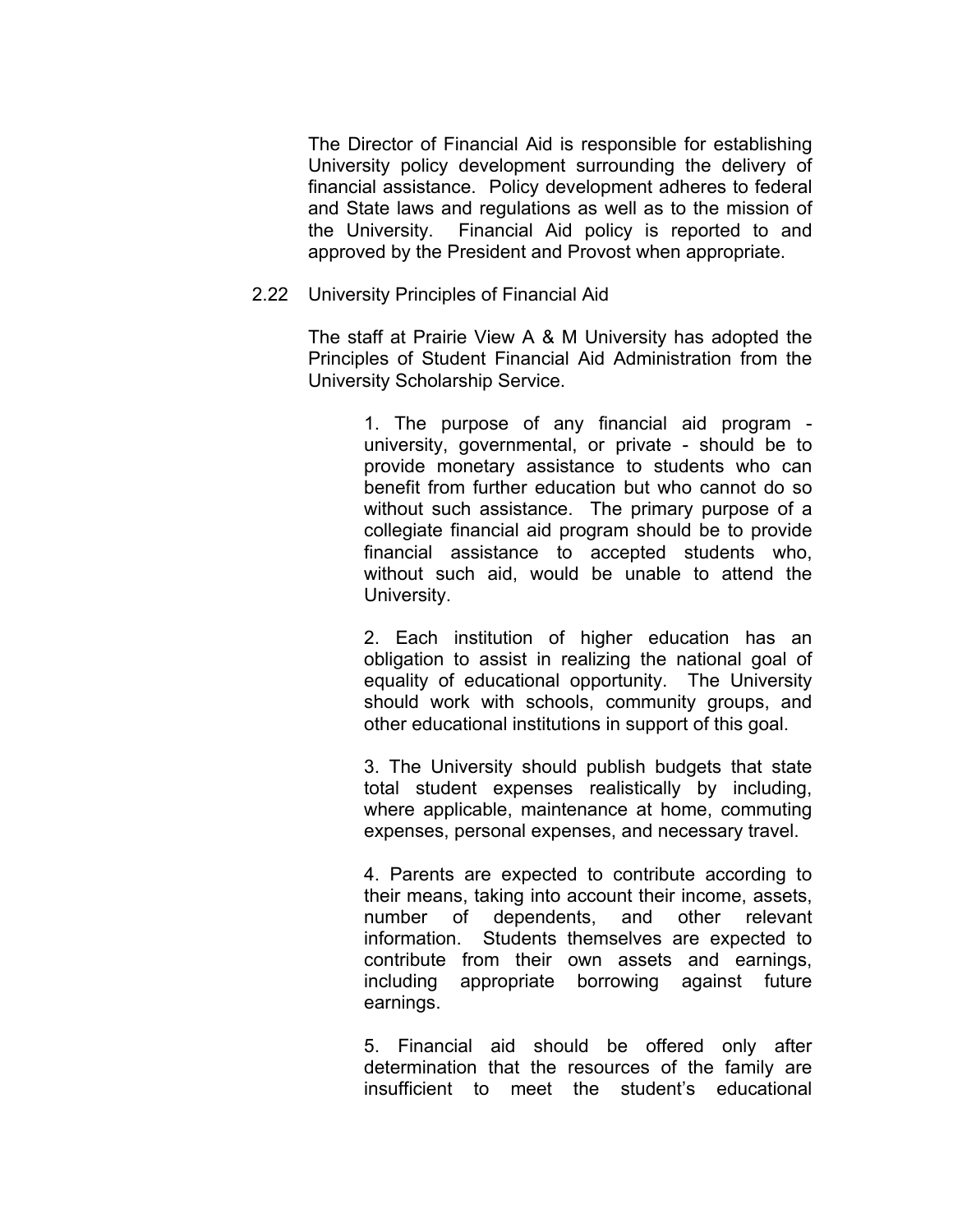expenses. The amount of aid offered should not exceed the amount needed to meet the difference between the student's total educational expenses and the family's resources.

6. The amount and type of self-help expected from students should be related to the circumstances of the individual. In the assignment of funds to those students designated to receive financial aid, the largest amounts of total grant assistance should go to students with the least ability to pay.

7. The University should review its financial assistance awards annually and adjust them, if necessary to reflect changes in the financial needs of students and the expenses of attending the institution. The University has an obligation to inform students and parents of the financial aid renewal policies for enrolled students at the time of the initial offer of financial assistance.

8. Because the amount of financial assistance awarded reflects the economic circumstances of students and their families, PVAMU should refrain from any public announcement of the amount of aid offered and encourage students, their secondary schools, and others to respect the confidentiality of this information.

9. All documents, correspondence, and conversations between and among aid applicants, their families, and the Office of Student Financial Aid are confidential and entitled to the protection ordinarily arising from a counseling relationship.

10. Concerns for the student should be paramount. Financial aid should be administered in such a manner that other interests, important though they may be, are subordinate to the needs of students.

## 2.23 Operating Policies

The following operating policies are designed to assure that the OFA is effective in carrying out its responsibilities: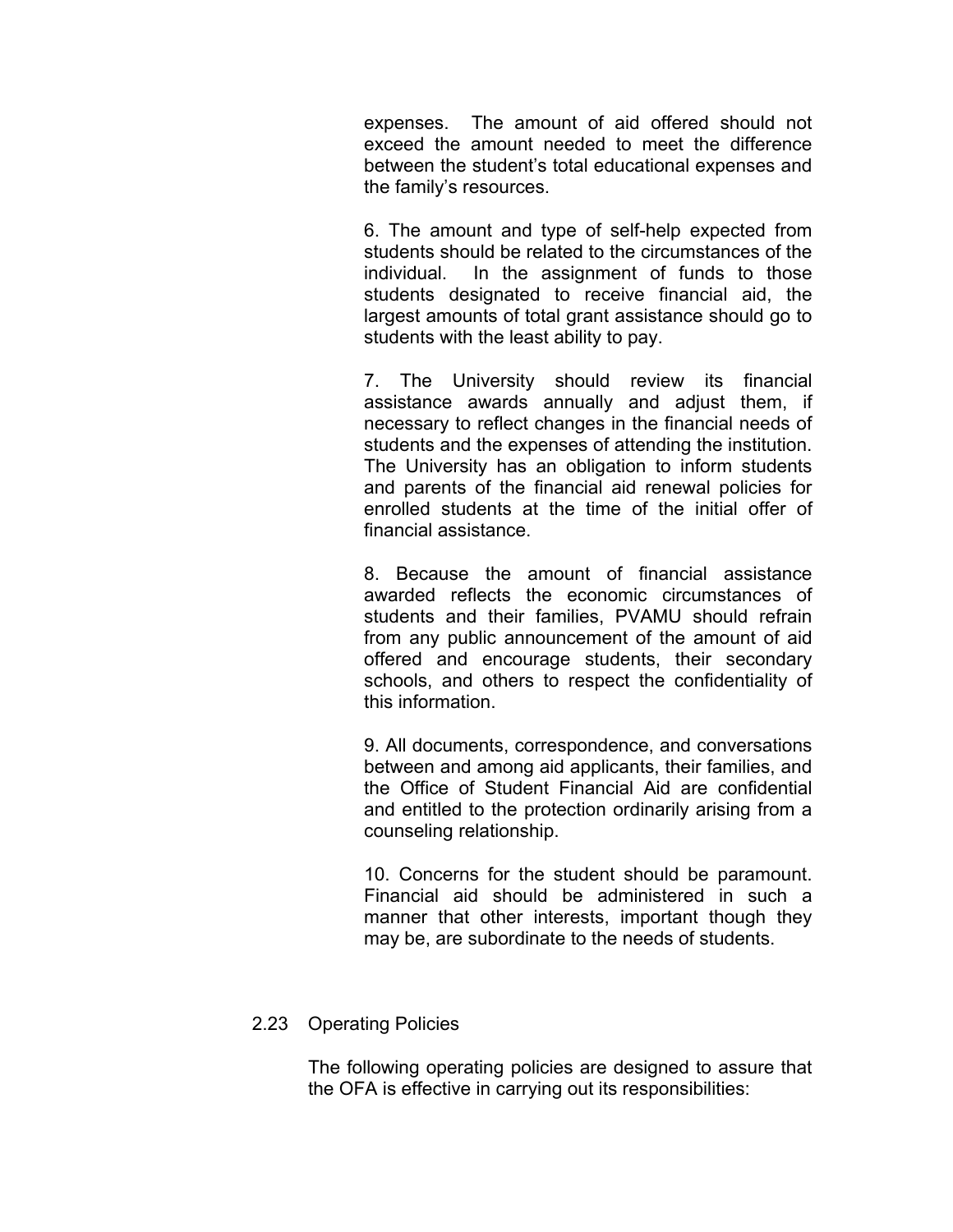1. All students must apply for financial assistance by submitting appropriate application forms to the OFA.

2. All funds available to the University for financial assistance shall be administered through the OFA. The selection of students to receive certain designated scholarships and other awards shall be submitted by the responsible department to the OFA for processing (see scholarships). When funds or awards for students are received from outside sources by other offices (such as the Business Office) that office will be required to notify the OFA.

3. The OFA shall maintain adequate records to ensure proper administration of aid funds. This includes ensuring that aid given is not in excess of need and or the cost of attendance and that aggregate awards do not exceed total expenditures of funds under each program.

4. Selection of students to receive financial aid will be made without regard to age, sex, race, color, religion, sexual orientation, national origin, disability or marital status.

5. Priority consideration for aid is given to students whose files are complete by March 1st of each year.

6. All undergraduate and graduate students applying for aid are required to apply annually for federal and State assistance.

#### 2.24 Financial Aid Sub-Committee

The Financial Aid Committee is a standing committee established by Director.

This committee is charged with the responsibility of reviewing and monitoring procedures governing the awarding process of financial aid at the University. This committee has the responsibility of administering the student appeals process when students fail to maintain Satisfactory Academic Progress and/or Eligibility for Athletic Aid resulting in the termination of financial aid at the University.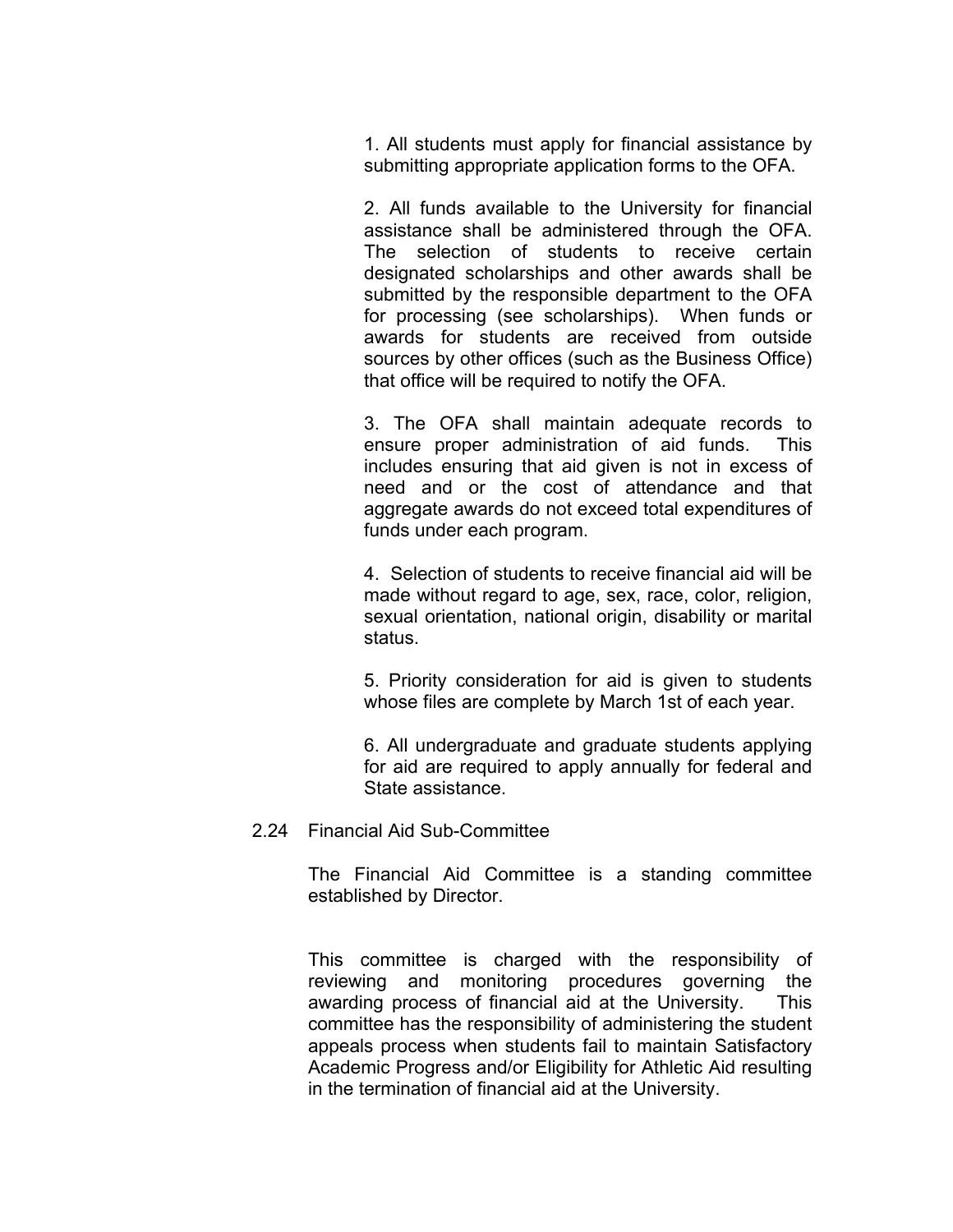In addition to the director and an assistant director from the OFA, this sub-committee includes faculty from the following schools/departments:

School of Business School of Liberal Arts and Education School of Agriculture, Science and Technology School of Graduate Studies and Continuing Education Office of the Registrar Controllers Office Office of University Advancement Office of Admissions Student Accounting Residence Life

## **3 Section Three: Administrative Organization of the Office of Student Financial Aid**

3.1 Organizational Chart

The following diagram illustrates the organizational structure for the PVAMU Office of Student Financial Aid.

3.2 Division of Responsibility Between Financial Aid and Fiscal Offices

 There exists a clear and separate division of responsibility for the administration of financial aid programs which are divided between the OFA, and the Business Office. In order to maintain this division, each office is accountable for the following responsibilities.

The Office of Student Financial Aid

The Office of Student Financial Aid at PVAMU had established the following functions:

Prepare Required Reports and Reconciliation Maintain Financial Aid Records Support Monitor Financial Aid System Processing Assist Other University Departments Monitor Financial Aid Operations Manage the University's Cohort and Perkins Default Rate Process Loans to Students Maintain Accurate Records in Financial Aid Systems Process Fee Waivers and Financial Aid Transcripts Coordinate Student Employment Coordinate State Grants and Scholarships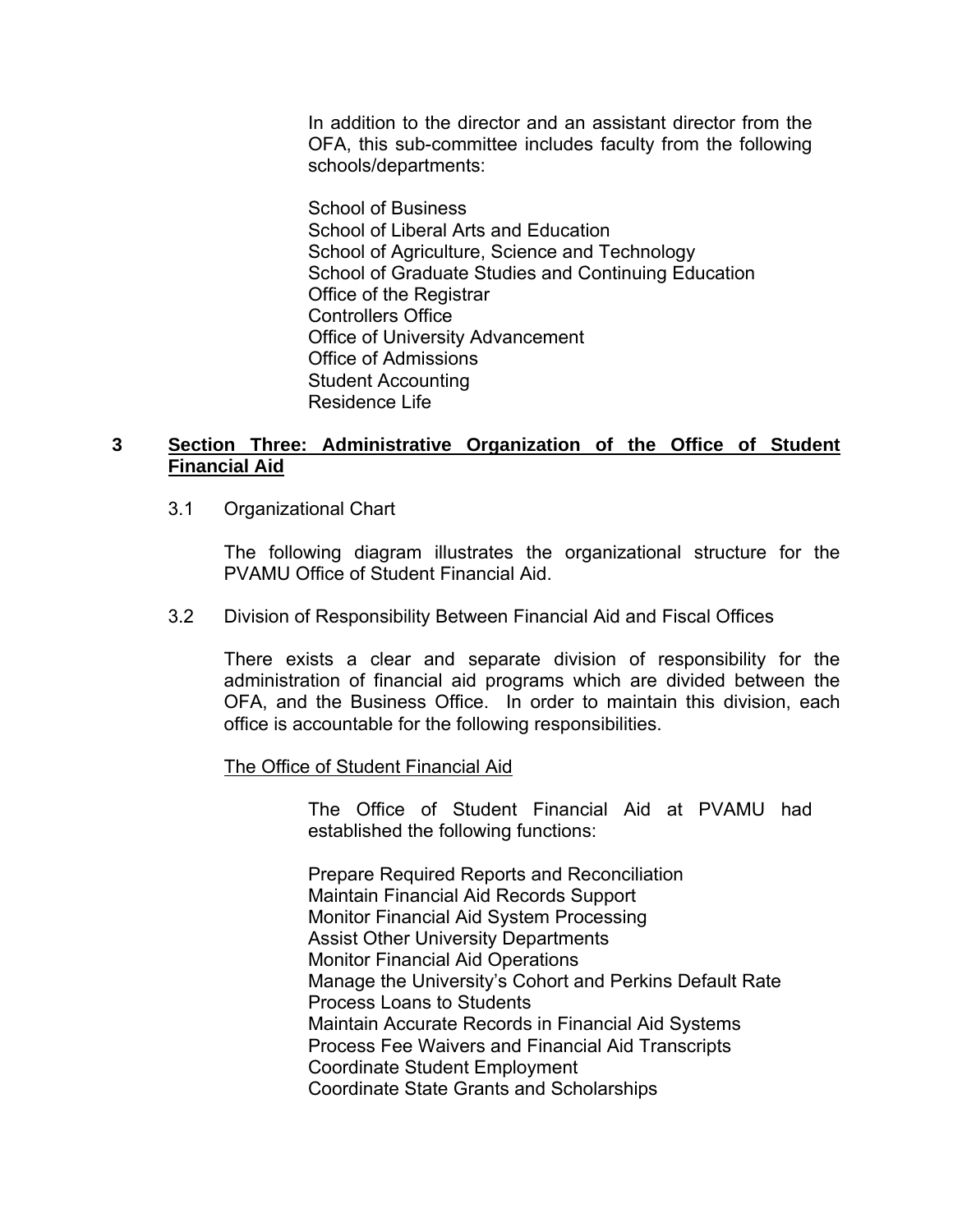Provide Customer Service Award and Distribute Financial Aid to Students Process Pell Grants

#### The Business Office

 The Business Office responsibilities include but are not limited to the following:

- 1. Maintain and disburse accurate bills
- 2. Collect payments for student accounts
- 3. Disburse funds to students
- 4. Report scholarship donations to the OFA
- 3.3 Position Descriptions: Office of Student Financial Aid

 The job descriptions for each position in the OFA are listed below. These descriptions are reviewed on an annual basis.

3.31 Director of Financial Aid

The Director, Office of Student Financial Aid reports to the Vice President of Administration and Finance. The director manages the overall operations of the Financial Aid Office.

The director is responsible for providing monthly reports to the Vice President of Administration and Finance and preparing policies and procedures for the Vice President's Review.

The director is responsible for reviewing and approving all external requests regarding financial aid from federal and state officials. The director continually monitors department activities for purposes of improvement in service delivery, compliance with federal, state and university regulations. The director is responsible for initiating changes in office policy and/or procedures as a result of updates/changes in federal, state and university regulations.

The director is responsible for directing assistant directors to ensure that all aspects of the financial aid office responsibilities are performed in a timely, professional and courteous manner.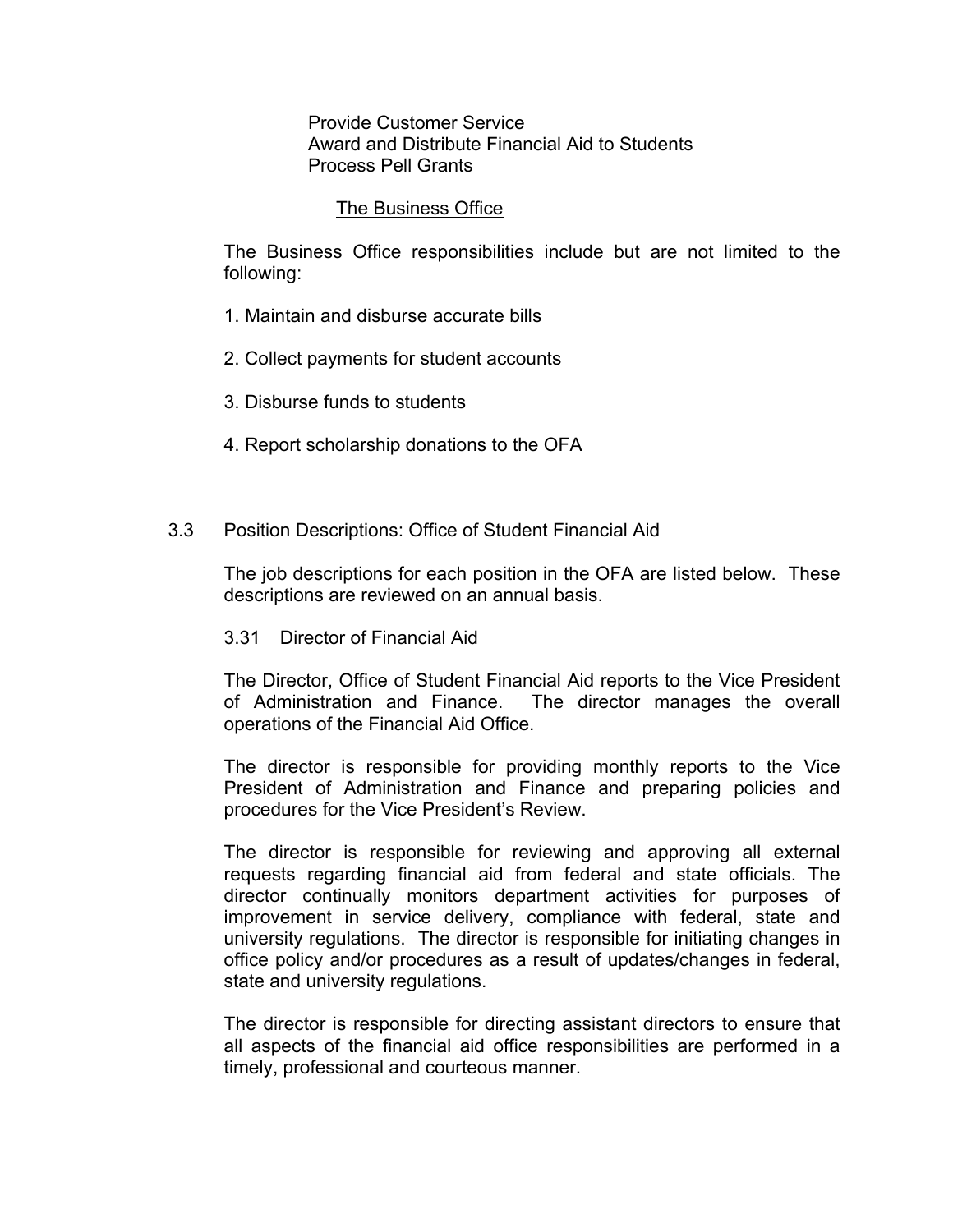The director works closely with the admissions director and the Registrar in disseminating accurate financial aid information to prospective students. Also the director works with the controller's Office and the Information Resource Center in facilitating accounting for financial aid and in generating the reports and statistics as needed.

## 3.32 Associate Director

The Associate Director, Student Services reports to the Director, Office of Student Financial Aid and supervises the financial aid packaging process, oversees the administration of financial aid programs, including student employment program.

Working closely with the director, this assistant director establishes procedures for information processing and handling inquiries, continually evaluating their effectiveness for service improvement.

The Associate Director, Student Services assists financial aid managers in responding to complex financial aid inquiries. This assistant director is responsible for coordinating training and development of financial aid staff members.

## 3.33 Associate Director, Technical Services

The Associate Director, Technical Services reports to the Director of Financial Aid. This position is responsible for overseeing the Financial Aid automated system (SAFE) and acts as liaison with the safe vendor and Office of Information the data input, processing and generating reports and maintaining the equipment.

The Associate Director, Technical Services works closely with the OIT, Registers Office and the Assistant Director Student Services to monitor the effectiveness of interfaces between automated systems.

This Associate Director, Technical Services is responsible for working with Student Accounts to ensure timely, accurate integration of Financial Aid data into the Student Billing Receivable System (BRS) and the Financial Accounting System (FAS).

## 3.34 Administrative Assistant

The Administrative Assistant reports directly to the Director of Financial Aid and is responsible for the following:

1. Preparing financial aid transcripts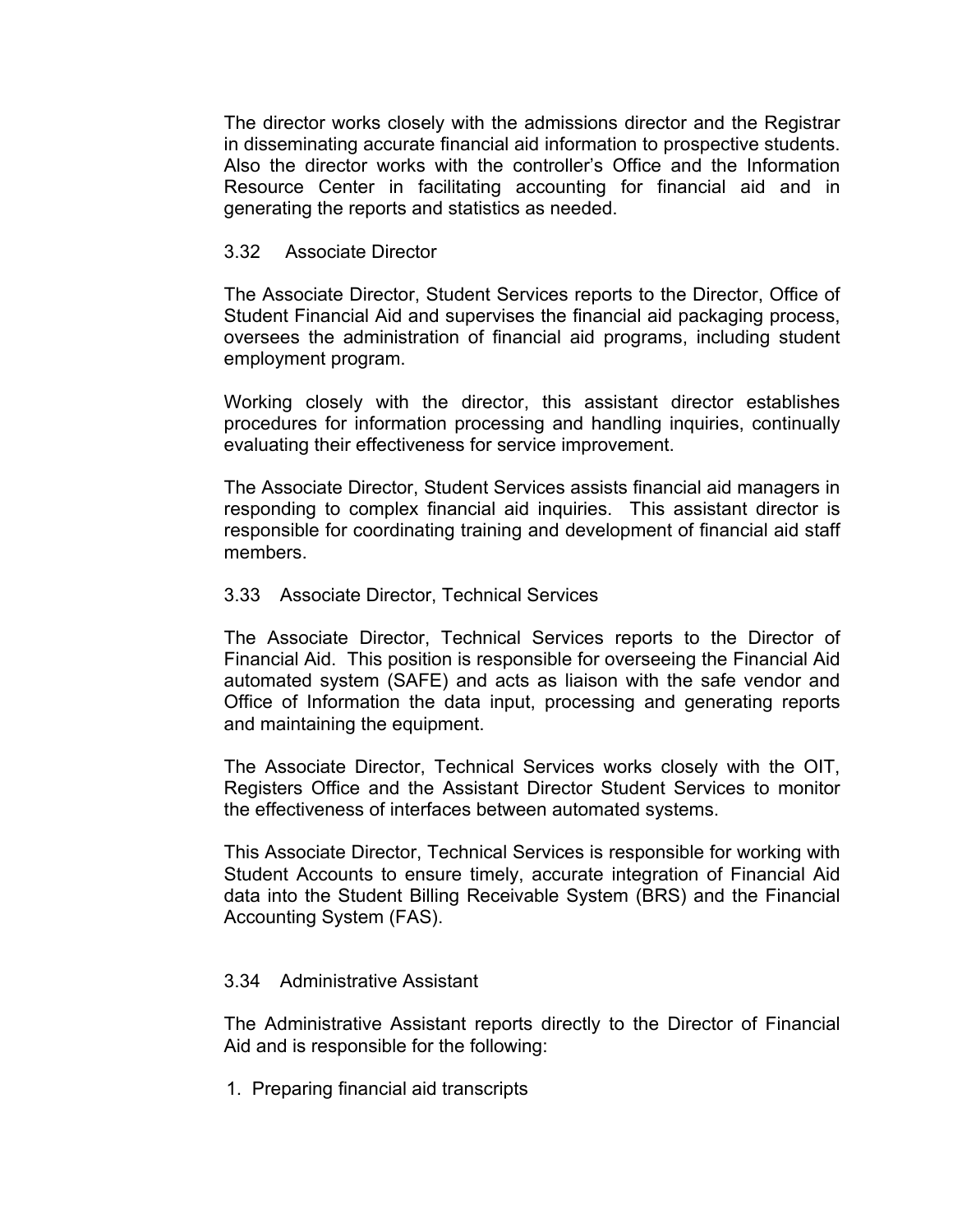- 2. Assisting the Director with report and audit preparation as necessary
- 3. Maintaining accurate listing of students failing to meet Satisfactory Academic Progress. Coordinating activities necessary for the Appeals Committee meeting.
- 4. Maintaining office records and leave activity forms for all department employees.
- 5. Preparing travel requests and vouchers for OFA.

#### 3.35 Program Managers

Program Managers are responsible for counseling students, determining and applying financial awards for eligible recipients. Program managers report directly to the Assistant Director, Student Services.

Program Managers review each applicant's file to determine eligibility under various financial aid programs. Each manager has been assigned a specialty area (i.e. loans, work-study, scholarships). However, all managers are required to be knowledgeable regarding regulations pertaining to eligibility for all programs administered by the Office of Student Financial Aid.

#### 3.36 Data Control Personnel

Data Control Personnel are responsible for service to students relative to application paperwork submitted to the financial aid office for processing. Personnel under this title are also responsible for disbursement of funds and processing of award letters, follow-up requests, etc.

Each data staff person has been assigned specific students to service based on alpha order. All data control staffers functions cooperatively on interchangeably on certain projects in response to the office operating needs. Data Control Personnel report directly to the Assistant Director, Technical Services.

#### 3.37 Information Desk Coordinator

The Information Desk Coordinator is responsible for the coordination of the Information Desk. Acts as point of contact for problem identification and resolution. Research and respond to written, telephone and walk-in inquiries for all financial aid programs. This person reports directly to the Assistant Director, Student Services.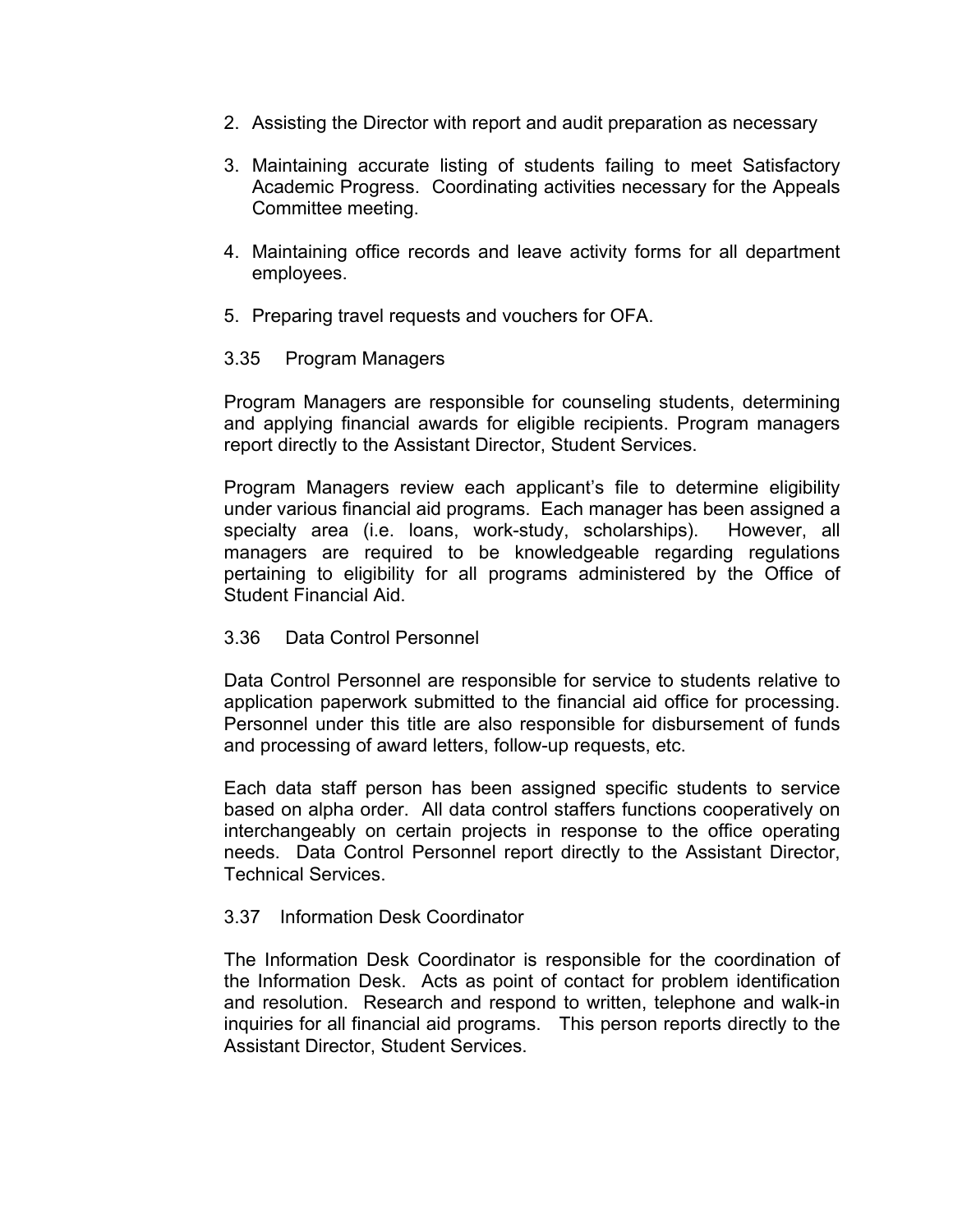## 3.5 General Office of Student Financial Aid Administration

## 3.51 Office Hours

The OFA is open and available to service students from 8:00 a.m. to 5:00 p.m. Monday through Friday. The office re-opens at 4:30 p.m. to 6:00 p.m. on Tuesday to accommodate students requiring late hours.

## 3.52 Correspondence

General correspondence is routed by the Administrative Assistant to the Director as necessary.

Where appropriate, correspondence should be responded to within one week. The Director responds to all complaints either verbally or in writing.

## 3.53 Telephone

Telephone calls are answered in a friendly and professional manner (i.e., "Office of Student Financial Aid, this is Mrs. Moore May I help you?") Typically, the Data Control Personnel answers incoming calls on the 800 line. Other office personnel have individual telephone numbers and may be reached directly.

Calls to the director's office are pre-screened for the following information:

1. A summary of the callers request/circumstances.

 2. The caller's name and social security number (if appropriate).

## 3.54 Distribution of Forms

General financial aid forms are distributed from the front desk of the OFA which is located in MSC 3<sup>rd</sup> Floor.

Financial aid packets (consisting of the Free Application for Federal Student Aid (FAFSA), the Prairie View A & M University Financial Aid Application, and a Financial Aid Brochure. The packets may be:

1. Mailed to students and parents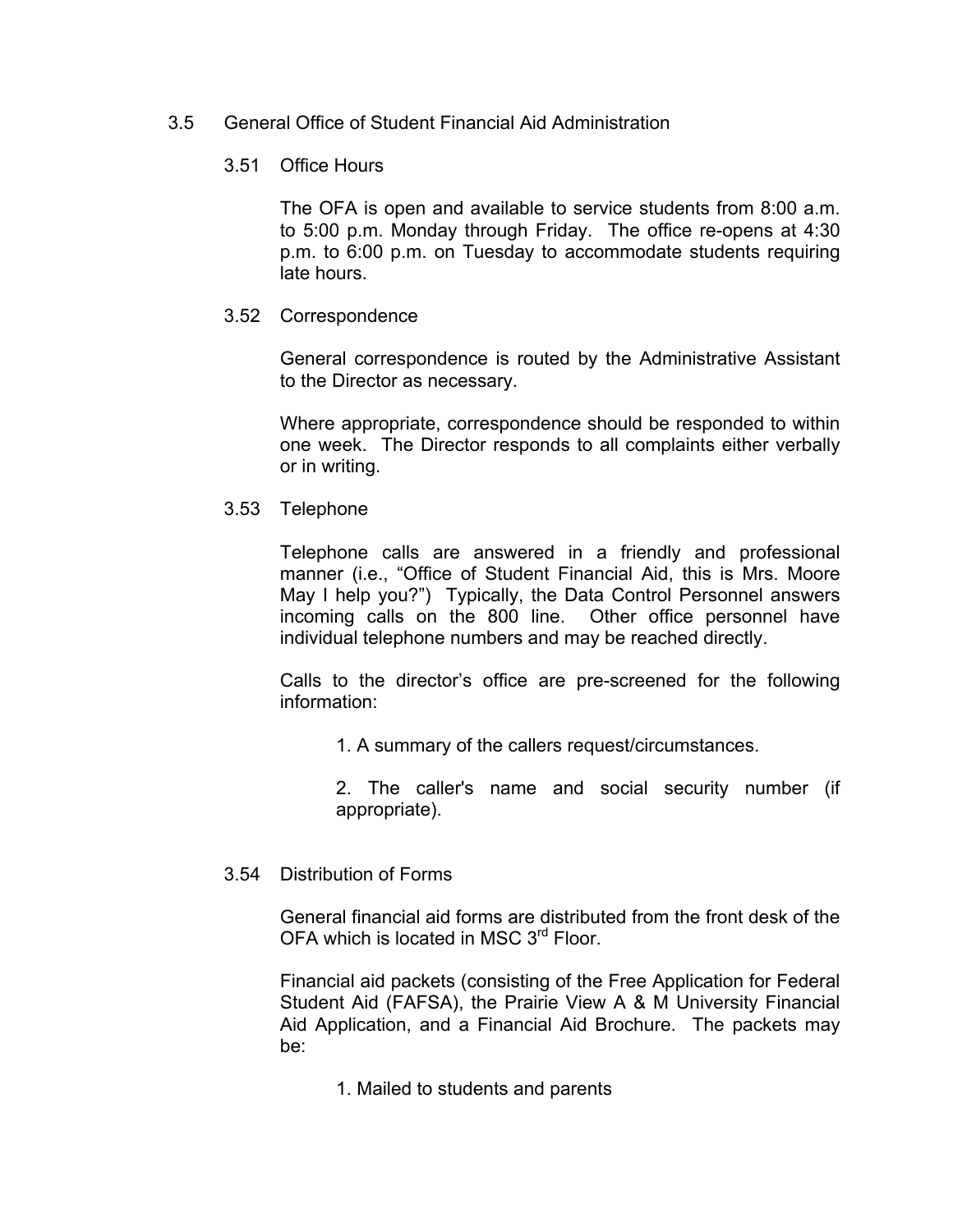- 2. Distributed by the Admissions Office
- 3. Distributed during financial aid workshops
- 3.55 Staff Meetings

Staff meetings are held once per week to evaluate the effectiveness of the current processes and/or personnel issues. Other meetings are called at the discretion of the Director.

3.56 Personnel Policies

The personnel policies of staff members are outlined in the following documents:

> 1. The Prairie View A & M University Personnel Policies Manual which is stored in the Human Resources Office.

> 2. The Prairie View A & M University Employee Handbook which is distributed to employees during orientation.

3.57 Performance Evaluations

Performance evaluations are conducted on an annual basis. The evaluation form provided by the Human Resources Department is used for OFA employees. Forms must be completed by Director/immediate supervisor in accordance with the Texas Department of Personnel and Training Guidelines

3.58 Absence Approvals

All requests for absences must be approved by the assigned supervisor.

3.59 Appointments with Office Staff

Students and parents are not required to make appointments. Any person wishing to make an appointment with the Director should be referred to her Administrative Assistant.

- 3.6 Records Management
	- 3.61 Confidentiality of Records

All records and conversations between and aid applicant, his/her family and the staff of the OFA are confidential and entitled to the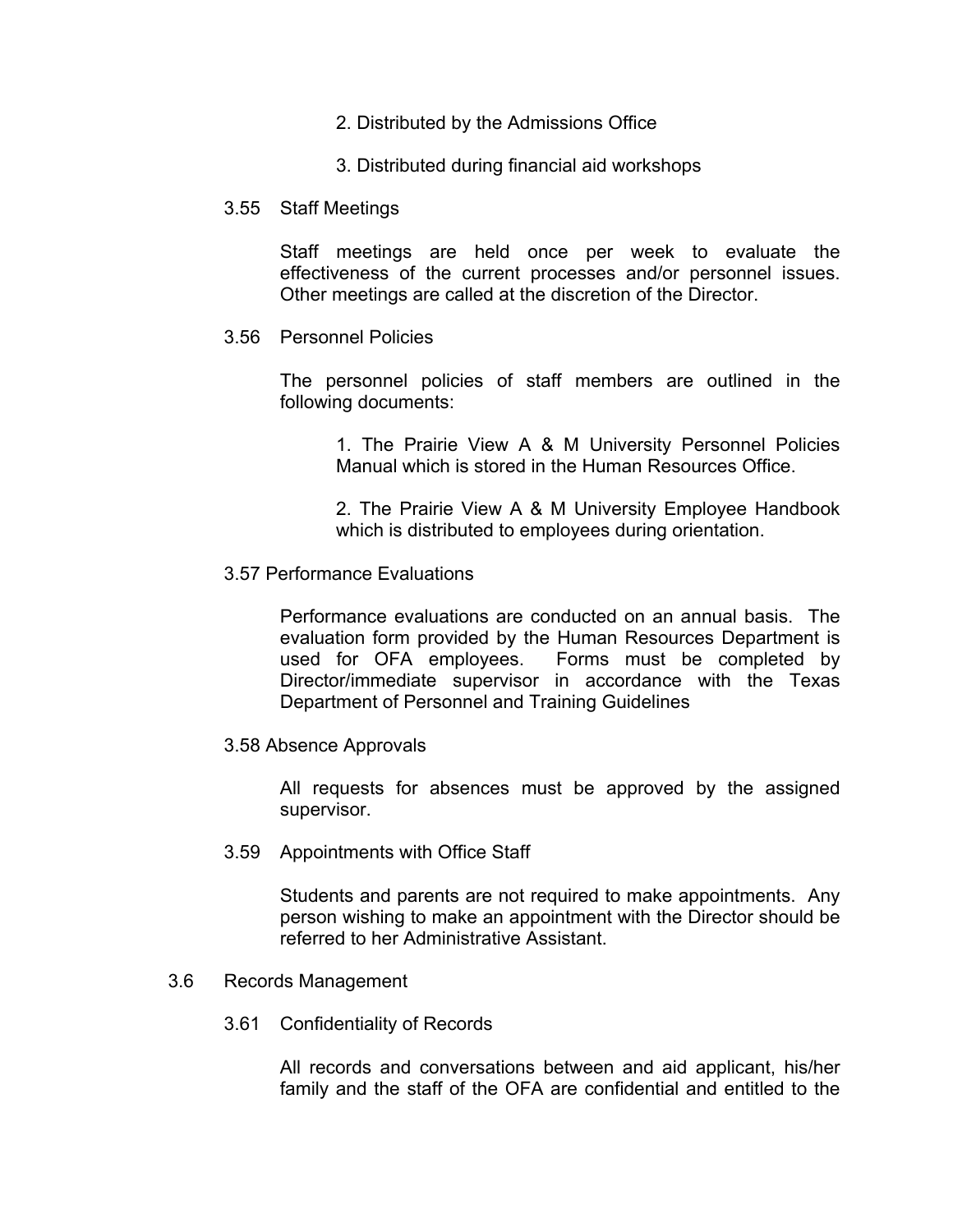protection ordinarily given a counseling relationship. Prairie View A & M University assures the confidentiality of student educational records in accordance with Prairie View A & M University rules, State, and federal laws including the Family Educational Rights and Privacy Act of 1974 (The Buckly Amendment - whose primary intent is to provide students access to their educational records and to limit dissemination of personally identifiable information without the student written consent) as amended. As a rule, all currently enrolled and former students have the right to review their records to determine their content and accuracy. Parents of dependent students, as defined by the Internal Revenue Code, who give evidence of this status, have the same rights. A student who wishes to obtain access to his/her financial aid record is able to do so in the presence of an OFA employee.

3.62 Public Information

The following information, considered "directory information" may be disclosed to the public by any Prairie View A & M University employee unless, the student has specifically requested in writing that this information be withheld.

- 1. Name
- 2. Local address
- 3. Local telephone number
- 4. Birthdate and place of birth
- 5. Major
- 6. Year in school
- 7. Enrollment status
- 8. Participation in sports
- 9. Weight and height of athletes
- 10. Dates of enrollment
- 11. Degrees and awards received

12. Most recent attendance of previous educational institution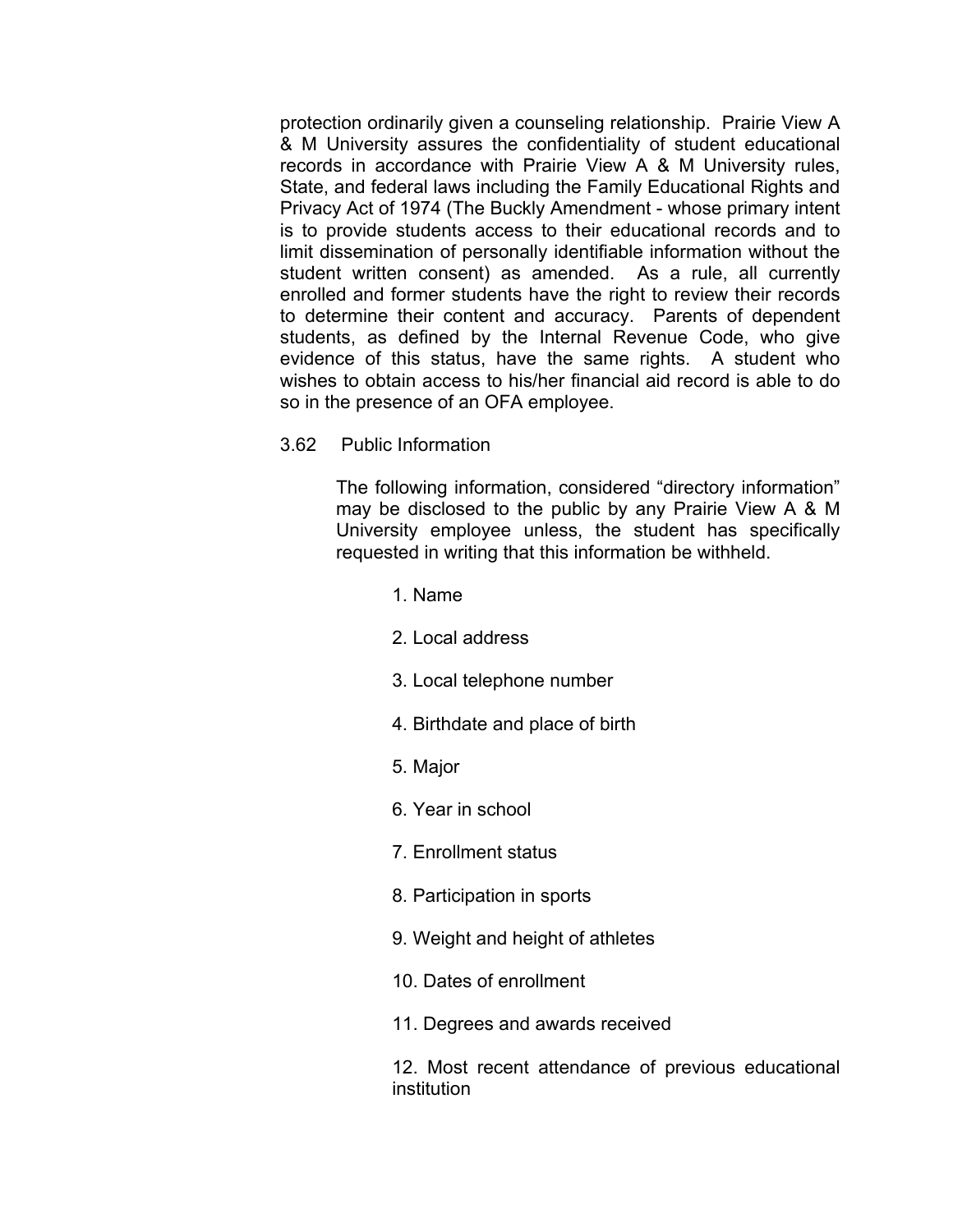- 13. Anticipated graduation date
- 3.63 Non-Public Information

A student's consent is required for the disclosure or publication of any non-directory information with the following exceptions:

- 1. Another University employee
- 2. Representatives of federal and State agencies
- 3. Accrediting organizations

A student must submit a written release of information for any additional information to be released to any other person or agency. The student's release must contain:

- 1. Date of request
- 2. Student's Social Security Number
- 3. Student's signature
- 4. Specific contact name or agency
- 5. Summary of information which may be released.

#### 3.64 Active Records

The OFA maintains a master record for each student receiving financial assistance. All financial aid folders are retained for three years after submission of the FISAP report. Any records involved in any claim or expenditure which has been questioned by federal audit are retained until the question is resolved.

3.65 Inactive Records

 Inactive records are kept in the OFA for one year following the close of the fiscal year in which they were active. At the end of one year, the folders are moved to storage outside of the OFA. The OFA keeps inactive records for three years or longer depending on current University policy. After the appropriate time period, records are shredded.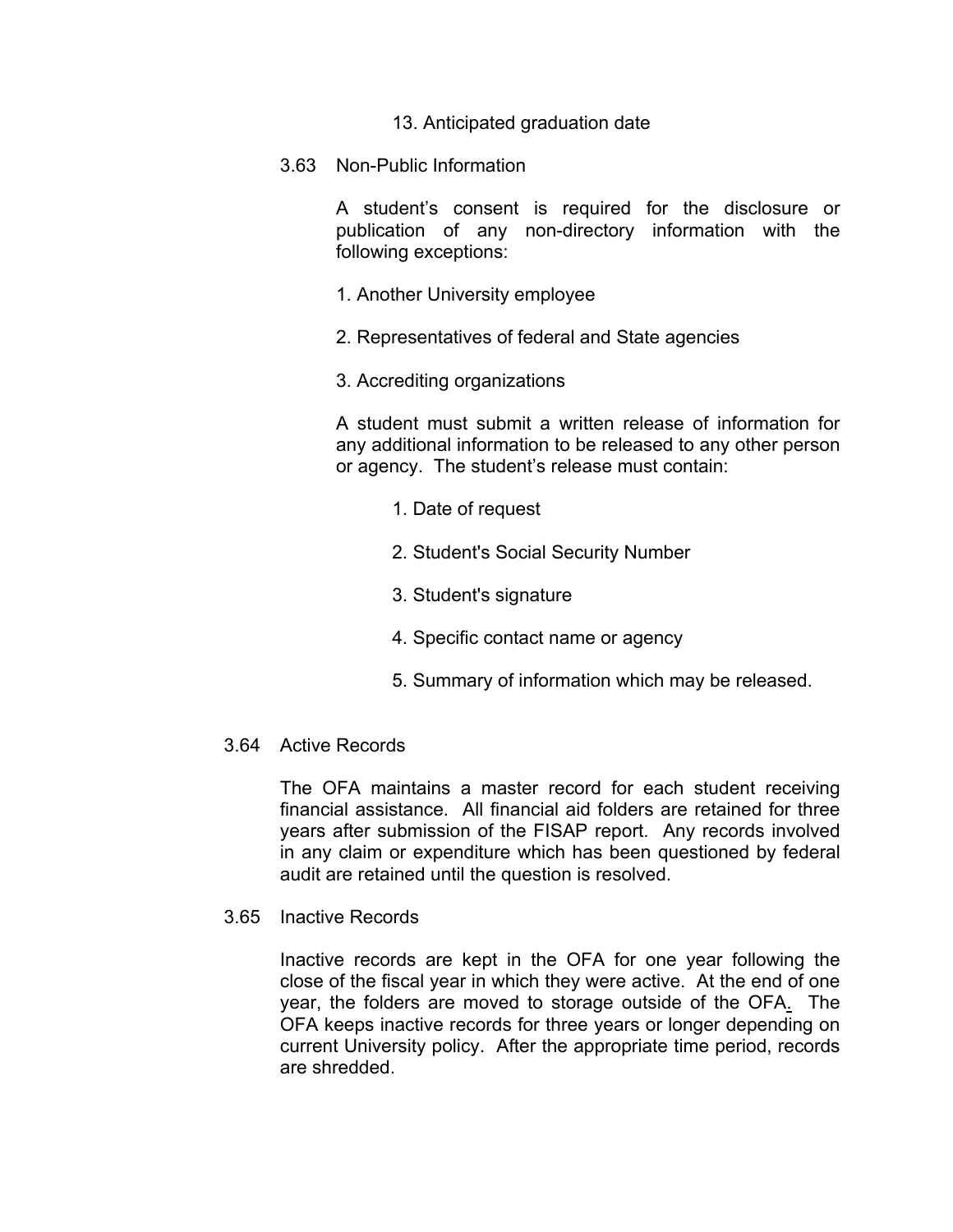#### 3.66 Records on Computer Discs

 Student records are maintained on-line for five years. When a new year is added, the oldest year is moved off-line to cartridge storage at the Office of Information and Technology (OIT).

#### 3.67 Automated Program Files

The OFA maintains the Smart Financial Aid Database on the SAFE System. Federal eligibility information is received electronically from the Department of Education. This information is loaded and maintained by the OIT.

#### 4 **Section Four: Calendar of Financial Aid Activities**

JANUARY - Spring Registration, Financial Aid Awardness, Load new year EDE software, begin receiving applications and mailing applications.

FEBRUARY - Financial Aid Workshop, Tentative Campus-Based Allocations, Southern Association of Student Financial Aid Administrators Conference.

MARCH - Department of Education Delivery System Training Workshop, Official Notice of Funding for Campus-Based Allocations, Develop Summer School Financial Aid Applications.

APRIL - Preparation of Smart Database for new year, Review of current year files for audit preparation.

MAY - Summer School Awards, SCHEV year-end reports, Texas Association of Student Financial Aid Administrators Conference, SCHEV allocations for New Year.

JUNE - New Year Awards, CSAP Data File

JULY - SCHEV S1/S2 Report, Initial Pell Grant Allocation, National Association of Student Financial Aid Administrators Conference, Dues for SASFAA & NASFAA.

AUGUST - Fall Registration, Closeout of current year programs.

SEPTEMBER - SCHEV Financial Aid Data File, FISAP

OCTOBER - Fall Texas Association of Student Financial Aid Administrator Conference, Financial Aid Data File Edits

NOVEMBER - FISAP edits, Spring Awards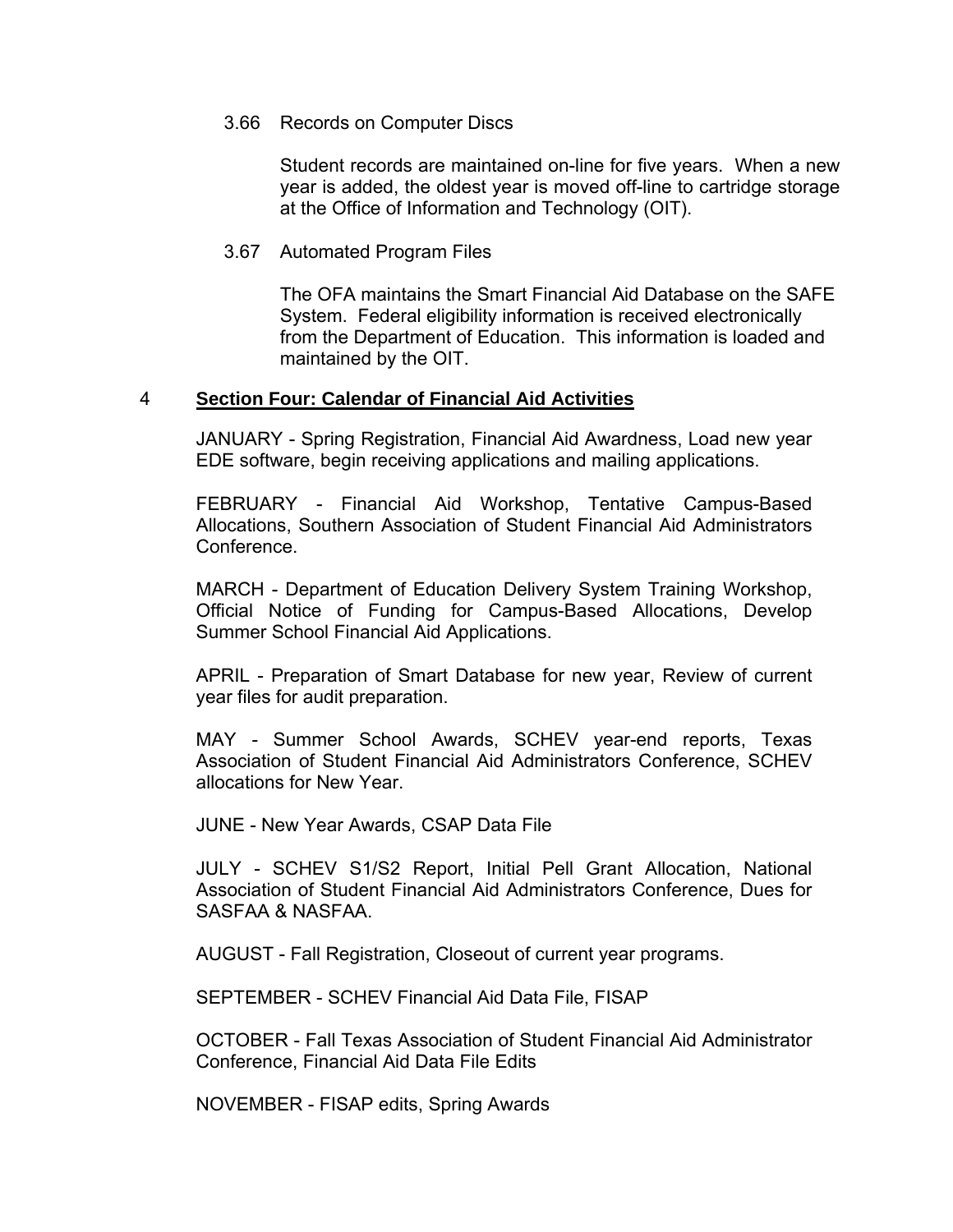DECEMBER- Fall Reconciliation

See Attached Processing Calendar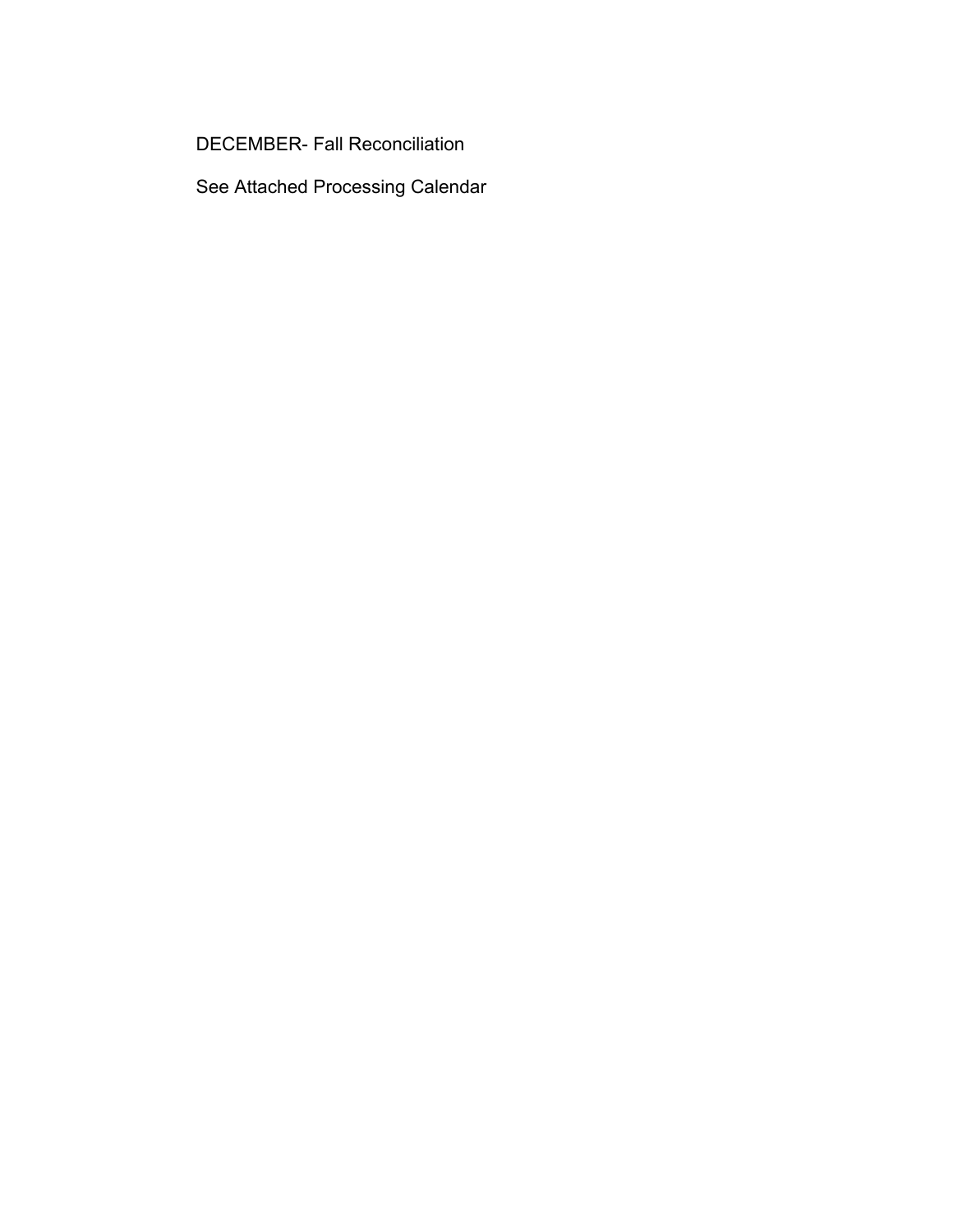## 5 **Section Five: Student Consumer Information**

The staff in the OFA recognizes that in order to understand the complications of Financial Aid, accurate and timely dissemination of information to consumers is vital. Several policies have been implemented to ensure appropriate dissemination is achieved.

5.1 Financial Aid Program Availability

Financial aid programs which are available to students attending Prairie View A & M University are distributed through the following PVAMU published documents:

1. The PVAMU Catalog

2. An aid information sheet distributed to students with award letters and information packets distributed to students during workshops.

3. The PVAMU Financial Aid Brochure.

Additional resources are published outside of the OFA and are distributed through the OFA. These resources include:

> 1. The Student Guide published by the U.S. Department of Education.

> 2. Financial Aid Sources for Texas Students published by the State Council of Texas.

Financial aid funds may be categorized into four basic sources: federal, state, University, and private. Because there are too may outside private sources to list in this manual, only Federal, State, and University sources for PVAMU are listed below.

## 1. FEDERAL

Federal Pell Grant Federal Supplemental Educational Opportunity Program (FSEOG) Federal Work-Study Program (CWS) Federal Perkins Federal Direct Student and Parent Loan Program

2. STATE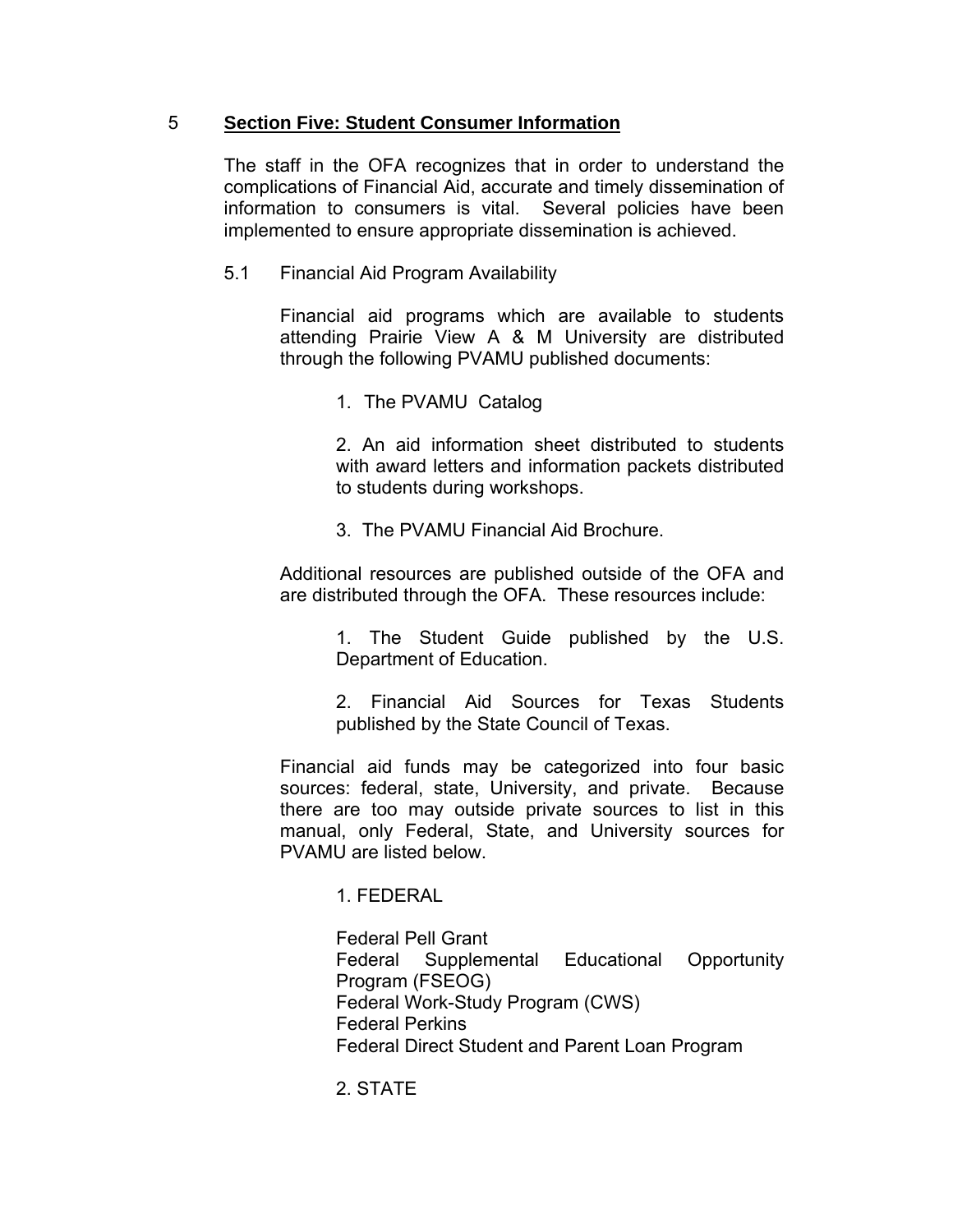Texas Grant Initial Texas Grant Renewal Texas B-On-Time T-PEG Texas Work-study Program

#### 3. UNIVERSITY

 Academic Scholarships University Grants Athletic Scholarships Departmental Scholarships Band Scholarships Fine and Performing Arts Scholarships PVAMU Endowment & Foundation Scholarships Student Employment Program

Additional information about these programs is listed in Section Twelve.

#### 5.2 Procedures and Forms Required to Apply

The procedures and forms required to apply for financial aid are published in the University Catalog and the PVAMU Financial Aid brochure. In addition, notices announcing deadlines and application availability are distributed on posters throughout the University and are printed in the student newspaper. Aid is awarded on a first-come, firstserve basis using a priority deadline. Students who complete their files after this priority date may receive limited funding.

There are many forms, which may be required to evaluate student aid eligibility. However, a student need only submit the Student Aid Report (SAR) as a result of filing the Federal Application for Federal Student Aid (FAFSA) and the PVAMU Financial Aid Application (FAA).

Additional documents may be requested to complete processing of the aid request. Notification of these additional required documents are sent to students through a missing document letter. Additional information may include, but is not limited to the following:

1. Proof of citizenship.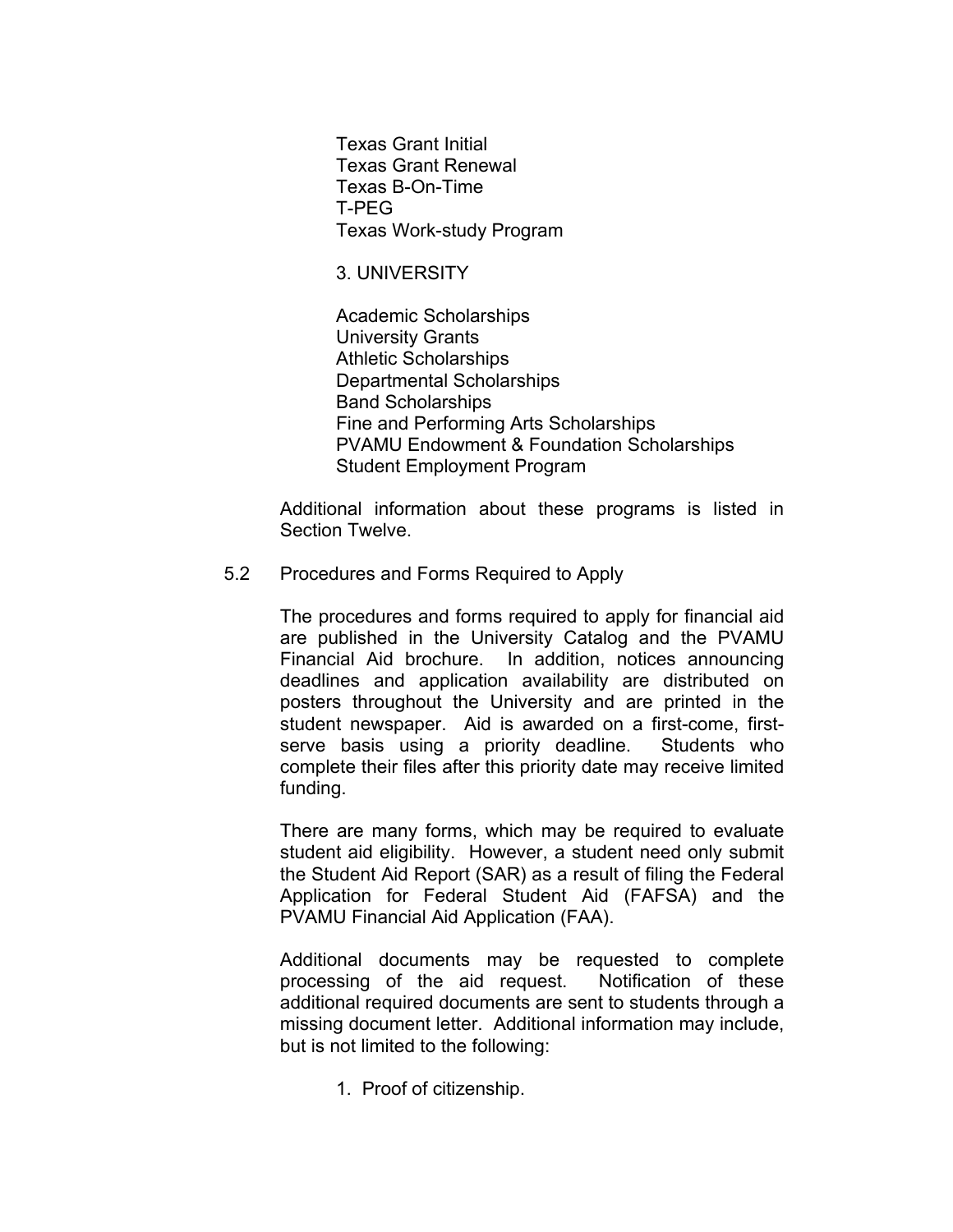- 2. Proof of selective service registration.
- 3. Marriage certificate.
- 4. Verification forms (independent and dependent).
- 5. Tax returns (parent and student or spouse).

6. Statement of non-tax filer (parent and student or spouse).

- 7. Student Aid report (SAR).
- 8. Admission Status.
- 9. Student Certifications.
- 10. Employment Verification.
- 11. Verification of marital status.
- 5.3 Methods of Disseminating Consumer Information

The primary method of disseminating consumer information to University students is through the PVAMU Catalogs. In addition, information is distributed through:

> 1. Consumer Information documents distributed to students with award letters.

- 2. The University newsletter.
- 3. The PVAMU brochure.
- 5.4 Student Eligibility Requirements

Student eligibility requirements are listed in the following documents:

- 1. PVAMU Catalogs.
- 2. The PVAMU Financial Aid Brochure.

3. The instructions on the Free Application for Federal Student Aid.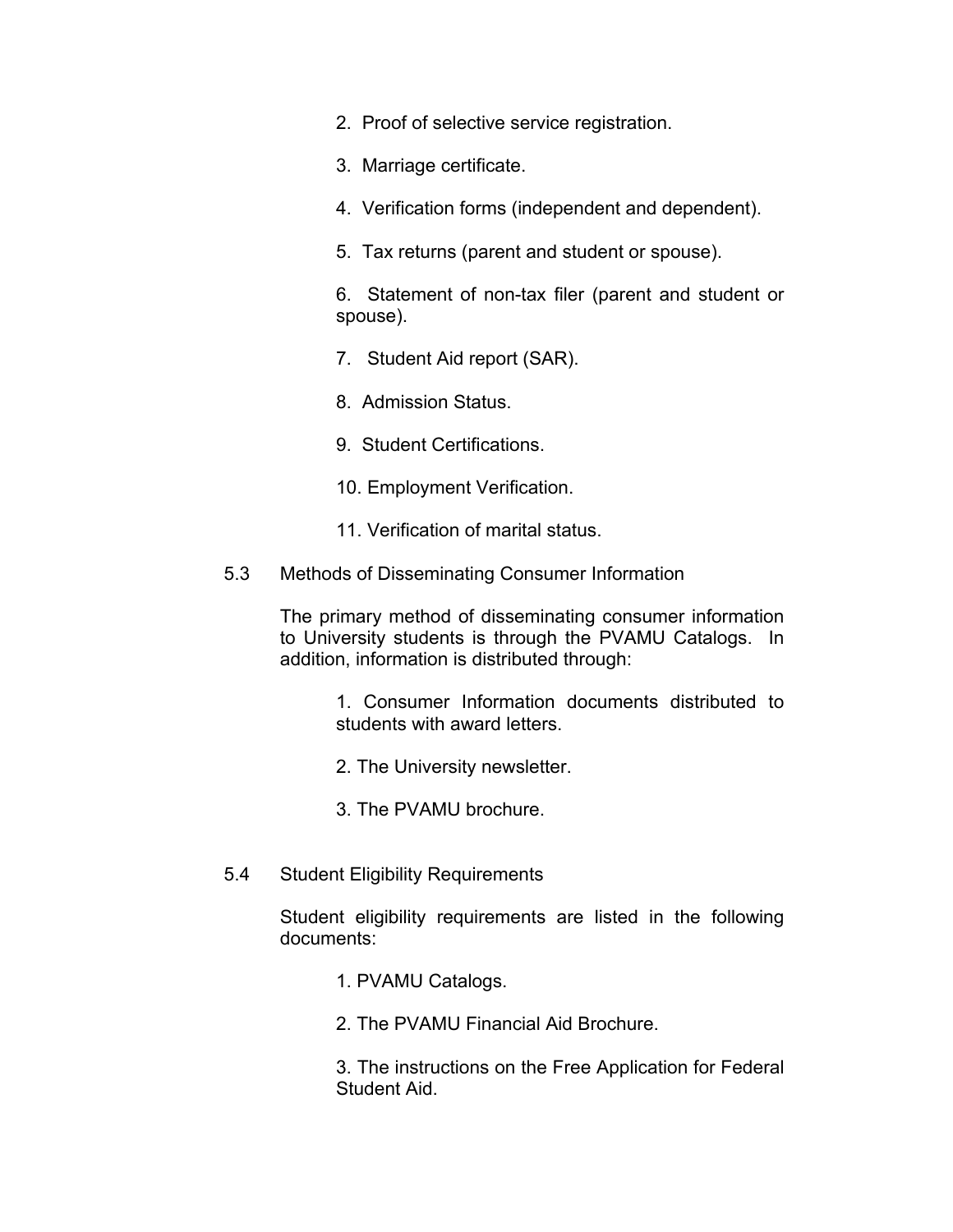To be eligible to receive Federal assistance, a student must:

1. Be enrolled in an eligible program of study.

2. Be a U.S. citizen, U.S. national, or U.S. permanent resident or reside in the United States for other than a temporary purpose (supportive documentation may be required to verify residency or citizenship status).

3. Maintain satisfactory academic progress in their course of study.

4. Not be in default of any loan or owe a repayment on a Federal Pell Grant, FSEOG, or State Grant.

5. Demonstrate financial need.

Additional information is listed in Section Twelve.

 5.5 Criteria for Selecting Recipients and Determining Award Amounts

Students may obtain the criteria used for selecting financial aid recipients and determining award amounts by making an appointment with the Financial Aid Director. Additional information concerning criteria and selection is listed in Section Fourteen.

5.6 Availability of Forms and Instructions

Availability of forms and instructions is listed in the following documents:

> 1. Published on posters distributed on campus and in the school newspaper.

> 2. On specific aid applications (i.e., Free Application for Federal Student Aid).

5.7 Rights and Responsibilities of Students on Financial Aid

As a recipient of financial aid, there are certain rights and responsibilities of which students should be aware. These rights and responsibilities of students on financial aid are listed in the following documents: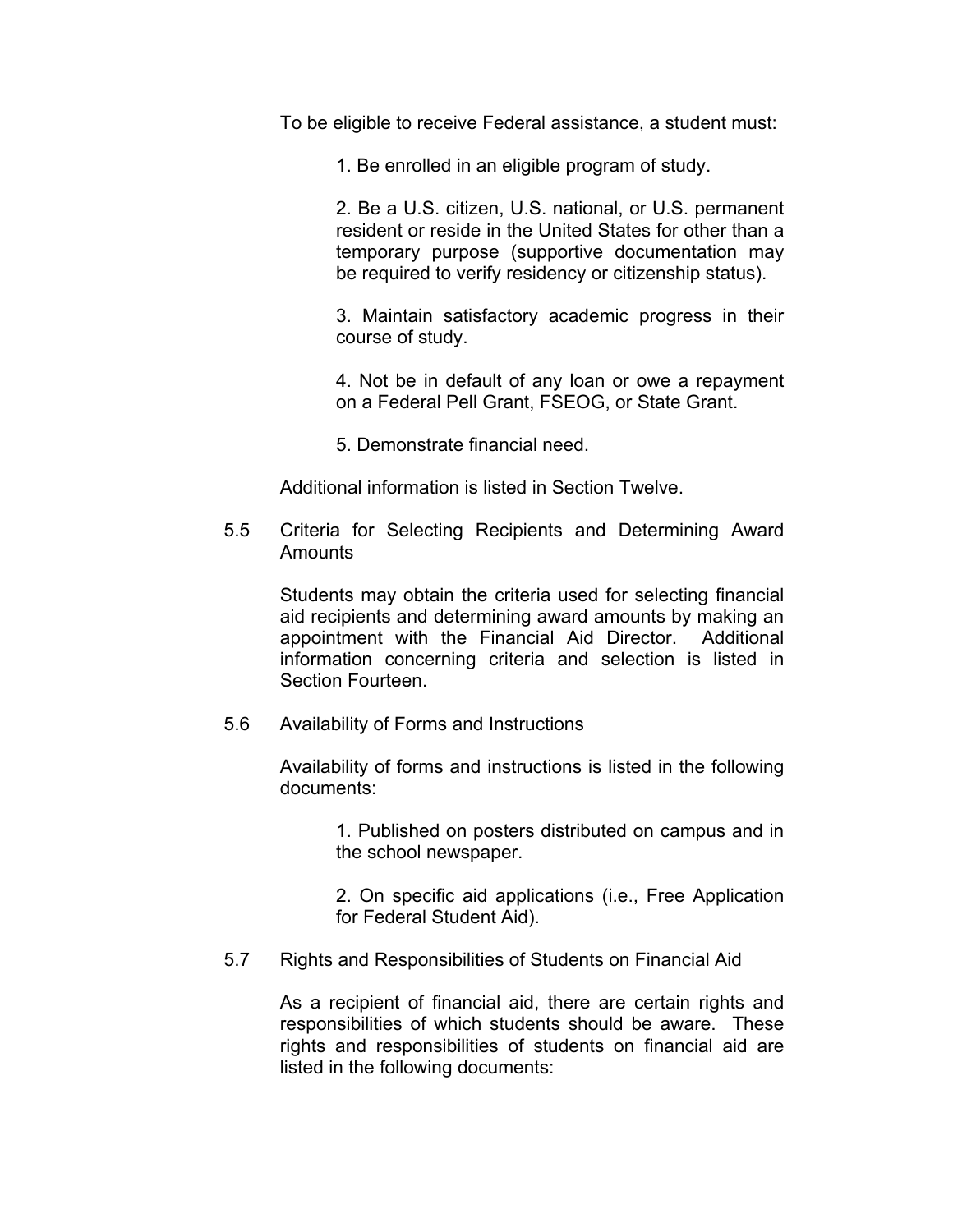1. The PVAMU Catalog.

2. The PVAMU Brochure

Students have the right to know the:

1. Financial aid programs available at PVAMU.

2. Application process which must be followed to be considered for aid.

3. Criteria used to select recipients and calculate need.

4. PVAMU refund and repayment policy.

5. OFA policies surrounding satisfactory academic progress.

6. Special facilities and services available for the handicapped.

Students are responsible for:

1. Completing all forms accurately and by the published deadlines.

2. Submitting information requested by OFA staff in a timely manner.

3. Keeping the OFA informed of any changes in address, name, marital status, financial situation, or any change in student status.

4. Reporting to the OFA any additional assistance from non-University sources such as scholarships, loans, fellowships, and educational benefits.

5. Notifying the OFA of a change in enrollment status.

6. Maintaining satisfactory academic progress.

7. Re-applying for aid each year.

5.8 Cost of Attendance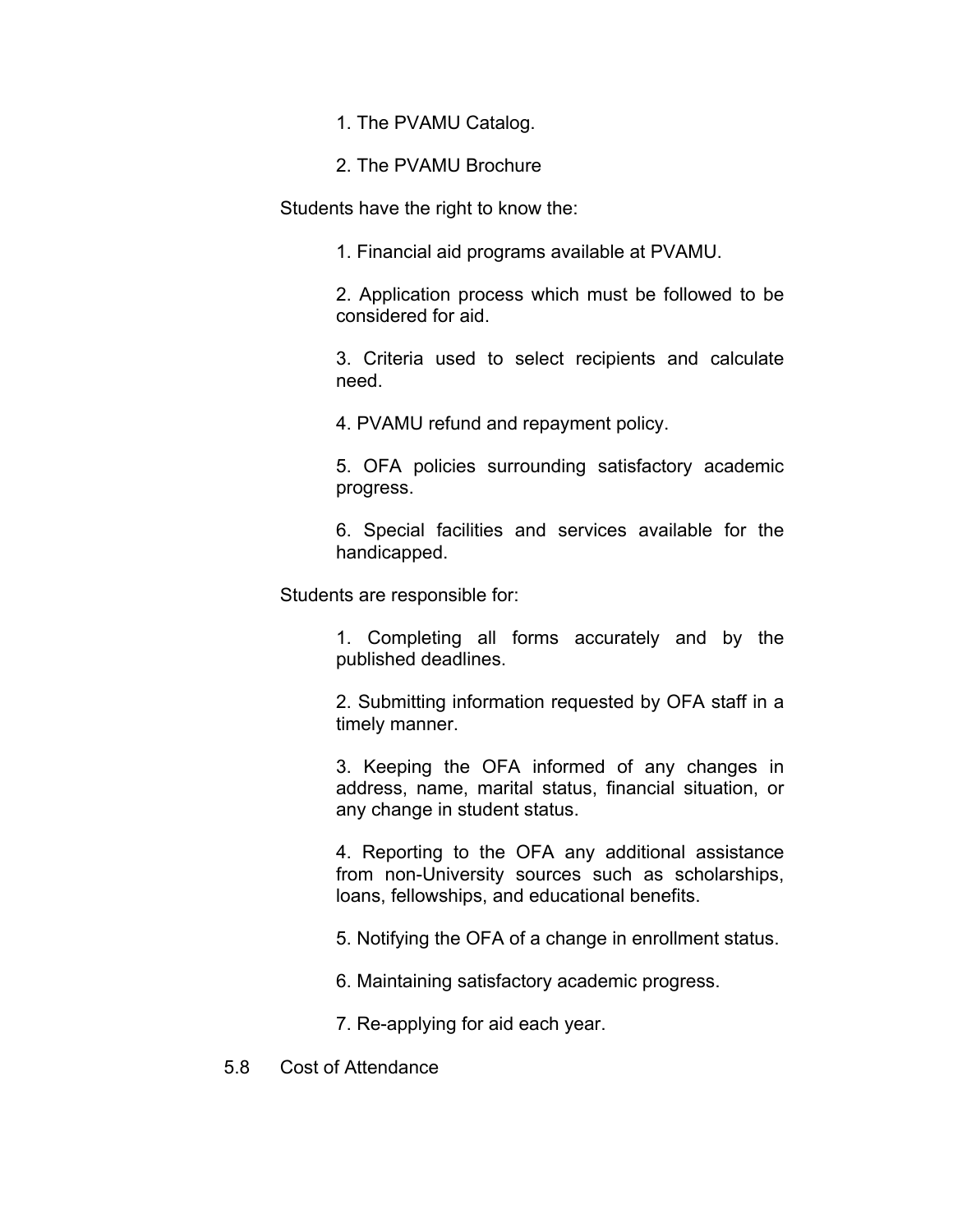A description of the fees for attendance is published in the PVAMU Catalog. A complete budget outlining the cost of attendance may be obtained from the OFA. Cost of attendance information is listed in Section Seven.

5.9 Refund Policy

A brief description of the refund policy is described in the PVAMU Catalog. A detailed description of the refund policy is listed in Section Nineteen.

5.10 Academic Programs Offered

A description of the academic programs offered at PVAMU is listed in the PVAMU Undergraduate Catalog. Additional information may be obtained from individual departments.

5.11 Person(s) Designated to Provide Financial Aid Information

Information concerning persons designated to provide financial aid information is listed in the PVAMU Catalog. Only information published, provided, or referred by OFA staff is valid. Any additional information should be verified with staff from the OFA.

5.12 Student Retention and Completion Data

Student retention and completion data is gathered by the Registrar's Office.

5.13 Information for Students with Disabilities

Information concerning students with disabilities is listed in the PVAMU Catalog. Students are also notified of their responsibility to inform the OFA of any special or unusual circumstances via the following:

> 1. On information sheets distributed to students with award letters.

2. The Free Application for Federal Student Aid.

 The Provost Office provides information and assistance to students with disabilities who are in need of special accommodations. This office should be contacted for additional information.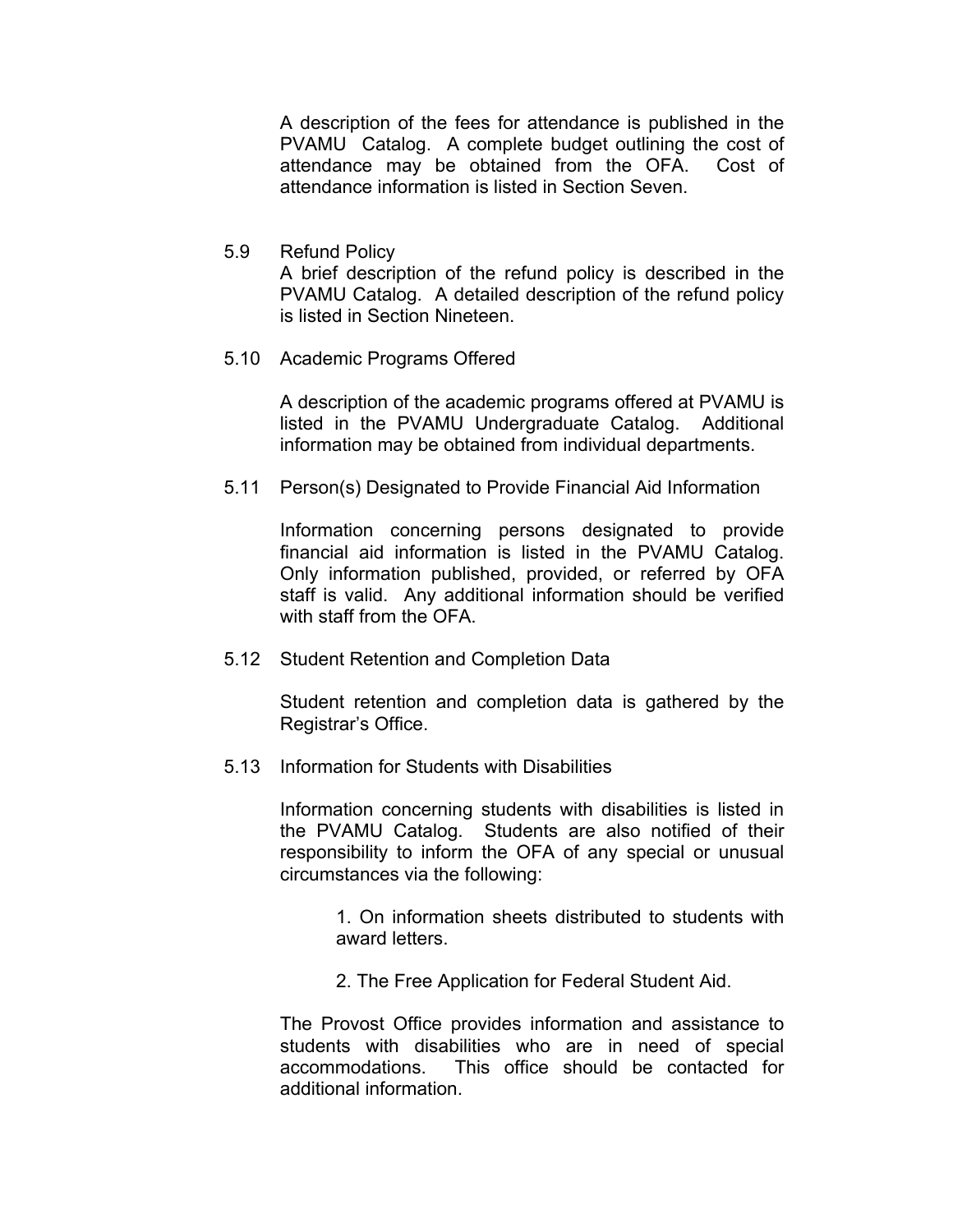### 5.14 Information on Accreditation

Information concerning accreditation is listed in the PVAMU Catalog. Additional information may be obtained from the Office of the President.

#### 6 **Section Six: Student Application for Financial Aid**

Students are required to submit aid applications on an annual basis. Priority consideration for receipt of financial aid funds administered by the OFA shall be given to students who submit all required documentation by the assigned deadline.

6.1 Forms

There are many forms, which may be required to evaluate student aid eligibility. However, a student need only submit the Federal Application for Federal Student Aid (FAFSA) and PVAMU Financial Aid Application (FAA) to begin the first step in applying for aid.

Additional documents may be requested to complete processing of the aid request. Notification of these additional required documents are sent to students through a missing document letter. Below are documents which may be required.

> 1. Free Application of Federal Student Aid (FAFSA) a need analysis document published by the Department of Education. Information is sent to the Central Processing Center (CPS) for an analysis of the expected family contribution (EFC). Students receive a Student Aid Report (SAR) which shows the results of the analysis. Federal aid may only be awarded based on the official results of the FASFA.

> 2. PVAMU Financial Aid Application (FAA) - a document which collects secondary information including the request for Federal Work Study.

> 3. Student Aid Report (SAR) - students are not automatically required to submit SAR's. However, an Aid Administrator may request the document to verify conflicting information.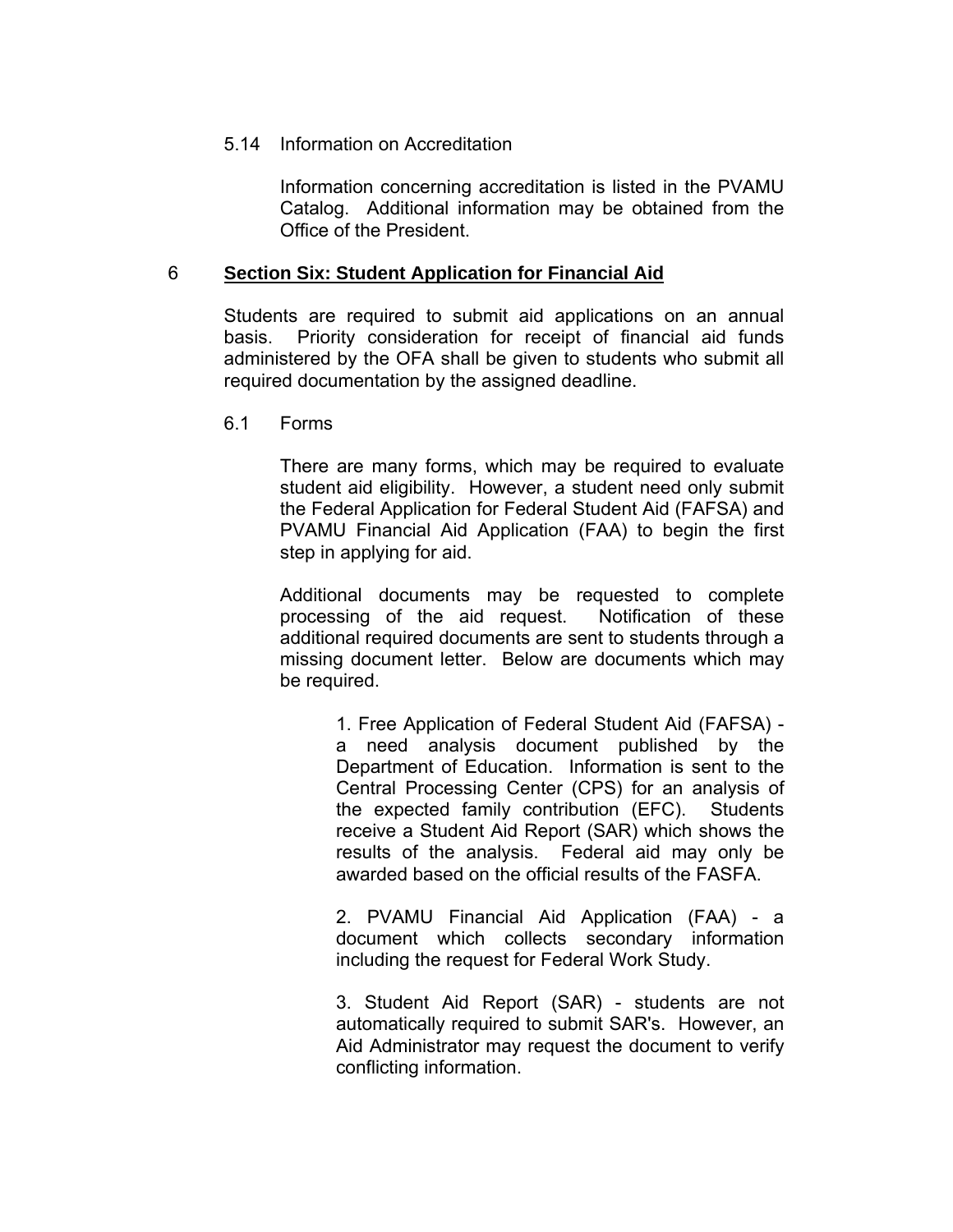4. Federal Tax Returns - Federal Income Tax returns may be requested if a student is selected for verification, or if the Aid Administrator deems is necessary to verify conflicting information. Dependent students must submit their tax returns and the returns of their parents. Independent students must submit their tax returns and their spouse's if applicable. Tax returns must be signed or have the preparer's section completed.

6. Verification Worksheet - a document which collects updated information submitted on the FAFSA. Students who are selected for verification must submit a worksheet. Dependent students must obtain their parents' signature. Independent students must obtain their spouse's signature if appropriate. An Aid Administrator may request a Verification Worksheet to resolve conflicting documentation.

## 6.2 Application Process

Students begin the application process by submitting the PVAMU Application or the Free Application for Federal Student Aid. The submission(s) informs the OFA that the student wishes to apply for financial aid. Tracking letters are sent to students every 10-15 days informing the student of documents or information which still needs to be submitted. If a student submits an incomplete document, it is returned for completion. If a student doesn't submit the required information if the appropriate time span, the application will become inactive and no further correspondence is sent. Once the student submits all the required documentation, an aid file is created and forwarded to the program manager for review. If the manager requires additional information, a letter and any appropriate forms will be sent to the student. If the student does not submit the requested information, the file will be considered inactive. Once the requested information is received, it is forwarded to the program manager for packaging.

## 6.3 Deadlines

March 1, proceeding the academic year for which aid is applied, is the priority deadline at PVAMU.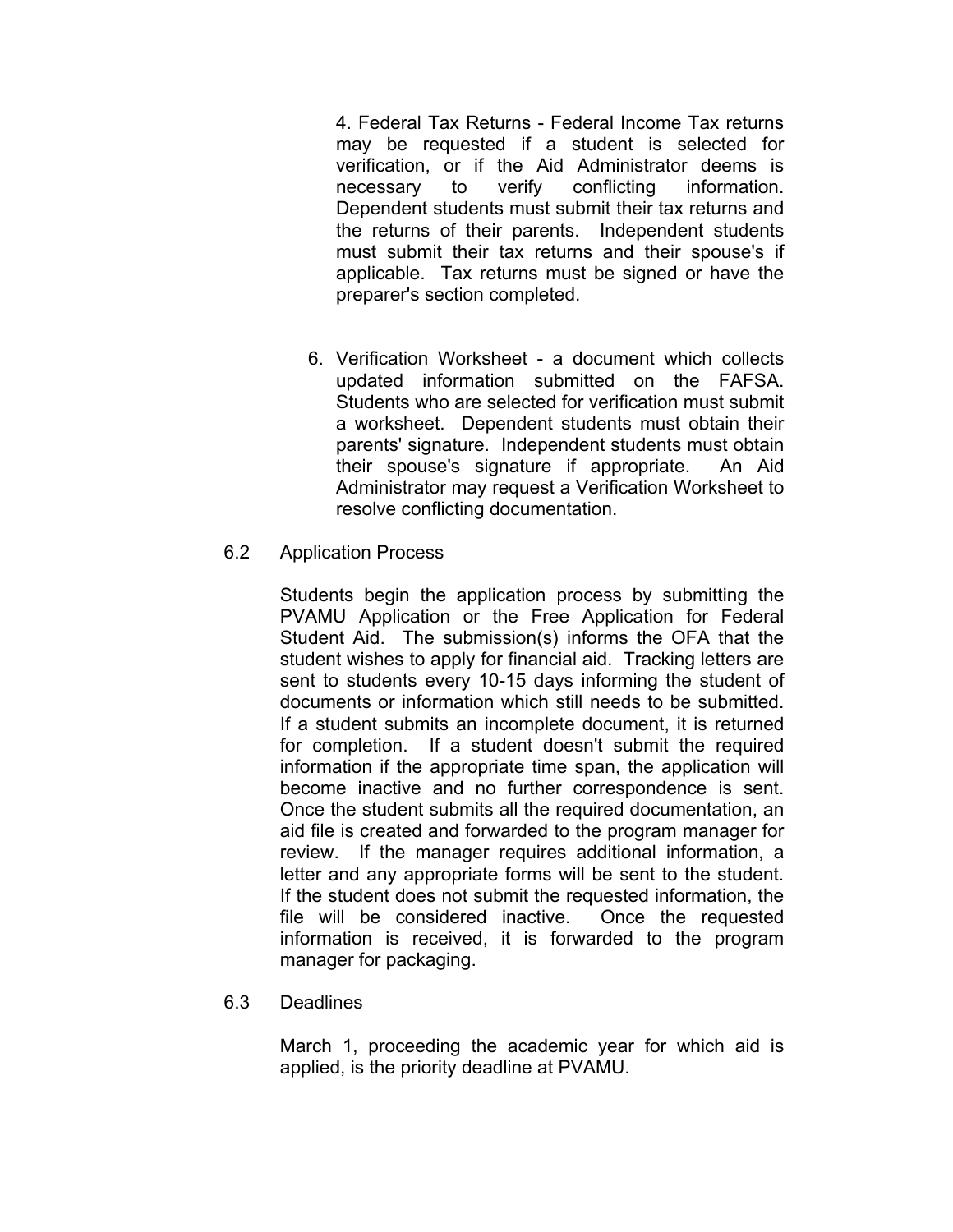## 6.4 Independent Student Status

The EFC from an independent student takes into account only the income and asset value of the student and spouse if applicable; the parent's financial information is not included. Students are automatically considered independent if they meet the following criteria:

1. They were born before January 1, 1964.

2. They are married, or enrolled in a graduate or professional course of study.

3. They are an orphan or a ward of the court or were a ward of the court until age 18.

- 4. They have legal dependents (other than a spouse).
- 5. They are a veteran of the U.S. Armed Forces.

The Director, Associate Director and appointed Counselors has the authority to make students who do not meet the above criteria independent under special circumstances using Professional Judgment. Special circumstances must be documented and a copy of the documentation must be maintained in the student's file. Examples of special circumstances include:

- 1. An abusive relationship with the family.
- 2. A student under the age of 24 who is divorced.

Aid Administrators adjust the student's dependency status by completing the Dependency Override School Use Only section of the FAFSA or FAFSA Correction application.

## 7 **Section Seven: Student Budgets**

Student budgets are an important component in the financial aid process. Standard student budgets reflecting the PVAMU average student cost of attendance at a modest, but adequate standard of living are used to award financial aid. Special budget considerations are approved by the Associate or the Director of Financial Aid Director on a case-by-case basis.

7.1 Basis for Student Budgets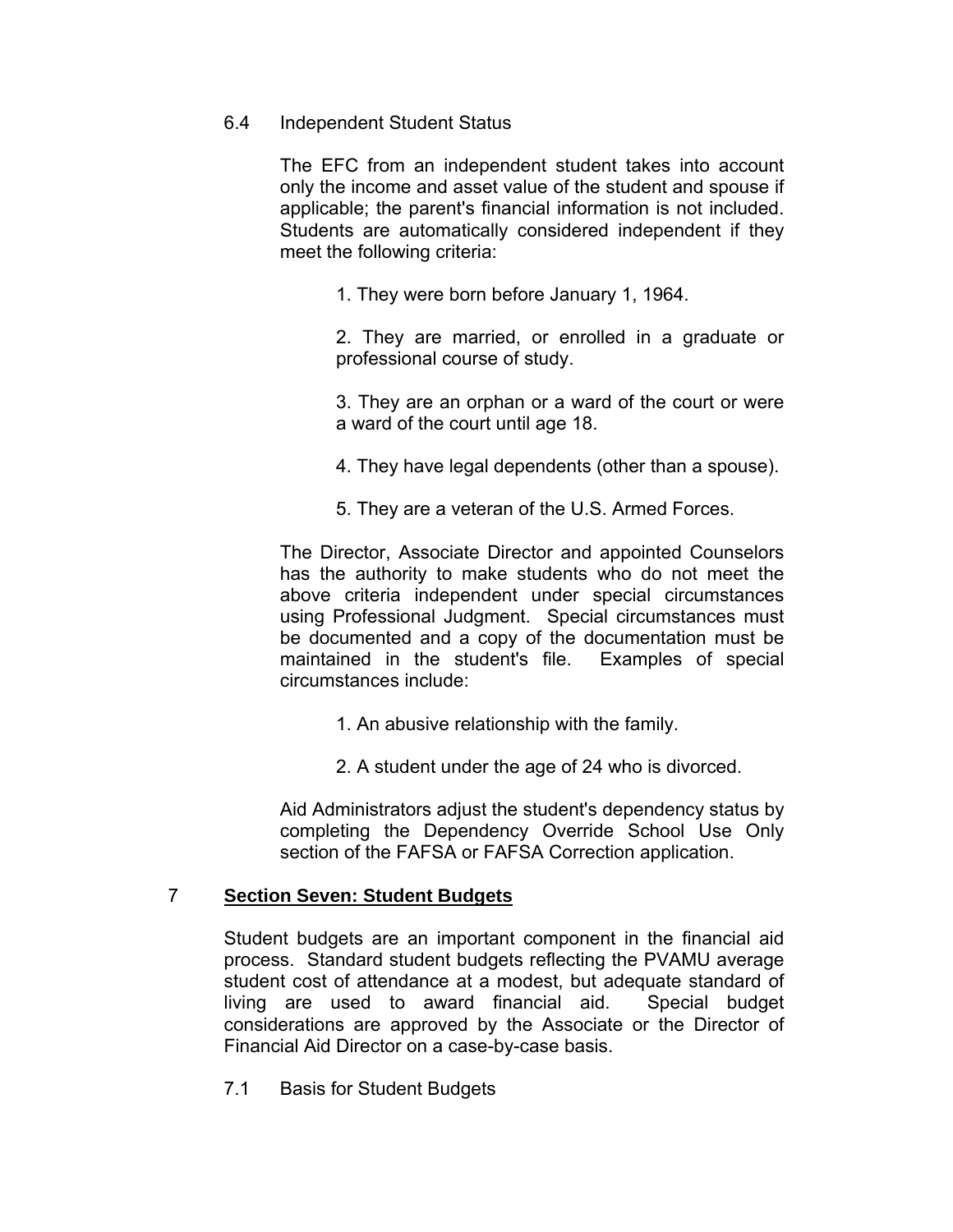The Director collects information to prepare standard costs on an annual basis.

#### Tuition and Fees

Tuition and Fees are approved by the Board of Visitors and the State of Texas. Tuition and Fees for a full-time equivalent are used in the standard budget.

#### Books and Supplies

An estimated cost of books from the University Bookstore.

#### Room and Board

Room and board expenses are divided into two categories: living on-campus and off-campus, living with parents and/or relatives.

#### **Transportation**

An estimation of transportation costs for students.

#### Personal Expenses

Personal expenses include costs for clothing, toiletries, medical/dental, recreational, and other miscellaneous expenses.

#### Dependent Care

An estimation of dependent care costs.

#### 7.2 Standard Student Budgets

Student budgets include the cost of attendance as published in the Student Guide for Financial Information. Additional allowances for transportation, books and miscellaneous expenses are included.

## 7.3 Special Budget Considerations

Upon request, the program manager may review, and if appropriate, request an adjustment to a student budget. Students must submit supporting documentation. These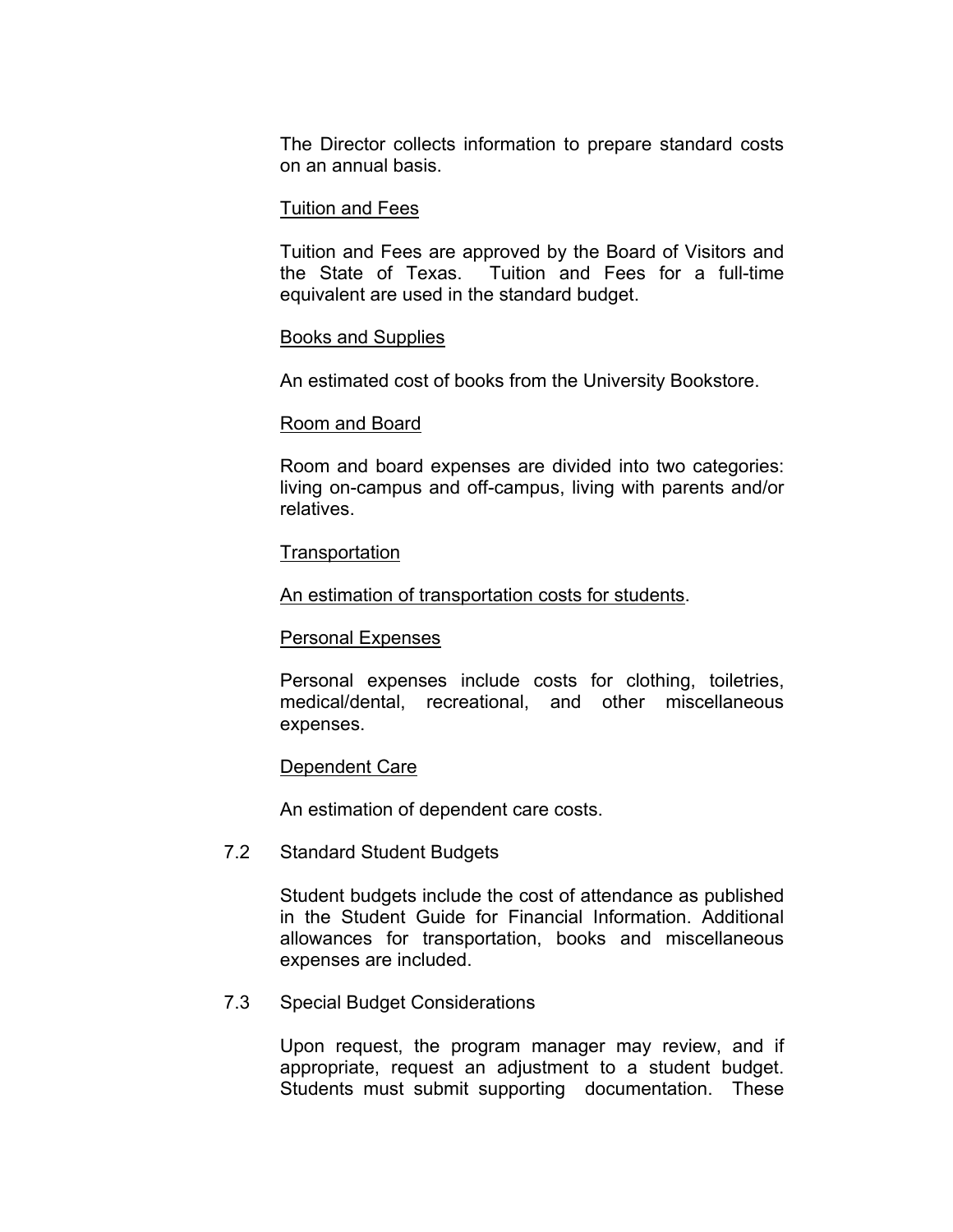requests must be approved by the Associate Director or the Director of Financial Aid.

Examples of changes to standard budgets include, but are not limited to:

> 1. Child care - the cost of child care for single parents (or parents with a spouse also in university) with dependent children may be added to a standard budget. In the North Carolina area, most child care centers do not accept children on an hourly basis; therefore, full monthly costs are used.

> 2. Special needs - disabled students or students with special problems may be allocated funds to cover reasonable costs associated with disabilities or problems that are not already covered by other resources.

## 8 **Section Eight: Systems Operations**

 The OFA at PVAMU is automated. The OFA uses the SAFE System to automate disbursement of funds as much as possible.

8.1 Loading Financial Aid Data

 Federal eligibility information is received electronically from the Department of Education using Electronic Data Exchange (EDE).

## 9 **Section Nine: Verification**

9.1 Introduction

Verification is the process of confirming the accuracy of student reported data on financial aid applications. Only a portion of the student population is selected for verification.

#### 9.2 Selection of Applications to be Verified

The OFA verifies those applicants identified by the Department of Education (DOE). Typically, the DOE selection criteria translates into verifying thirty percent of the financial aid population at PVAMU. In addition, Aid Administrators may select a student for verification if there is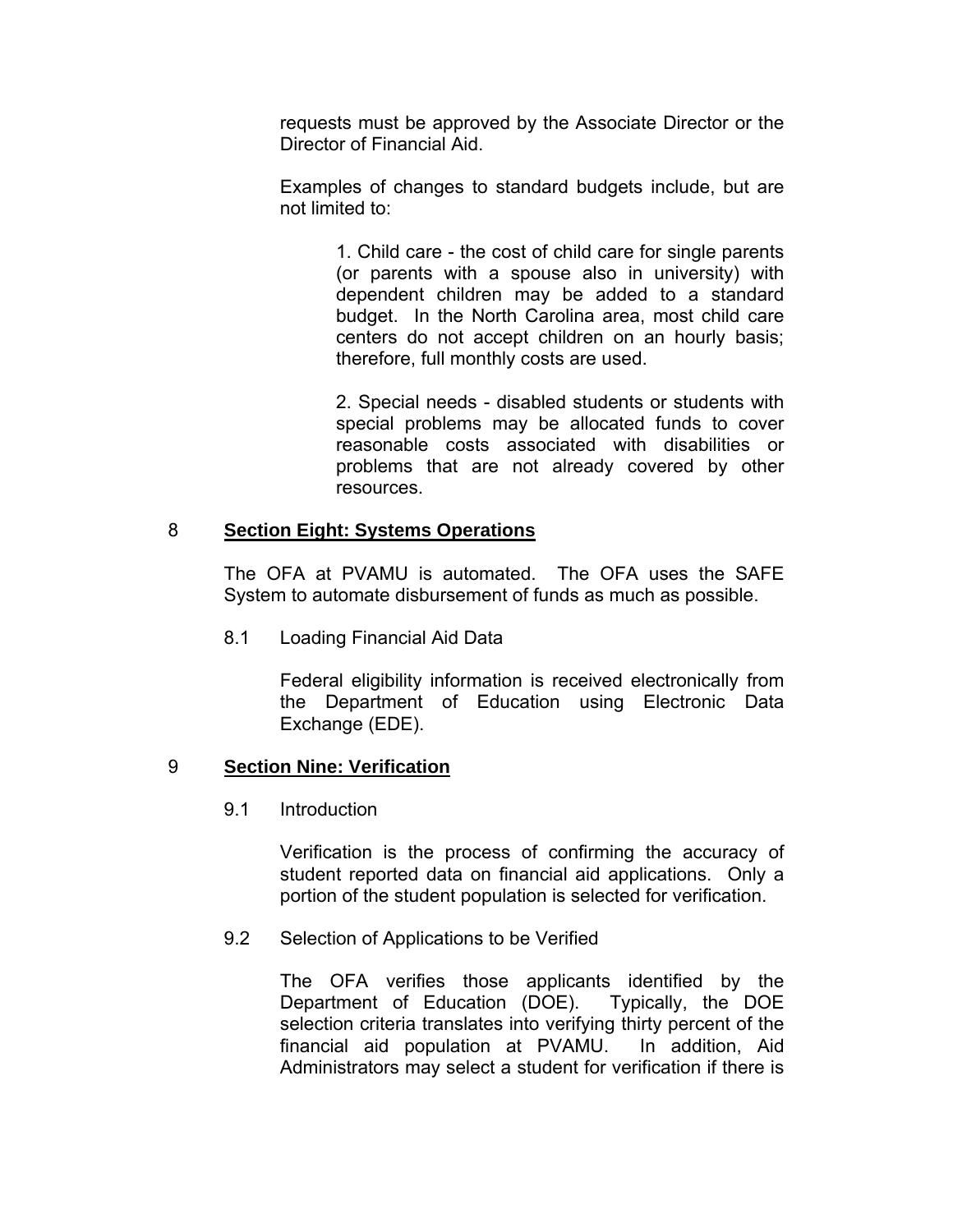a discrepancy or a condition which is unusual and warrants investigation.

9.21 Exclusions

Listed below are certain circumstances where students do not have to complete verification. The program manager must identify and document in the aid folder why the student is not required to complete verification.

> 1. An applicant who died during the award year.

> 2. A resident of Guam, American Samoa, the Northern Mariana Islands, the Marshall Islands, the Federated States of Micronesia, and the Trust Territory of the Pacific Islands (Palau).

3. A student who is incarcerated

4. Applicants whose parents do not live in the United States and cannot be contacted.

5. A student immigrant (however, the student must meet the citizenship requirement).

6. A dependent student whose parents cannot comply because of specified reasons (i.e., parents are deceased, are physically or mentally incapacitated, or the student does not know where the parents reside).

7. A student who does not receive Title IV funds.

## 9.22 Conflicting Information

If Aid Administrators have conflicting information for an applicant or have any reason to believe his or her application information is incorrect, we are required to resolve any discrepancies discovered in a student's file. Because need analysis information is only collected from the DOE, and additional information is typically not requested from students who are not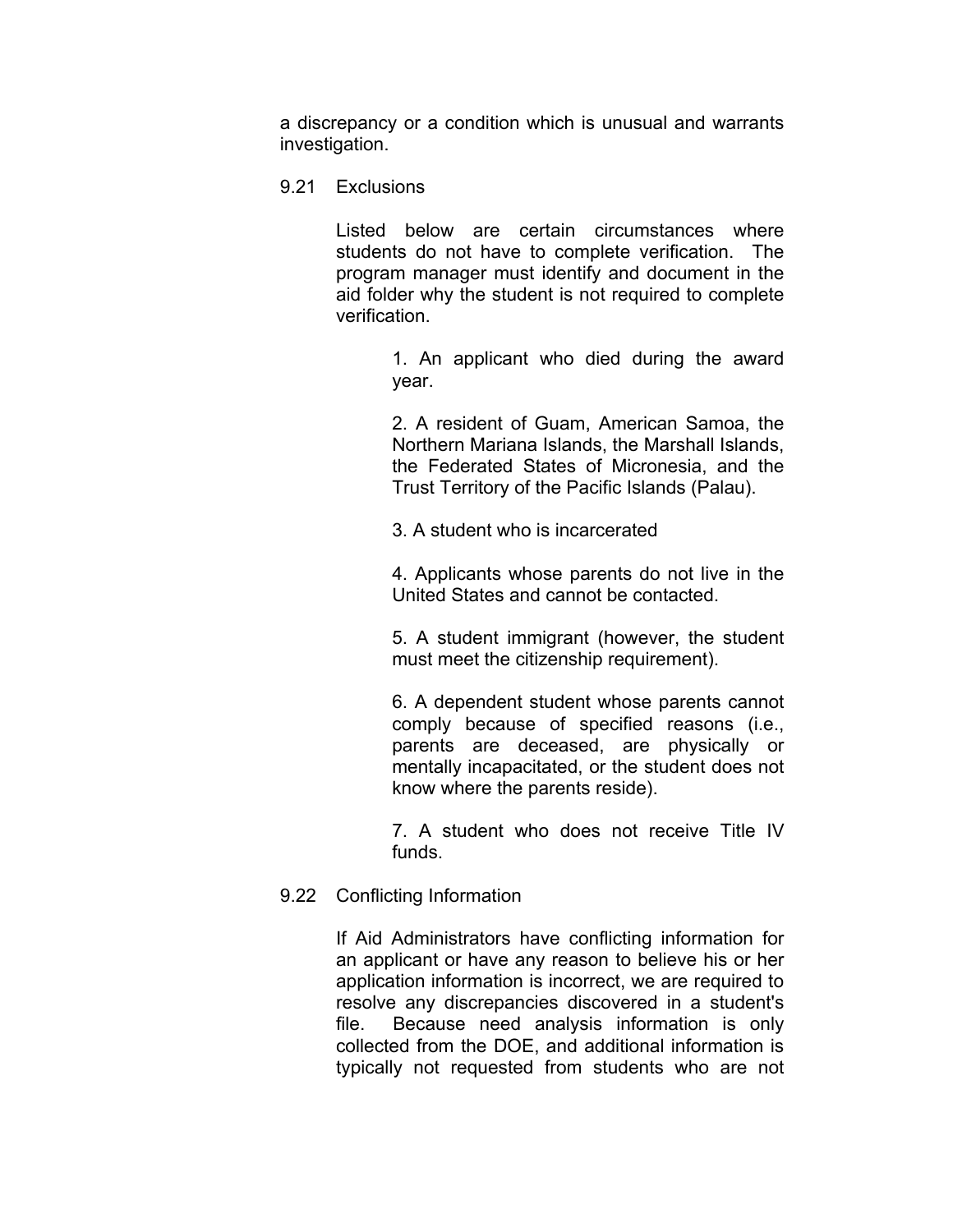selected for verification, conflicting information is systematically rare.

9.3 Verification Time Frame

Upon receipt of any documentation that a student intends to apply for financial aid, a Tracking Letter listing missing items is sent to the student when the student record is activated after receipt of a federal transmission. This letter informs the student of any additional information which is required to complete his/her financial aid file. If the OFA has received DOE information identifying the student as being selected for verification, the tracking items letter requests the appropriate verification documents (i.e., verification form, student and parent tax returns).

Students are notified that the majority of financial aid funds are awarded on a first-come, first-serve basis and that until the missing items are submitted to the OFA, additional processing of their file is not possible.

If a student submits documentation which appears fraudulent, the OFA staff member must notify the Assistant Director or Director of Financial Aid.

9.4 Document Collection Procedures

Required documentation items are identified and a copy of the tracking letter is kept in the pending file. When documents arrive, the data control person enters a receipt date beside the document name. When all required documents are received, the student is considered complete and ready to be packaged. The data control person gathers all documentation and creates a student folder for new students and updates previous year files for returning students. These files are routed to the program managers for verification and packaging.

## 9.41 Documentation

Documentation submitted to the OFA must be legible, appropriate, and have the student's social security number for identification purposes. If the student submits a document which is not legible (i.e., a copy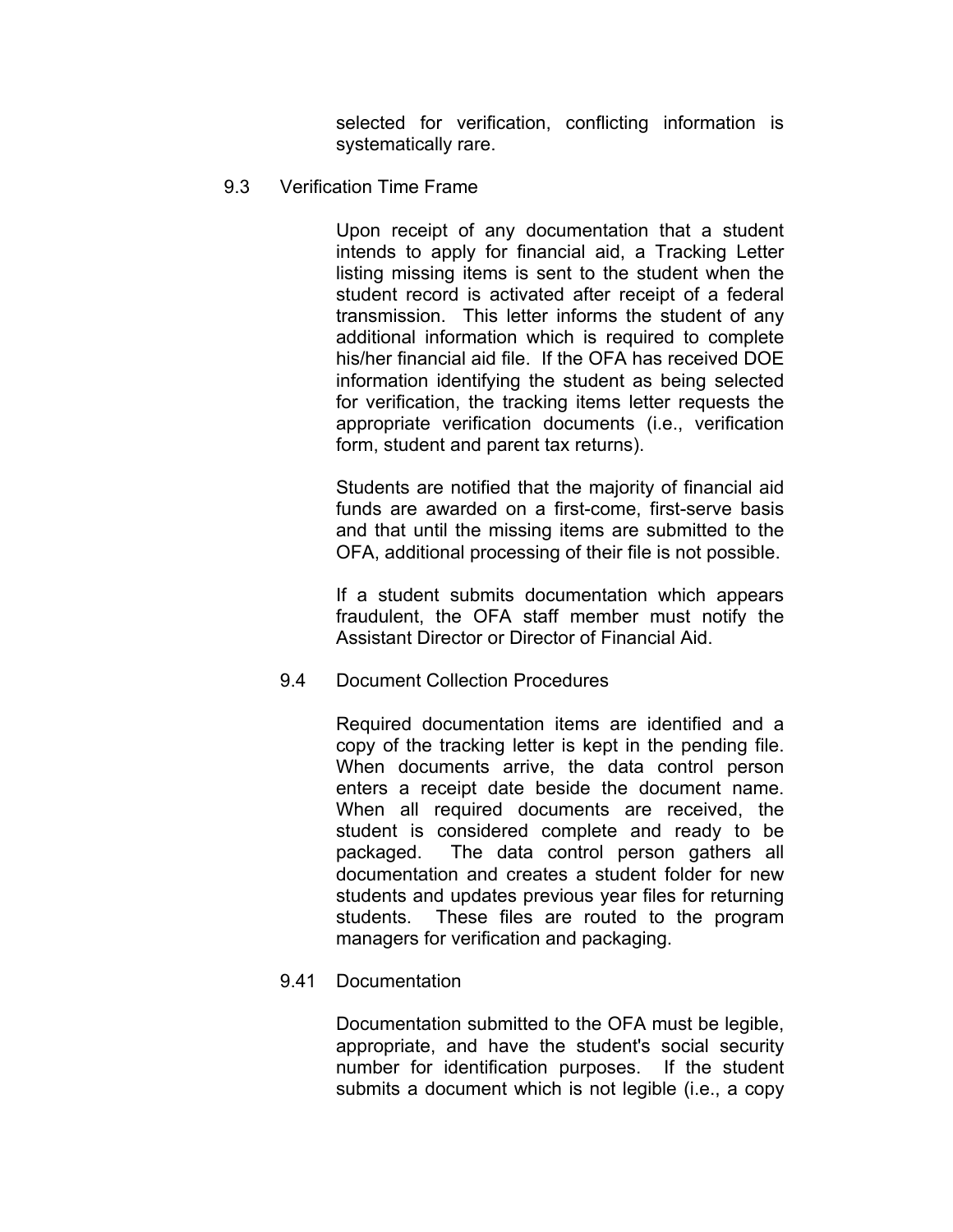of a tax return in which the income numbers are not identifiable), appropriate (a tax return is requested and the student submits a W-2), or identifiable (student submits a copy of the step-parents tax return and the last name does not match the student's and there is no student social security number) the documents will be returned and a request for additional documentation is requested. If possible, the return of documentation is recorded on the computer system.

9.42 Processing Time Period

Students are notified that the majority of financial aid funds are awarded on a first-come, first-serve basis and that until the missing items are submitted to the OFA, additional processing of their file is not possible.

9.43 Failure to Comply

Students who fail to submit verification documents never become complete; therefore, aid is not awarded for these students.

9.44 Submission After Deadline

Students who submit verification documents very late after the time they were requested will be awarded aid on an availability basis. Typically, by the end of the summer, funds have been depleted.

9.45 Notification of Verification to Applicants

Students are notified that they are selected for verification on the Student Aid Report (SAR). In addition, the tracking letter indicates to the student he/she has been selected for verification.

9.5 Verification of Data Elements

PVAMU verifies only those data elements required by the federal government. However, Aid Administrators are free to ask for additional information if further investigation is needed to resolve a discrepancy.

9.51 Adjusted Gross Income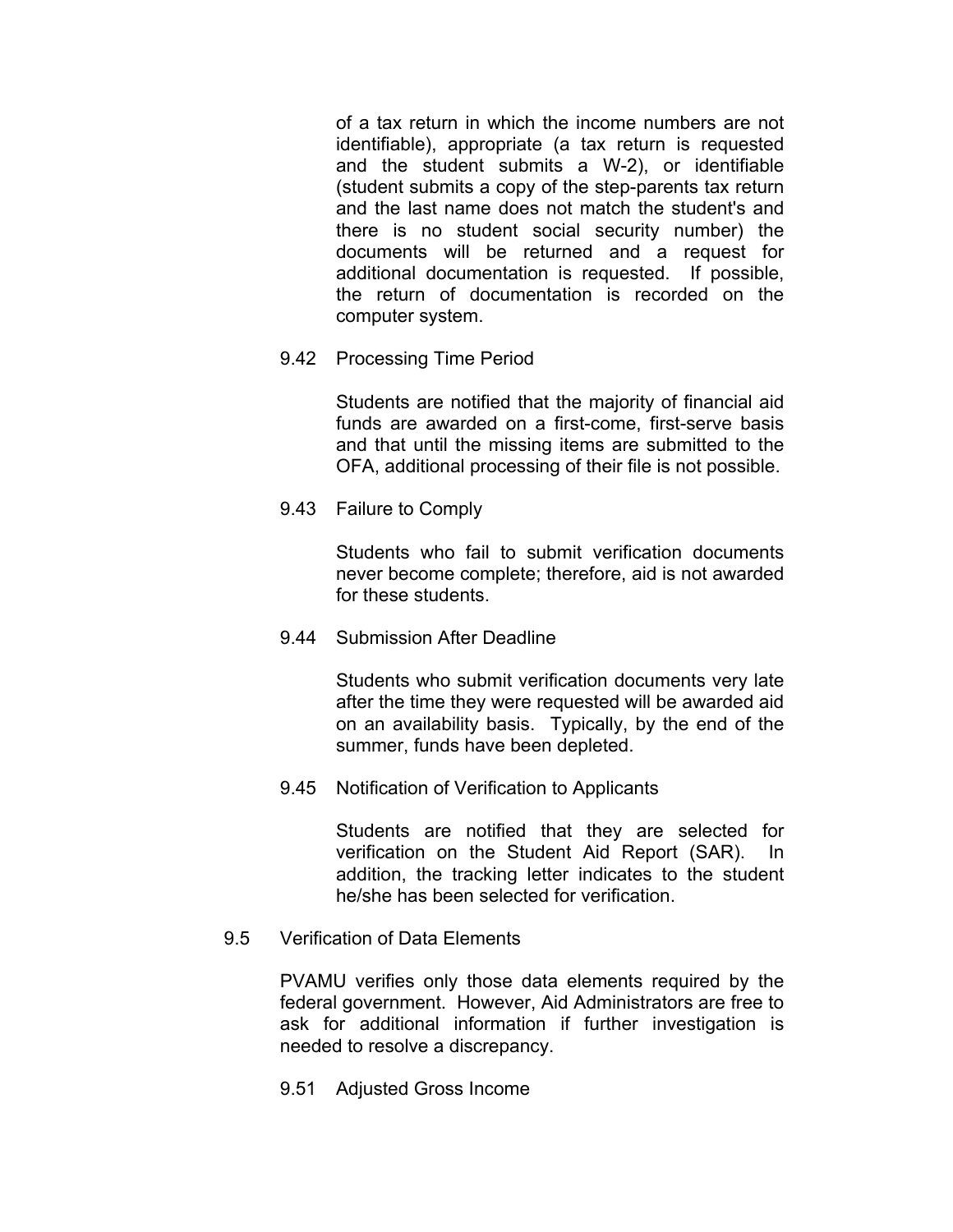Adjusted Gross Income is verified by comparing a copy of the student, spouse, or parent income tax return or Income Certification Statement to federal data. Discrepancies outside of tolerance levels must be corrected before further processing.

9.52 U.S. Income Tax Paid

U.S. Income Tax paid is verified by comparing a copy of the student, spouse, or parent income tax return or Income Certification Statement to federal data. Discrepancies outside of tolerance levels must be corrected before further processing.

9.53 Household Size

Household size is verified by comparing the Verification Worksheet to federal data. Discrepancies must be corrected before further processing

9.54 Exclusions

Although regulations allow situations when verification of household size is not required, the OFA does not have a systematic way to track these exclusions. Therefore, all students selected for verification must submit a response to the Household size question on the Verification Worksheet.

9.55 Number in Postsecondary Institutions

Number of family members enrolled at least half-time in postsecondary institutions is verified by comparing the Verification Worksheet to federal data. Discrepancies must be corrected before further processing.

9.56 Exceptions

Although regulations allow situations when verification of number in university is not required, the OFA does not have a systematic way to track these exclusions. Therefore, all students selected for verification must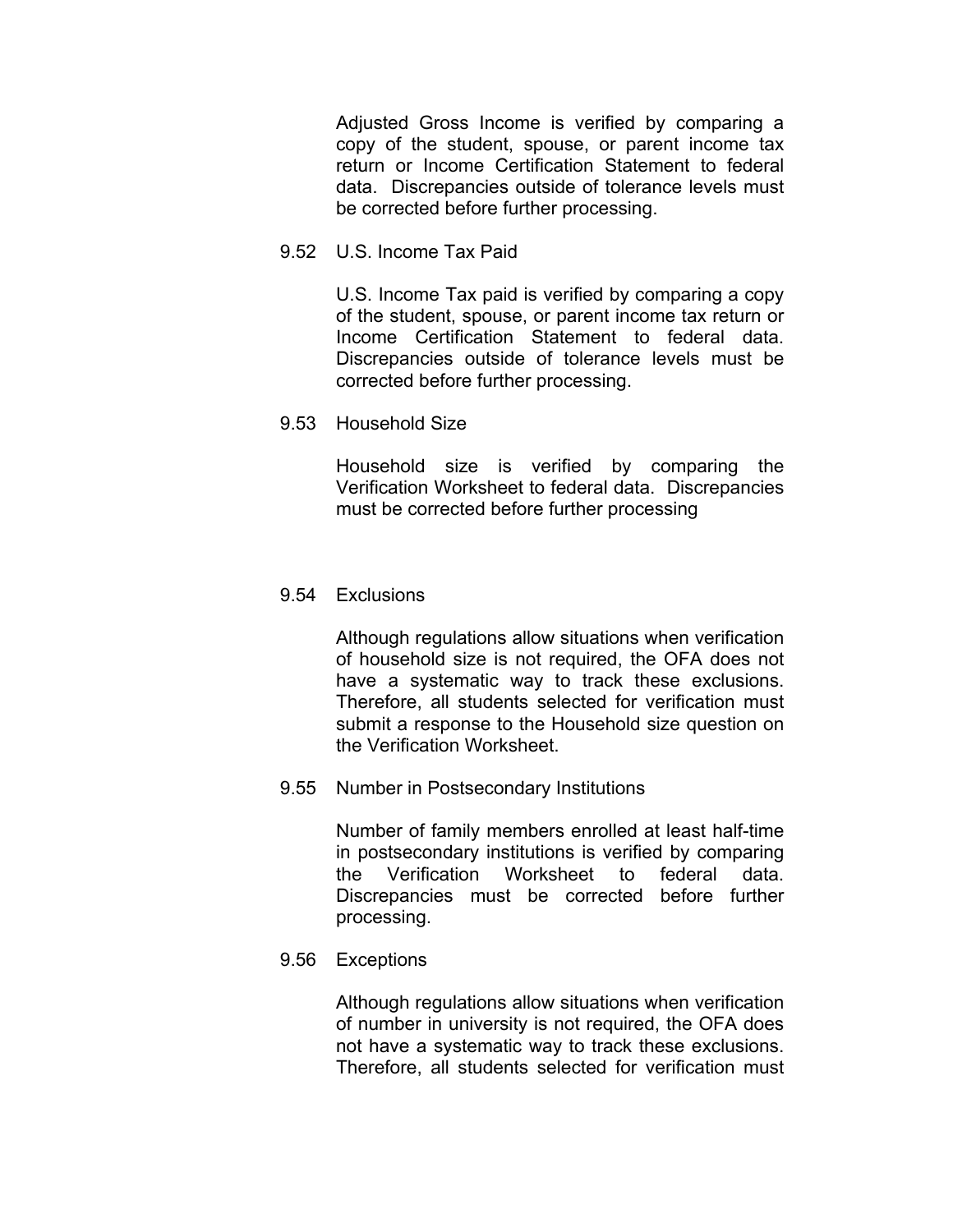submit a response to the Household size question on the Verification Worksheet.

9.57 University Discretionary Items

The OFA verifies those applicants identified by the Department of Education (DOE). Aid Administrators may select a student for verification if there is a discrepancy or a condition which is unusual and warrants investigation. If a student submits verification documentation (i.e., tax return), the OFA staff must verify the information on the document against the information in the student's file.

9.6 Tolerances

When verifying a student's record, there are two instances when discrepant information does not have to be corrected.

> 1. When the absolute value of the discrepancies does not exceed \$400.

2. When the EFC does not change after recalculation. 9.7 Notification to Students

Students are notified of the results of verification in the form of an award letter.

9.71 Correction Procedures

The procedures PVAMU requires to make corrections is identified in Section 8. Refer to this section for additional information.

9.72 Overpayments

OFA policies and procedures are designed to eliminate the possibility of an overpayment from any fund. If however, an overpayment does occur, the student is placed on hold until the overpayments can be corrected. Students are not allowed to register for subsequent terms and academic transcripts are withheld until the account has been cleared.

9.8 Updating Requirements and Procedures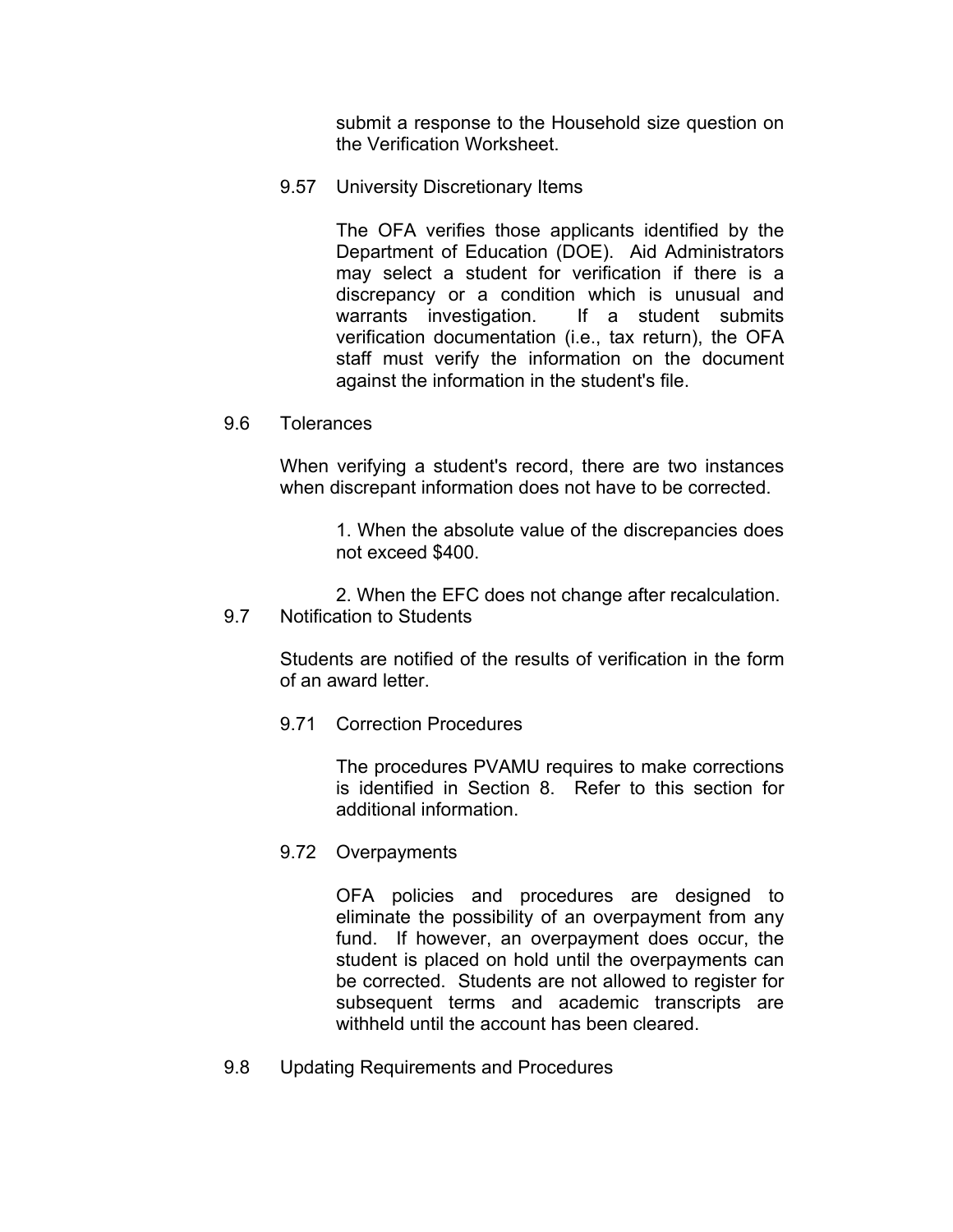There are three situations whereby and Aid Administrator may update student information. When students notify the aid office of an allowable update, the Aid Administrator may recalculate the student's EFC and the new figure may be used to award financial aid. Updates may occur for:

1) Dependency status except through marriage.

2) Family size.

3) Number of family members enrolled in a postsecondary institution.

9.9 Interim Disbursements

 Because the OFA is liable for disbursements made prior to verification, the OFA policy does not allow interim disbursements. Students must complete the verification process before aid is awarded or disbursed. Exceptions must include extenuating circumstances, be documented in the student's folder, and be monitored by an Aid Director.

### 10 **Section Ten: Need Analysis**

10.1 General Policies of Need Analysis

 All Federal, State, and University need-based financial aid programs are awarded based on the Federal expected family contribution (EFC). The expected family contribution (EFC) is the amount that a family can be expected to contribute toward a student's university costs. By comparing the EFC to the student's cost of attendance, the financial aid administrator at the school can determine the student's financial need for federal student aid from the U.S. Department of Education (the Department) and from other sources.

 All data used to calculate a student's EFC come from the information the student provides: (1) on the Department's Free Application for Federal Student Aid (FAFSA), (2) on a Renewal FAFSA, (3) by the using the Department's new FAFSA Express software, or (4) by filing an application electronically at those schools that participate in the Department's Electronic Data Exchange (EDE).

 The student's FAFSA information is sent to the federal central processing system. The EFC is computed by the central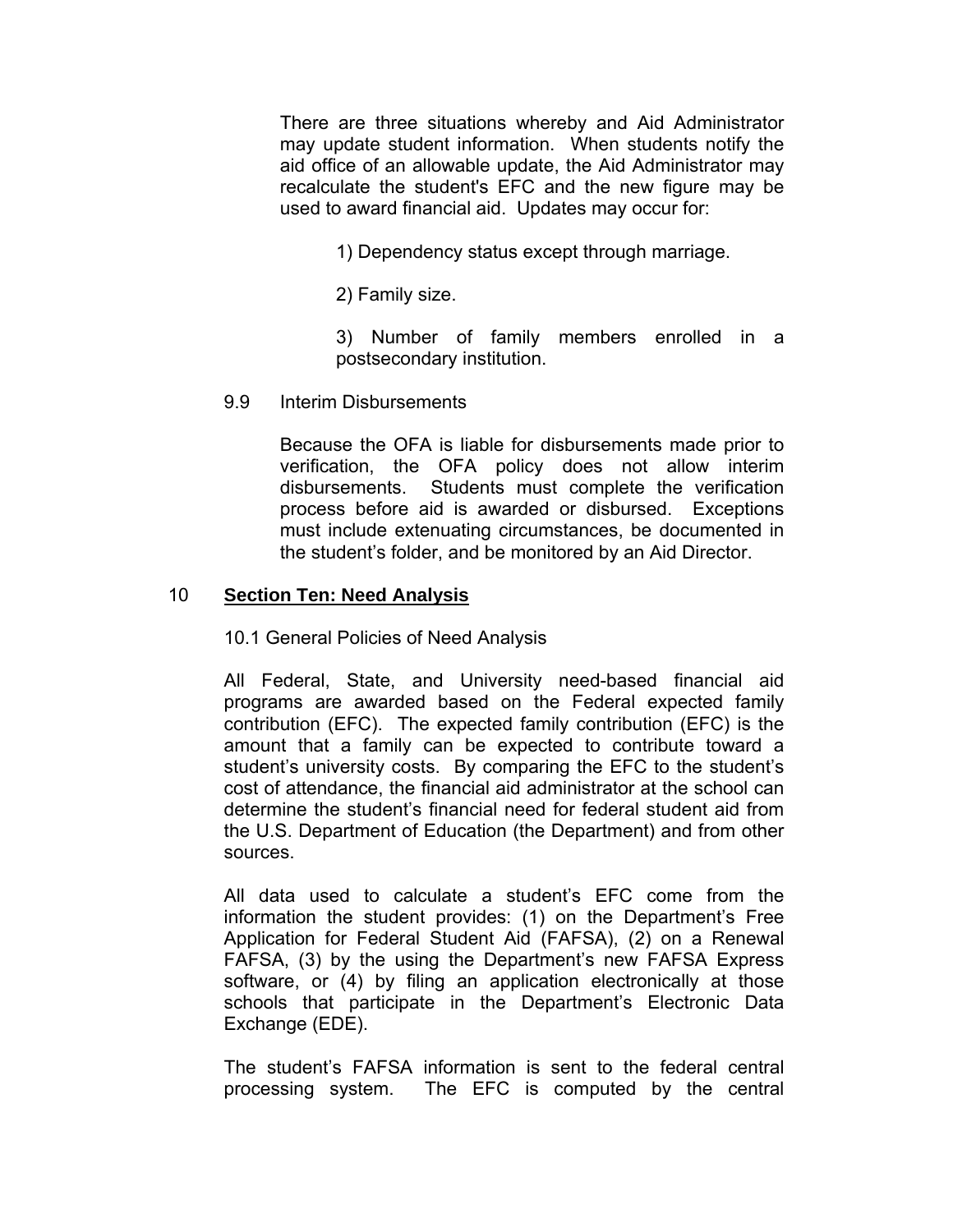processing system using the information the student reported on his or her application. Each student will receive a Student Aid Report (SAR) that reports the information form the student's application and, if the information provided was accurate, the student's EFC. The student is instructed to check carefully the data on the SAR to ensure that it is correct. If corrections to the SAR are necessary, a student's school may submit corrections electronically or the student may make corrections on Part 2 of the SAR and return it to the address given at the end of Part 2.

## 11 **Section Eleven: Professional Judgment**

The Higher Education Act of 1992 allows financial aid administrators to make professional judgment decisions for special or unusual family or student circumstances. These circumstances must be documented. Circumstances requiring professional judgment decisions must be analyzed on a case-by-case basis.

Aid Administrators may treat a student with special circumstances differently than the strict application of the methodology would otherwise permit. Adjustments can either increase or decrease a student's EFC or cost of attendance. In the case of an adjustment to a student's EFC or cost of attendance, specified adjustments may be made to data elements. The reason for the adjustment must relate to that student's special circumstances and must be documented in the student's file.

11.1 Areas of Administration

Professional judgment decisions may be made to adjust eligibility for all University, Title IV, and campus-based aid. Documentation supporting special circumstances must be maintained in the student's folder.

11.2 Staff Authority

Only the Director has the authority to adjust a student's eligibility using professional judgment.

## 11.3 Circumstances

Student circumstances which may warrant a professional judgment decision include, but are not limited to:

> 1. Cancellation of parental contribution due to an abusive relationship with a family member. A signed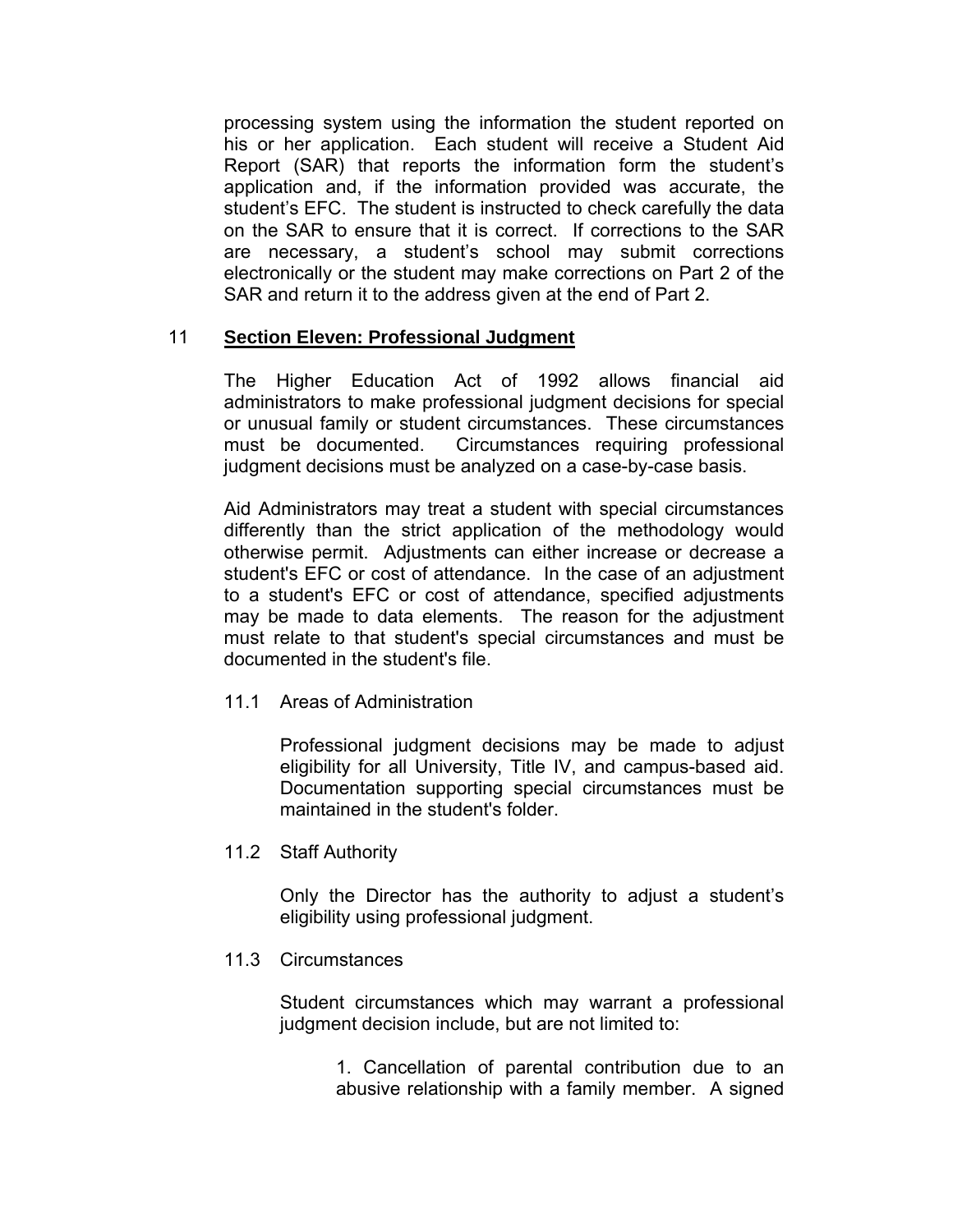letter (on business stationary) from a Priest, a Rabbi, a therapist, an adult, non-family member would be an example of appropriate documentation. If possible, three letters documenting the situation should be collected.

2. Cancellation of parental contribution due to parental abandonment of the student. A notarized letter from an adult explaining the circumstances of the abandonment would be appropriate documentation. Typically, another adult is assisting the student (lives with a grandparent, a girlfriend/boyfriend's parent). If the student is receiving other assistance, in-kind support should be checked and documented.

11.4 Student Appeals

Students must put his or her appeal in writing. The decision of the Director is final, and no further means for appeal are available.

11.5 Documentation

Aid Administrators are required to document professional judgment decisions. This documentation must be maintained in the student's file. Because professional judgment situations are unique, specific required documentation is not listed for each case. It is left to the discretion of the Aid Administrator to select what is appropriate documentation.

> 1. Documentation should substantiate the student's situation.

> 2. Typically, documentation should be from a professional outside the family and a family member.

> 3. If collecting documentation about a student's life situation, documentation from more than one person should be collected.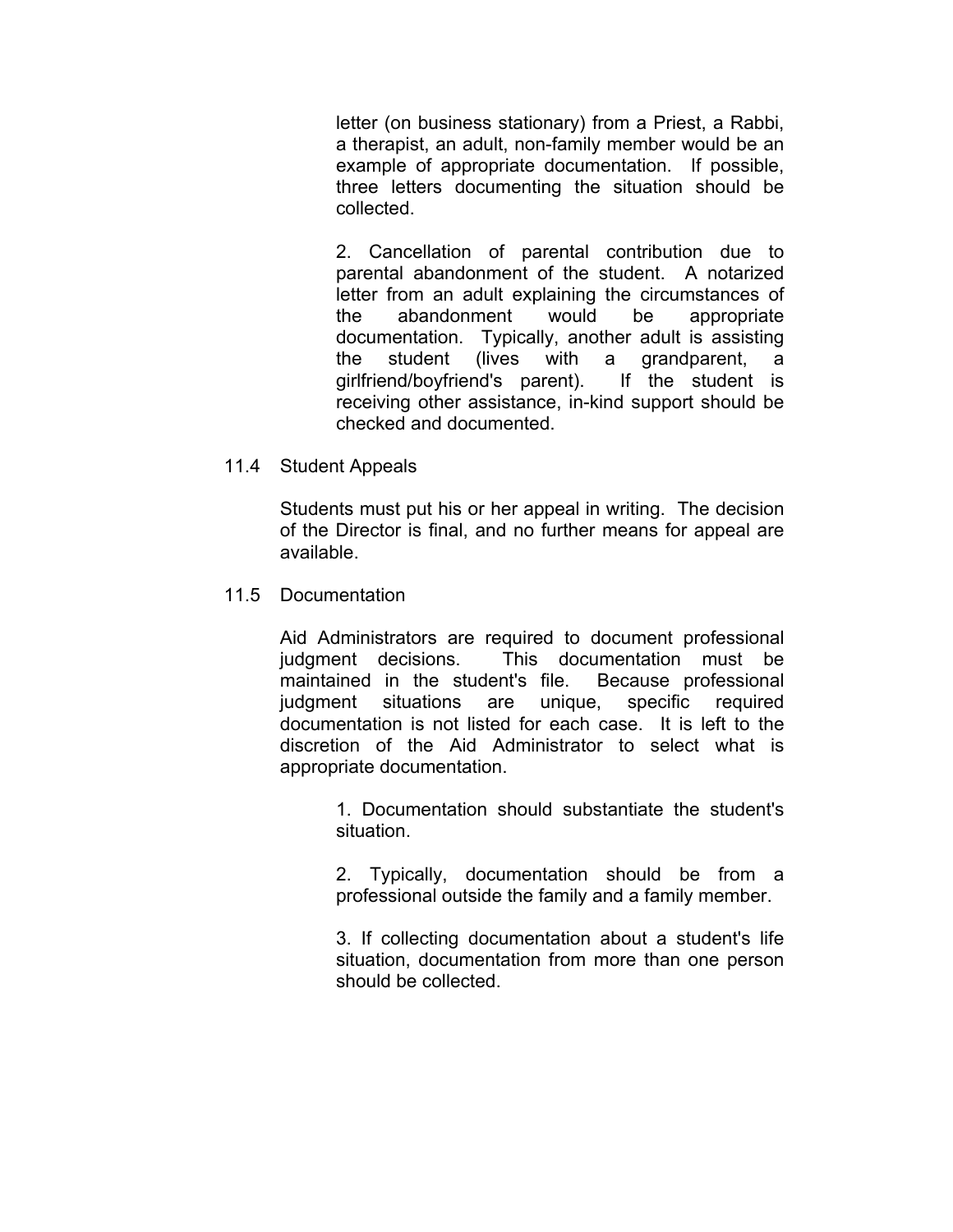# 12 **Section Twelve: Participation in Financial Aid Programs**

The OFA participates in a variety of financial aid programs. Assistance may include scholarships, grants, loans, and jobs. Scholarships and grants are gift awards which do not have to be repaid. Loans and work opportunities are considered self-help awards since repayment or performance of duties are required. The type of aid awarded depends upon the student's financial need and may include a combination of gift and self-help assistance.

- 12.1 University and Program Eligibility
	- 12.11 University Eligibility

As a public nonprofit institution, PVAMU has been authorized by the United States Secretary of Education to participate in financial aid programs authorized by Title IV of the Higher Education Act of 19612 as amended.

12.12 Terms of Agreement

The Program Participation between PVAMU and the Department of Education entitles the OFA to participate in the following federal programs:

1. Federal Pell Grant Program.

2. Federal Family Educational Loan Program (including the Stafford Loan Program, the Unsubsidized Stafford Loan Program, and the Parent Loan for Undergraduate Students Program).

3. Federal Supplemental Educational Opportunity Grant Program.

- 4. Federal Work-Study Program.
- 12.13 University Application for Federal Funds

The OFA applies for funds through the Fiscal Operation Report and Application to Participate (FISAP). The OFA applies annually for federal funds through the FISAP, which is submitted each September. The Director, and the Accountant work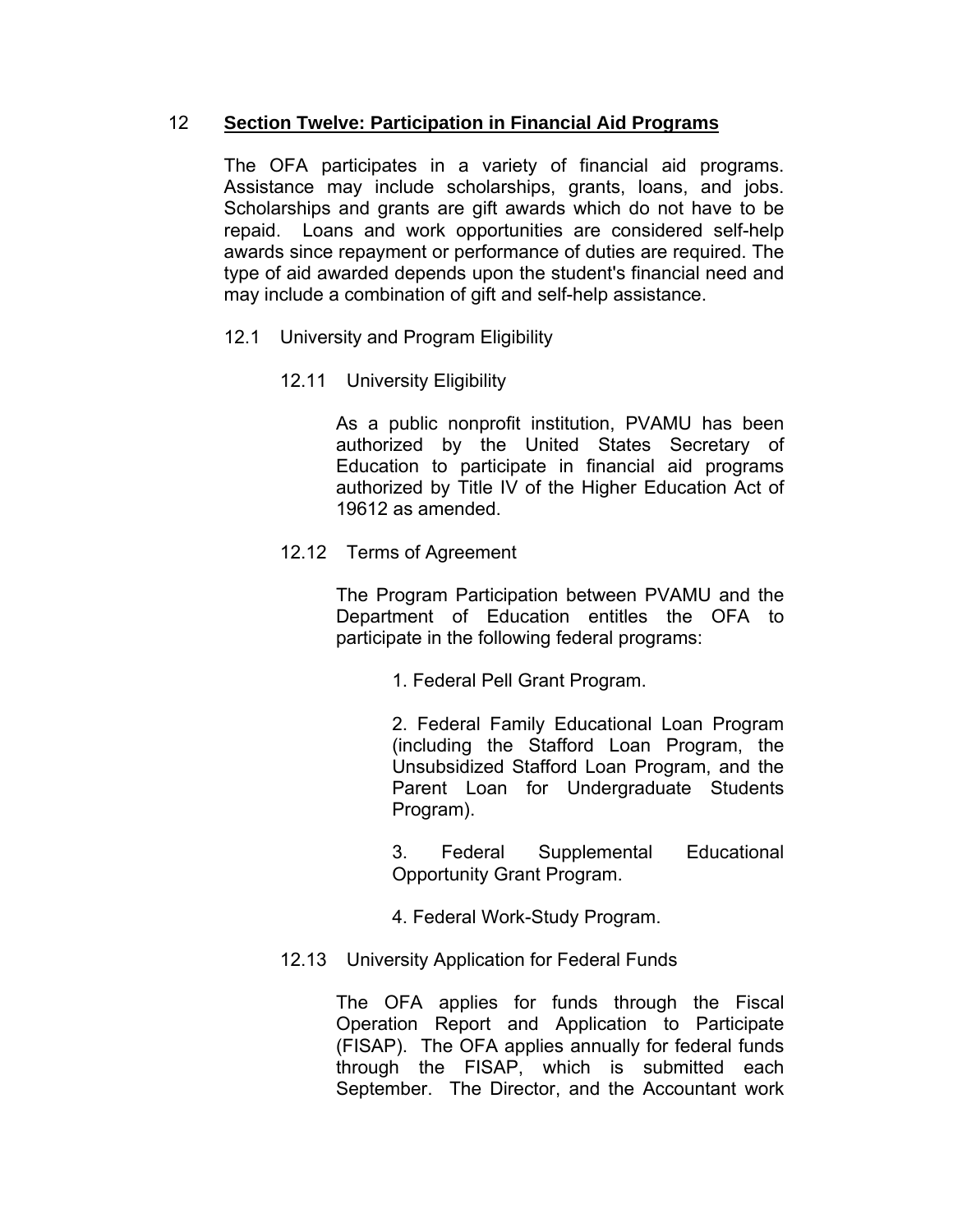together to collect the necessary statistics to complete the report. The Director loads the finalized data into the Electronic FISAP Program and the information is sent electronically to the Department of Education. The signature page and required certifications are sent certified mail.

12.2 General Student Eligibility for Federal Title IV Financial Aid

There are several eligibility requirements which students must meet in order to be considered for federal funds. Students must:

> 1. Demonstrate financial need according to Federal Methodology.

> 2. Have a high school diploma, a GED, or have passed a test approved by the Department of Education.

> 3. Be enrolled in a degree seeking or eligible certificate program.

4. Be a U.S. Citizen or eligible non-citizen.

5. Make satisfactory academic progress as determined by the institution.

6. Sign a statement of educational purpose and a certification statement on refunds and default.

7. Sign an Anti-Drug Abuse Act Certification.

8. Sign a statement of registration status.

#### 12.3 Federal Programs

The federal programs in which the OFA participates are listed in Section 12.1.2 above. The Federal Perkins Loan Program, the Federal Supplemental Educational Opportunity Grant Program, and the Federal Work-Study Program are referred to as campus-based programs because although funded primarily with federal dollars, the institution is able to determine how these funds should be awarded to students.

12.31 Federal Pell Grant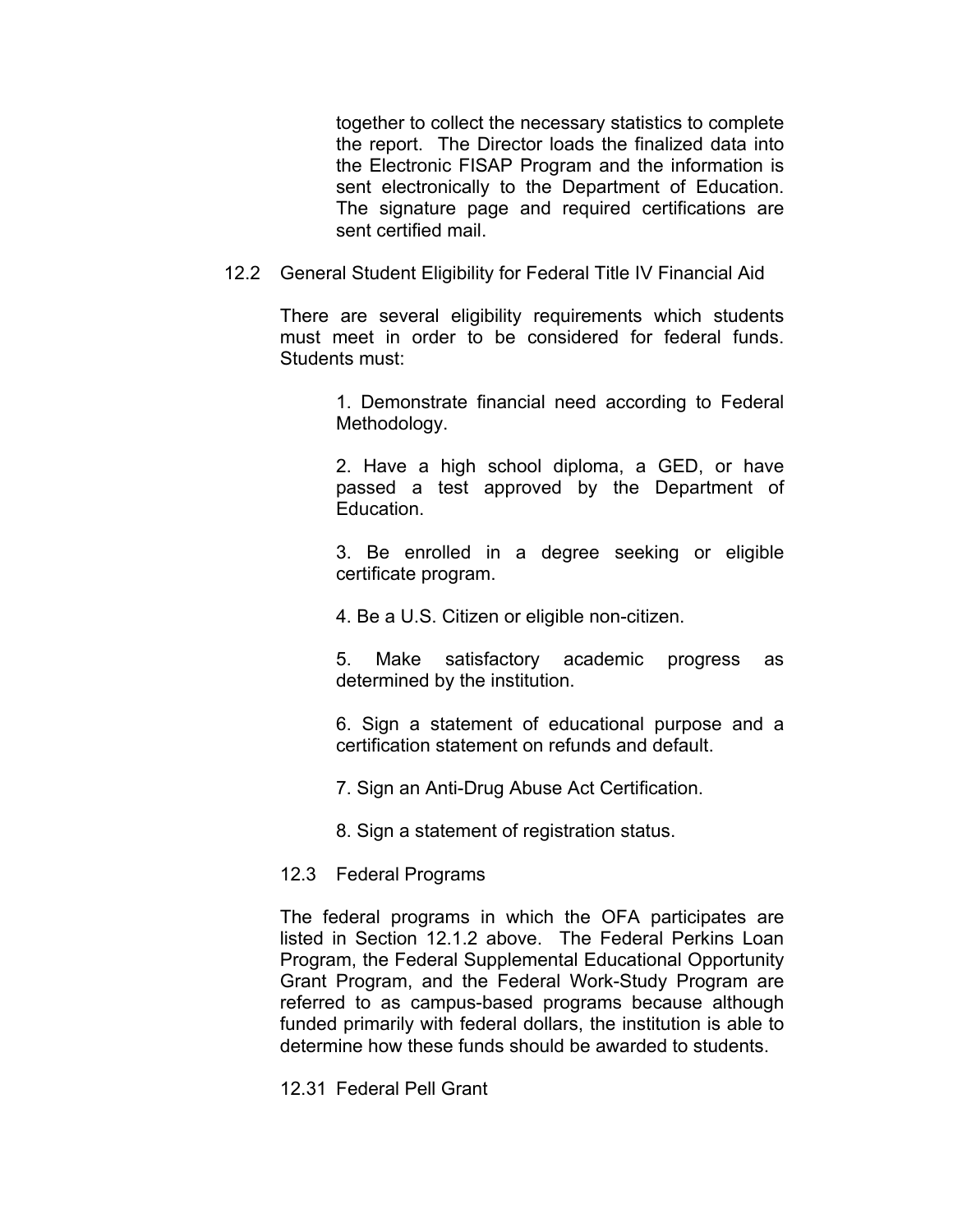The Federal Pell Grant is an entitlement program. Students must demonstrate financial need to qualify.

### 12.3.1.1 Purpose of Program

The Federal Pell Grant program is federally funded with the purpose of helping financially needy students meet the cost of postsecondary education. This program is centrally administered by the federal government and is typically the foundation of a student's aid package.

### 12.3.1.2 University Policy Statement

### Determining Eligibility

The OFA uses the Pell award as the foundation of the student's financial aid package. Therefore, students requesting financial assistance during their enrollment are required to establish Federal Pell Grant eligibility before additional determination of funds eligibility is made and/ or awarded.

In order to determine eligibility for any federal financial aid program, students must file a Free Application for Federal Student Aid (FAFSA) and have the results sent to PVAMU. The OFA will accept results through electronic transmission with the Central Processing System (CPS).

Student eligibility is determined only through the CPS of the Department of Education using the Federal Methodology need analysis formula. The OFA must have an official EFC before eligibility for any fund may be determined. Students who qualify for a Pell Grant have an Expected Family Contribution (EFC) under 3850.

Students are notified of the amount of their Pell Grant through an award letter. With the award letter, the student receives documentation stating how funds are to be disbursed and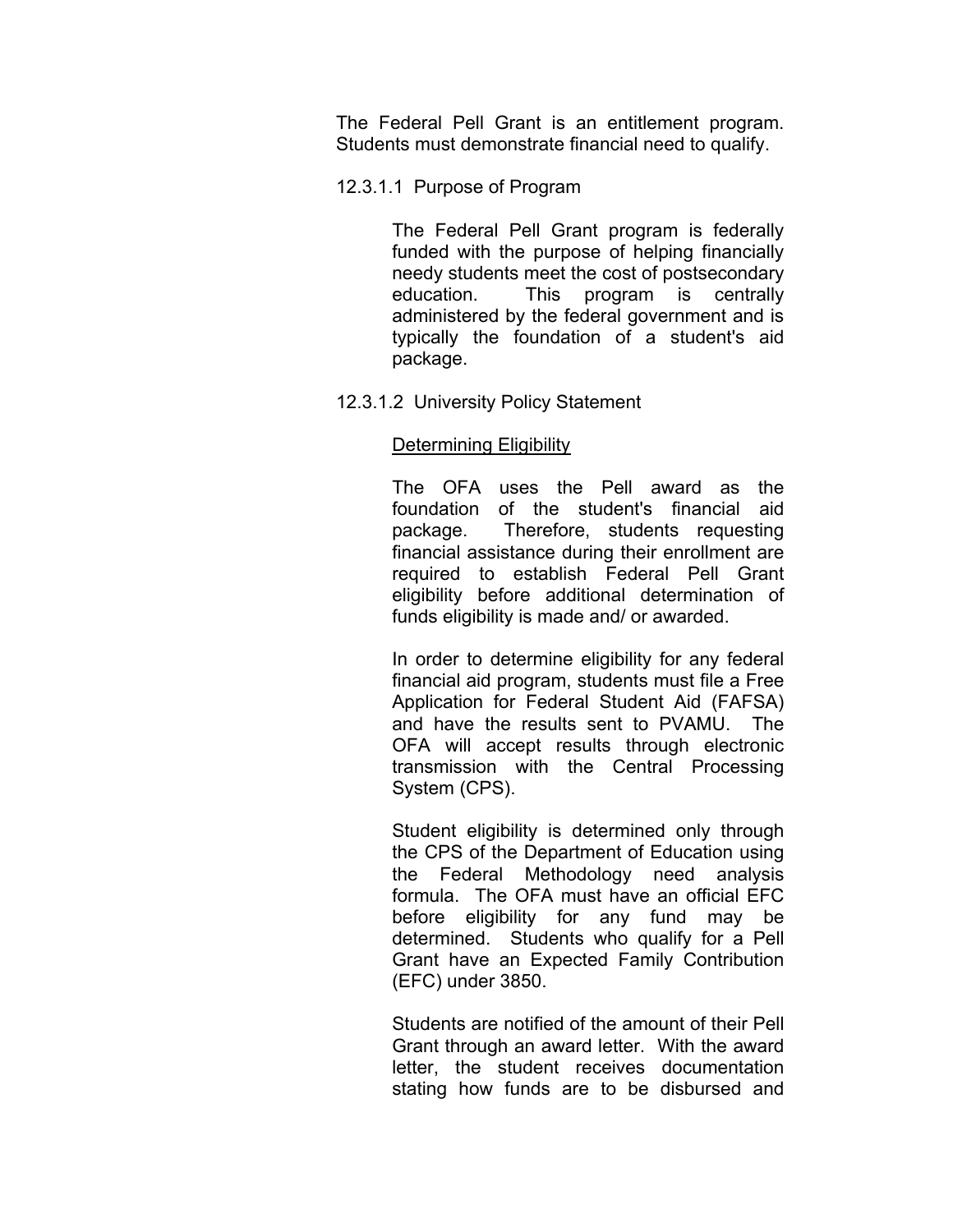when the student may receive a cash disbursement. See Section 18 for additional information.

Students who are enrolled on a less-than-halftime basis may receive a Pell Grant.

All reports required by the Department of Education are submitted in a timely fashion.

The enrollment status of students is not determined until after the end of the add/drop period of the term. At that time, the actual amount of Pell Grant is determined for each student. Disbursement occurs only when the enrollment matches the appropriate Pell award. See Section 18 for additional information.

Pell awards are recalculated when there is a change in the EFC, when the enrollment status changes between terms within the same award year, and when the cost of attendance changes. Students must submit the FAFSA and have electronic data submitted by May 1 of each academic year in order to allow time to process the award.

Students who submit eligible SAR's or have electronic Pell data submitted to PVAMU after the end of an enrollment period for which the student met all the necessary criteria, will receive a retroactive (late) award provided the student's file is complete prior to the last day of classes for the academic year.

Students who do not use their entire Pell allocation during the fall and spring semesters may use the balance during the following summer period. It is the responsibility of the students to inform the OFA that they will be enrolled during the summer period and request assistance.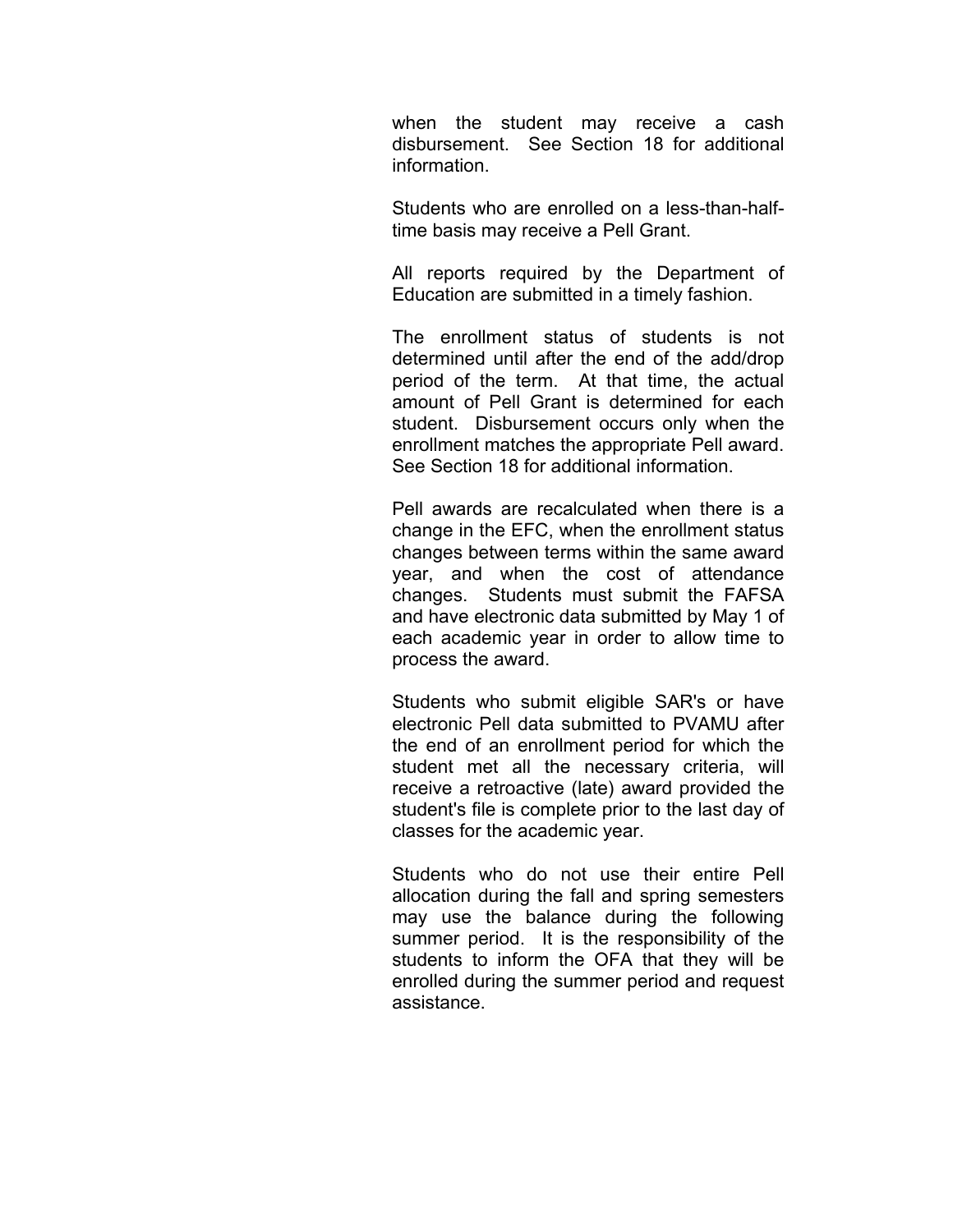# Payment

Pell Grant funds are disbursed to students about 10 days prior to the  $1<sup>st</sup>$  class day. Before disbursement, a compliance computer match is run to ensure the student remains eligible for the grant and is registered for the appropriate number of classes.

The Pell Grant is disbursed through a FAM to BR Interface program and supporting award rosters. After subtracting tuition and other appropriate outstanding charges Bursar's Office staff release the remaining proceeds to the student.

## **Overawards**

In the event of an overaward, the student's account is placed on hold until such time that the overpayment is rectified.

# Recordkeeping

Financial aid records are maintained in students folders as well as on computer tape. The Director and the Accountant are responsible for account management and appropriate record security for all student aid account transactions. The Assistant Directors, works closely with Student Accounts to ensure that all transactions are properly credited. The amount and date of any overpayment restored to the program account, the cost of attendance, determination of enrollment status, and enrollment period, eligibility of enrolled students who submit valid Pell records, name, Social Security number, amount paid, and amount and date of each payment are maintained in the OFA.

## 12.3.1.3 Student Eligibility

Students must meet the eligibility requirements previously described. In addition, the Pell Grant is awarded only to first-time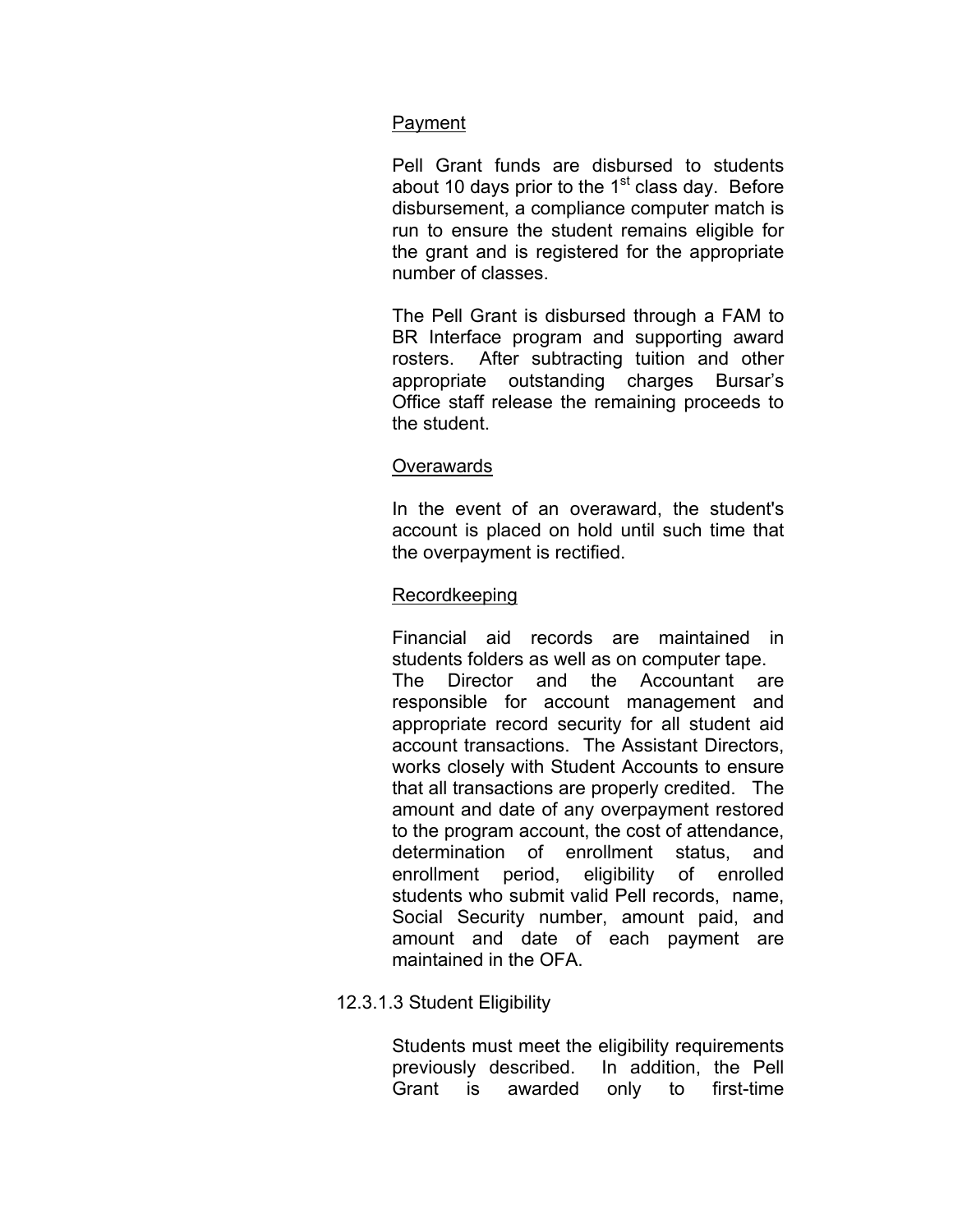undergraduates. Student eligibility is determined only through the Central Processing System of the Department of Education using the Federal Methodology need analysis formula.

12.3.1.4 Determination of University Federal Pell Grant Budget

> The determination of the Federal Pell Grant Budget is identical to the budget used for other University awarded aid.

12.3.1.5 Amount of Federal Pell Grant

The amount of Federal Pell Grant for which a student is eligible is determined using the Expected Family Contribution (EFC) and the corresponding cost of education from the Federal Pell Grant Eligibility Chart published by the Department of Education. The maximum amount for academic year 2005-06 is \$4,050; the minimum is \$400.

12.3.1.6 Verification Procedures

Verification procedures for the Federal Pell Grant are identical to other Title IV aid.

12.3.1.7 Student Aid Report (SAR) Processing

See Section 8 for additional information.

12.3.1.8 Disbursement Procedures

Pell Grant funds are disbursed to students only after an official EFC from the Department of Education has been received. Offered aid must be accepted by the student via the financial aid award letter.

 12.3.2 Federal Supplemental Educational Opportunity Grant (FSEOG)

> The FSEOG is a gift program for students who demonstrate financial need.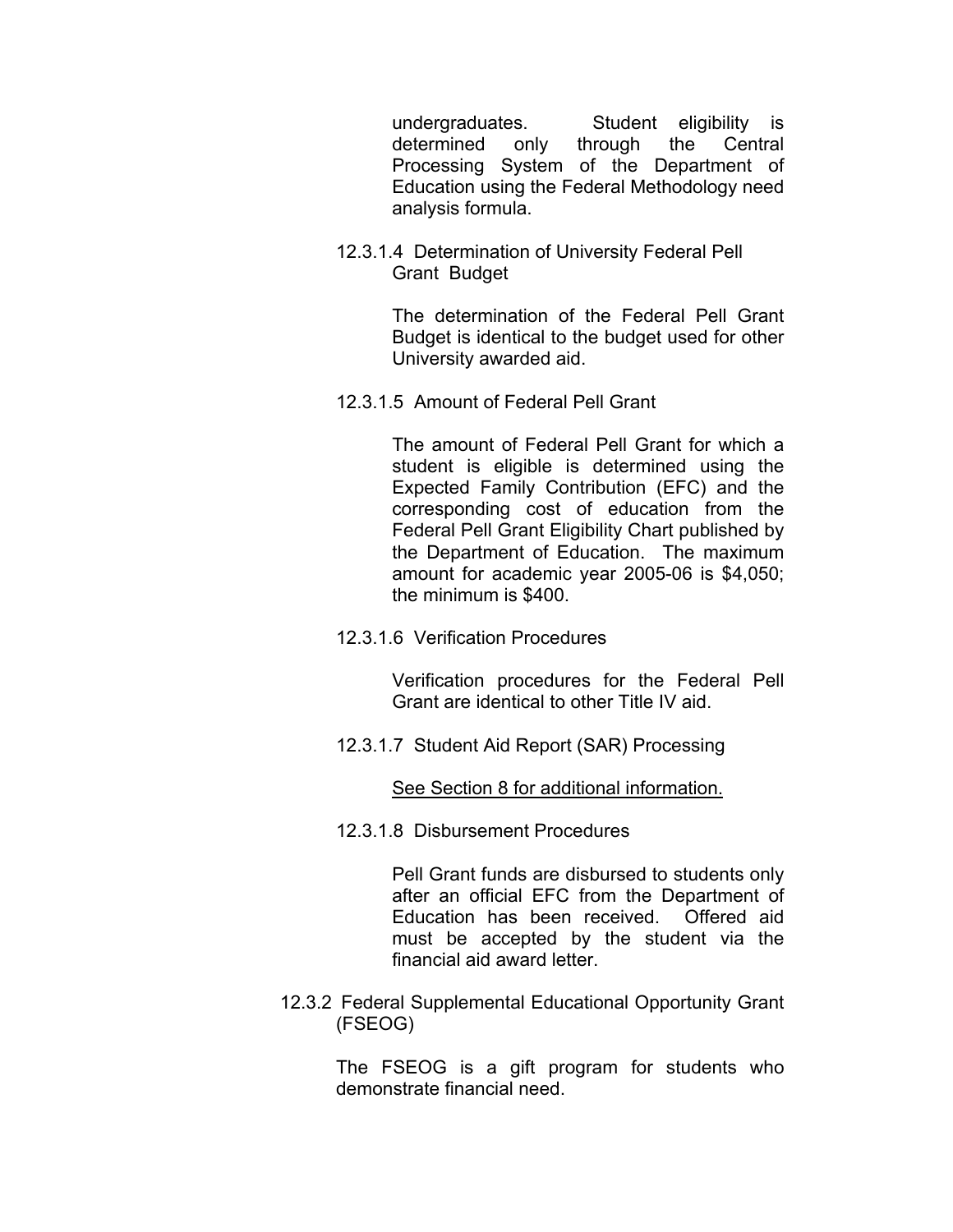### 12.3.2.1 Purpose of Program

The FSEOG program is federally funded for the purpose of helping the financially needy students meet the cost of postsecondary education. This program is administered by the institution; however, FSEOG funds are awarded only to Pell Grant recipients.

12.3.2.2 University Policy Statement

### Determining Eligibility

In order to determine eligibility for any federal financial aid program, students must file a Free Application for Federal Student Aid (FAFSA) and have the results sent to PVAMU. The OFA will accept results through electronic transmission with the Central Processing System (CPS). Student eligibility is determined only through the CPS of the Department of Education using the Federal Methodology need analysis formula. The OFA must have an official EFC of 1,000 or less before eligibility for SEOG will be considered. FSEOG grants are awarded only to students who qualify for a Pell Grant. Students must have remaining need of at least \$200 after the Pell Grant and the State Grants have been awarded to be entitled to the FSEOG.

Students are notified of the amount of their FSEOG eligibility through an award letter. With the award letter, the student receives documentation stating how funds are to be disbursed and when the student may receive a cash disbursement.

#### Matching Requirement

## Not Appliciable

#### Payment

FSEOG funds are disbursed to students 10 days prior to the first day of class for those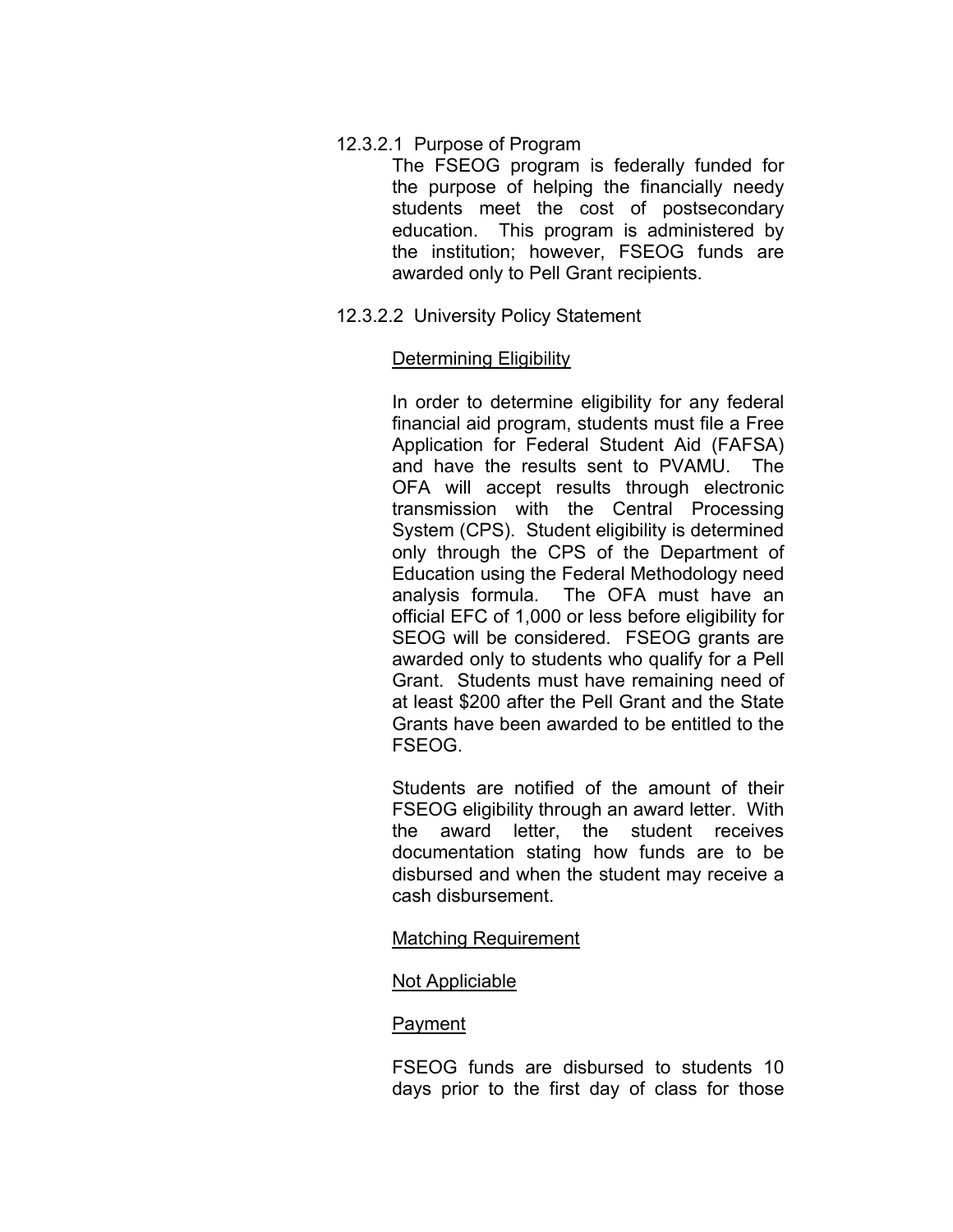students who have a valid award letter. Before disbursement, a compliance computer match is run to ensure the student remains eligible for the grant and is registered for the appropriate number of classes.

The FSEOG is disbursed through the SBA590 disbursement program which subtracts tuition and other appropriate outstanding charges before releasing the remaining proceeds to the student.

### Overawards

In the event of an overaward, the student's account is place on hold until such time that the overpayment is rectified.

## Recordkeeping

Financial aid records are maintained in students folders as well as on computer tape. Student records include the demonstration of need and FSEOG eligibility.

12.3.2.3 Student Eligibility

Students must meet the eligibility requirements described in Section 12.2. In addition, the FSEOG is awarded only to first-time undergraduates who are Pell eligible. Student eligibility is determined only through the Central Processing System of the Department of Education using the Federal Methodology need analysis formula.

12.3.2.4 Amount of Award

The regulated maximum amount of FSEOG is \$4,000 and the minimum is \$100. However, the OFA self-imposes minimum and maximum awards (\$200 to \$2000) to ensure that the greatest number of students have an opportunity to receive a portion of the FSEOG allocation.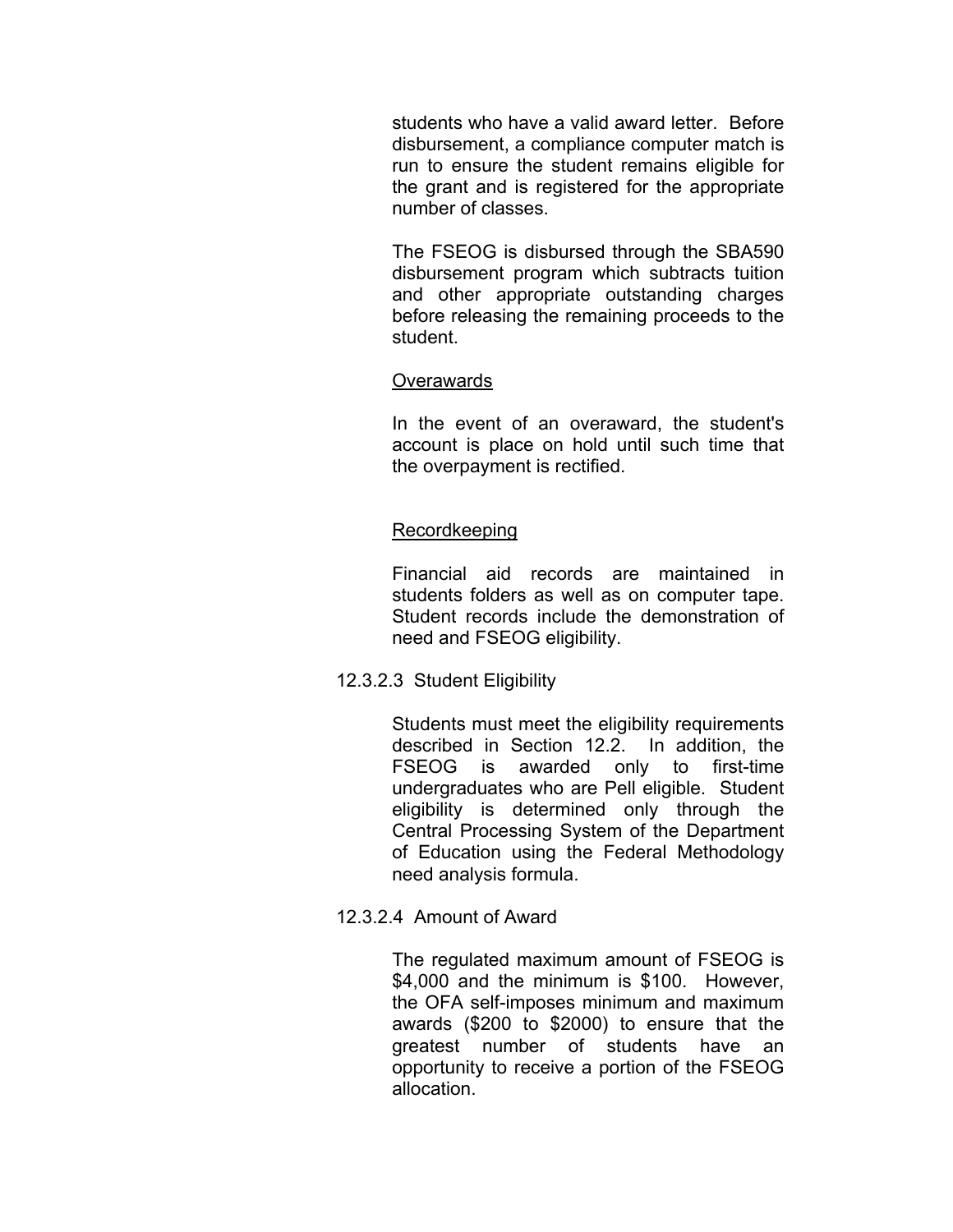12.3.2.5 Disbursement Procedures

FSEOG funds are disbursed to students only after an official EFC from the Department of Education has been received. Offered aid must be accepted by the student via the financial aid award letter. See Section 18 for disbursement procedures for all aid funds.

12.3.3 Federal Work-Study Program (CWS)

The CWS program provides employment positions for undergraduate and graduate students who demonstrate financial need. These earnings assist students with educational expenses.

12.3.3.1 Objectives and Purpose of the Program

The objectives and purpose of the CWS are to provide:

1. A source of financial aid to undergraduate and graduate students who demonstrate financial need.

2. Work experience which enhances the participants' education whenever possible.

3. An employment pool to the University, and to federal, State and local public agencies, that would not exist otherwise.

12.3.3.2 University Policy Statement

#### Selection of students

The policy regarding dissemination of CWS funds is to award monies to as many students as possible. This is accomplished by awarding funds to needy (including part-time) students on a priority basis until funds are exhausted. Reasonable effort is made to place students in positions which complements and/or reinforces their educational and career goals. CWS funds are awarded to students who has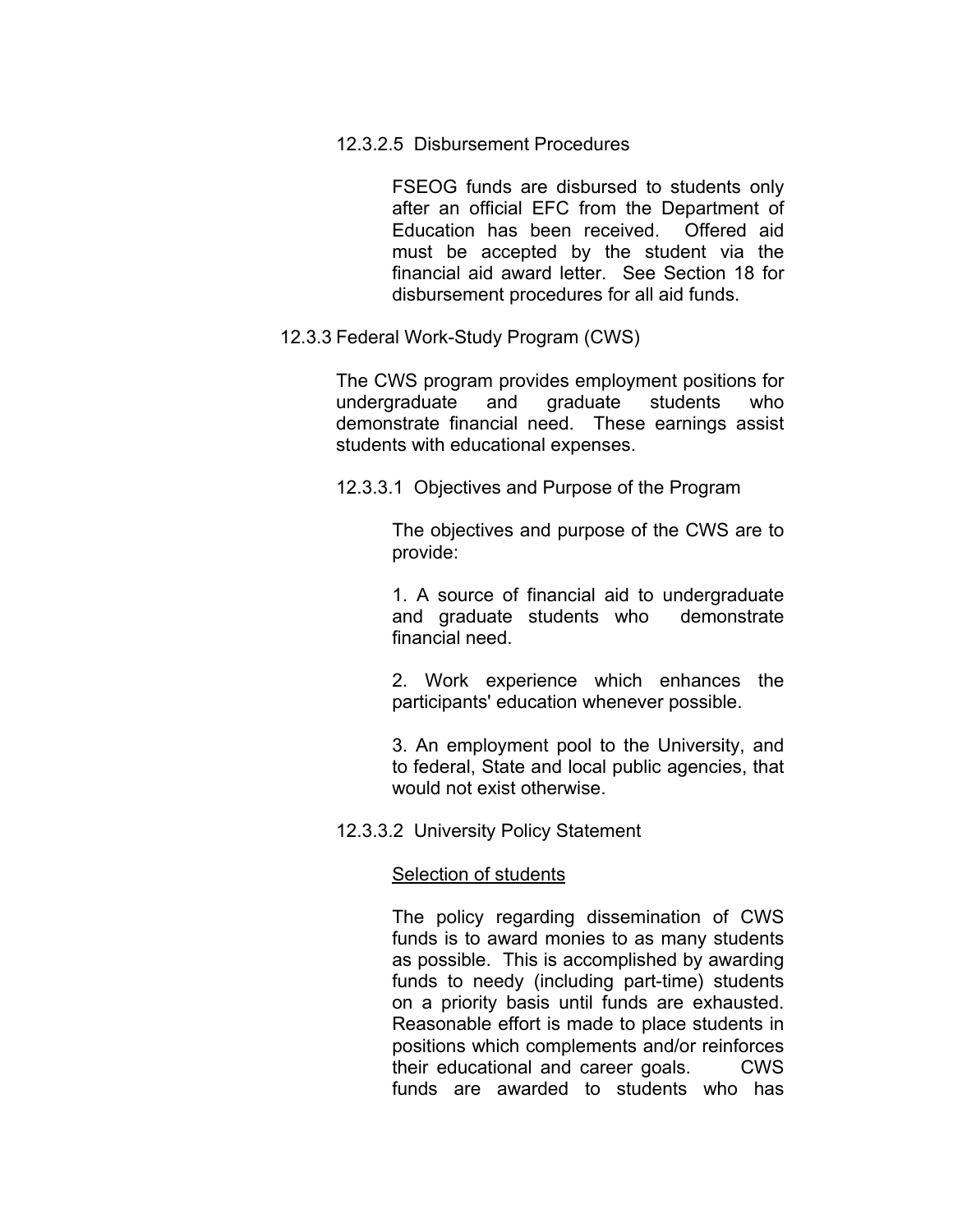requested work on the (FAFSA) or University aid application.

### Determination of award

Students are awarded the CWS based on the packaging formula described in Section 14. Records, which document CWS eligibility and how financial need is met, are maintained in the student file and the computer system.

Employment during periods of non-enrollment Students are allowed to work during periods of non-enrollment (i.e., vacations, breaks, summer session prior to June 30) provided sufficient work-study allocations exist. Typically, CWS funds are not awarded for summer terms; however, the Director may approve summer work-study if funds are available. Students, who work under the CWS during the summer and are not enrolled, must sign an intent to enroll statement.

#### Off-campus employment

Typically, CWS contracts with outside agencies are submit A&M System Legal Advisor for review. Exceptions require the approval from the Director of Financial Aid and a written agreement .

## **Overawards**

Students are only awarded CWS funds if, in combination with other resources, the award does not exceed the student's need. If additional resources are received after CWS wages are paid, the overaward is the amount which exceeds the student's need by more than \$300.00.

Students may not earn work-study funds in excess of their CWS award. Students who earn their CWS award and want to continue working may do so if they have the employer's consent and are paid with non-CWS funds.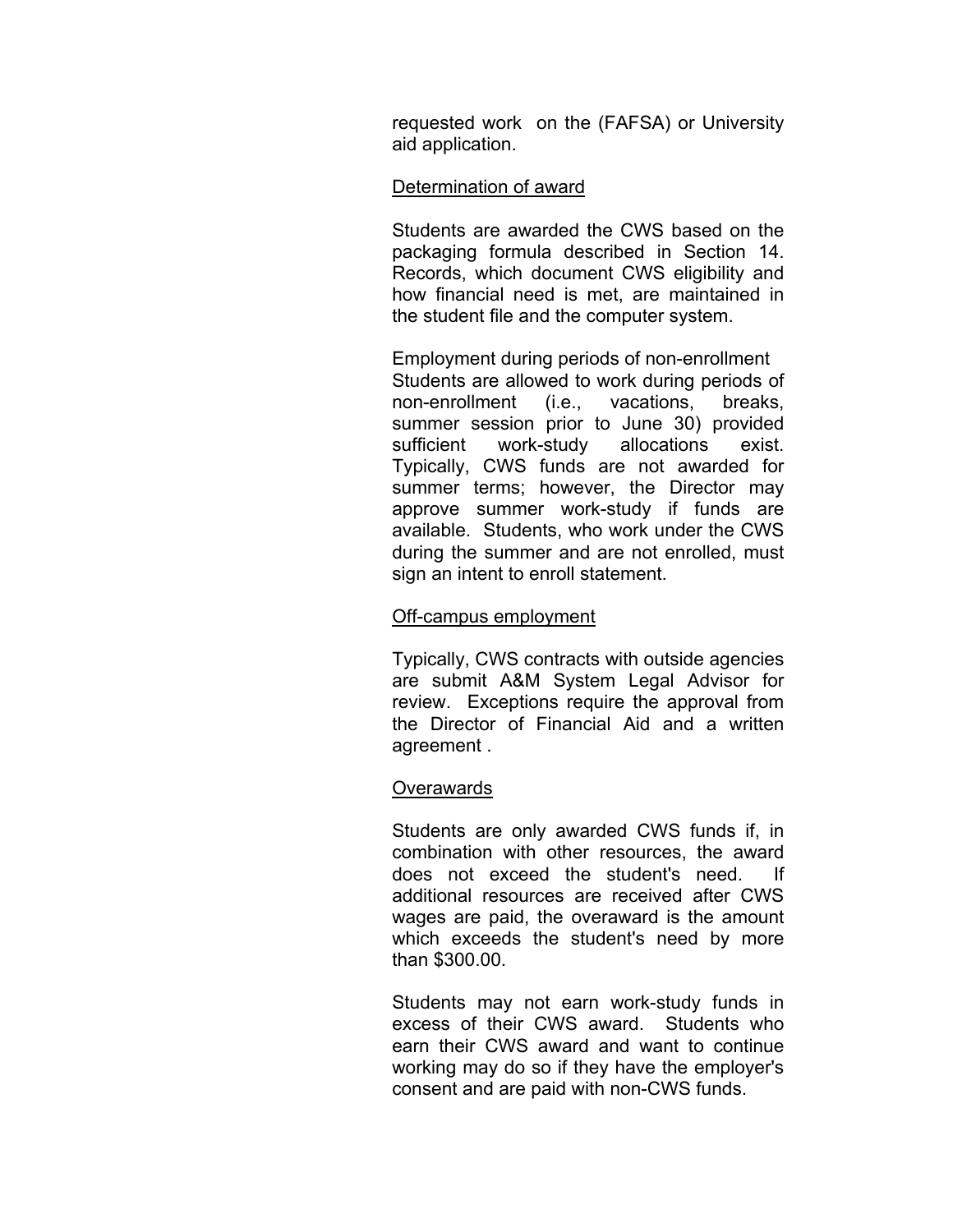### CWS fund transfers

At the discretion of the Director, 10% of CWS funds may be transferred to the FSEOG account. In addition, 10% of CWS funds may be carried forward or back to the next or last academic year's work-study account.

### Federal share

The law requires a minimum 25% University match. (HBCU Waiver, not required)

12.3.3.3 Student Eligibility

Students must meet general eligibility for Federal Title IV funds as described in Section 12.2.

12.3.3.4 Minimum and Maximum Awards

The minimum CWS award for undergraduates is \$1,200 for the 05-06 academic year. The maximum award is \$2,400. Exceptions for additional awards may be made by Aid Administrators if funding allows. The student must submit documentation from an employer verifying that potential work above the maximum is available.

12.3.3.5 Wage Rates

Students are paid at the Federal Minimum wage rate. The minimum for 2005/06 is \$5.75.

12.3.3.6 Placement Procedures

### Collection of available positions

The program manager assigned to the CWS Program coordinates available positions with supervisor and students. This manager meets with the students as well as the supervisors to explain what is expected and required.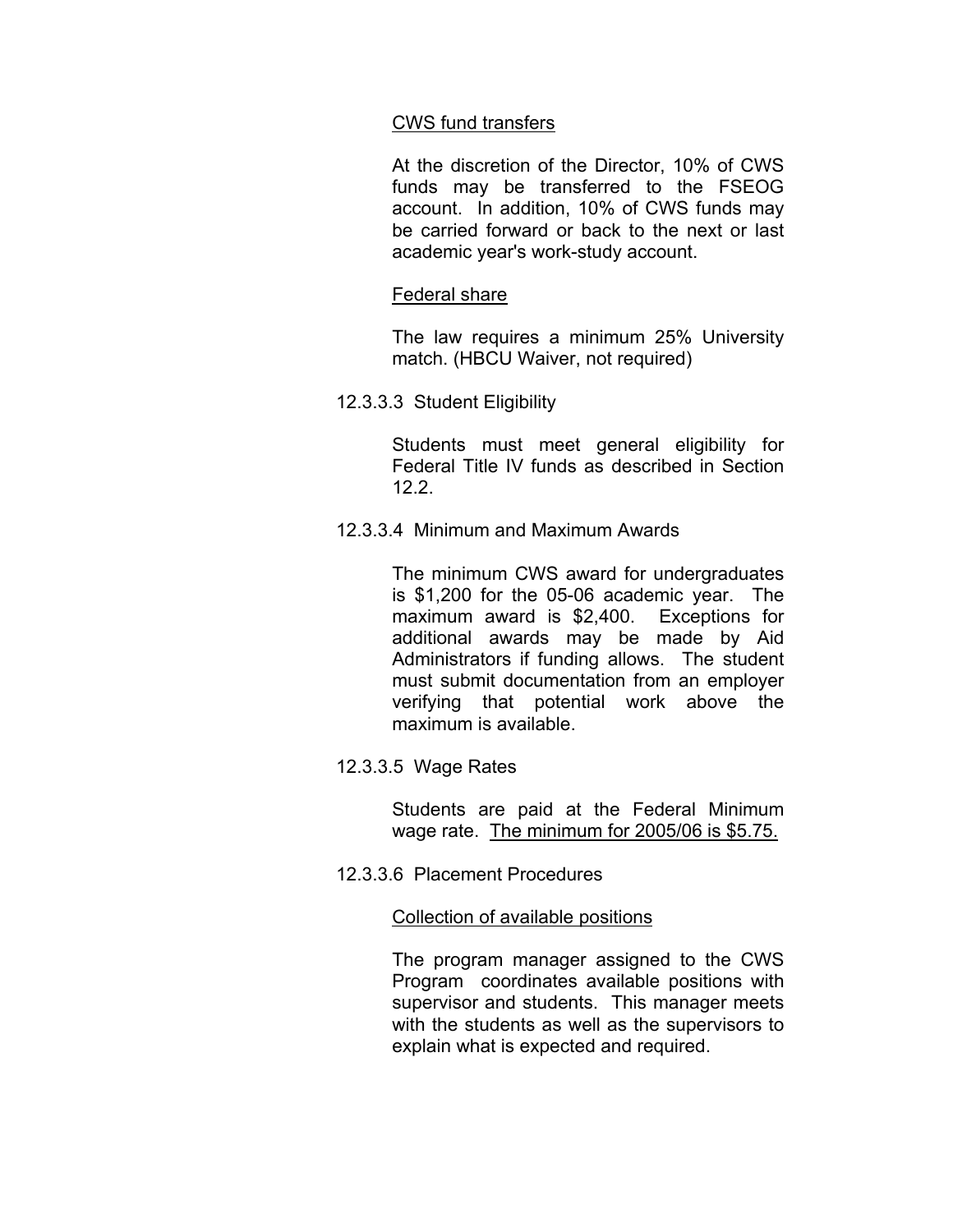Notification of award and employment placement procedures

The student receives an award letter indicating the amount of the CWSP award.

## Student placement

Students must meet with supervisor after receiving assignments. The student and supervisor must agree and approve of the assignment. If the student is hired, the student must return the contact with the student and supervisor's signature.

# 12.3.3.7 Supervision

Supervisors are instructed to maintain adequate supervision of student with regard to attendance and quality of job performance via the CWS Employer Manual.

A work schedule must be agreed upon each semester by the student and the supervisor which is not in conflict with the student's class schedule.

## 12.3.3.8 Time Sheets

Students receive time sheets from the OFA. After completion of the time sheet, the student's work hours are checked and signed by the department supervisor. The supervisor returns the time sheet to the Student Employment Office along with Payroll Preparation Report (PPR). The time sheets and PPR's are submitted to the Payroll Office.

## 12.3.3.9 Recordkeeping

Records concerning compensation for student employment are maintained in the Payroll and Office of Student Financial Aid. A record of student earnings is loaded into the financial aid computer system. Earning records are reconciled between the Office of Student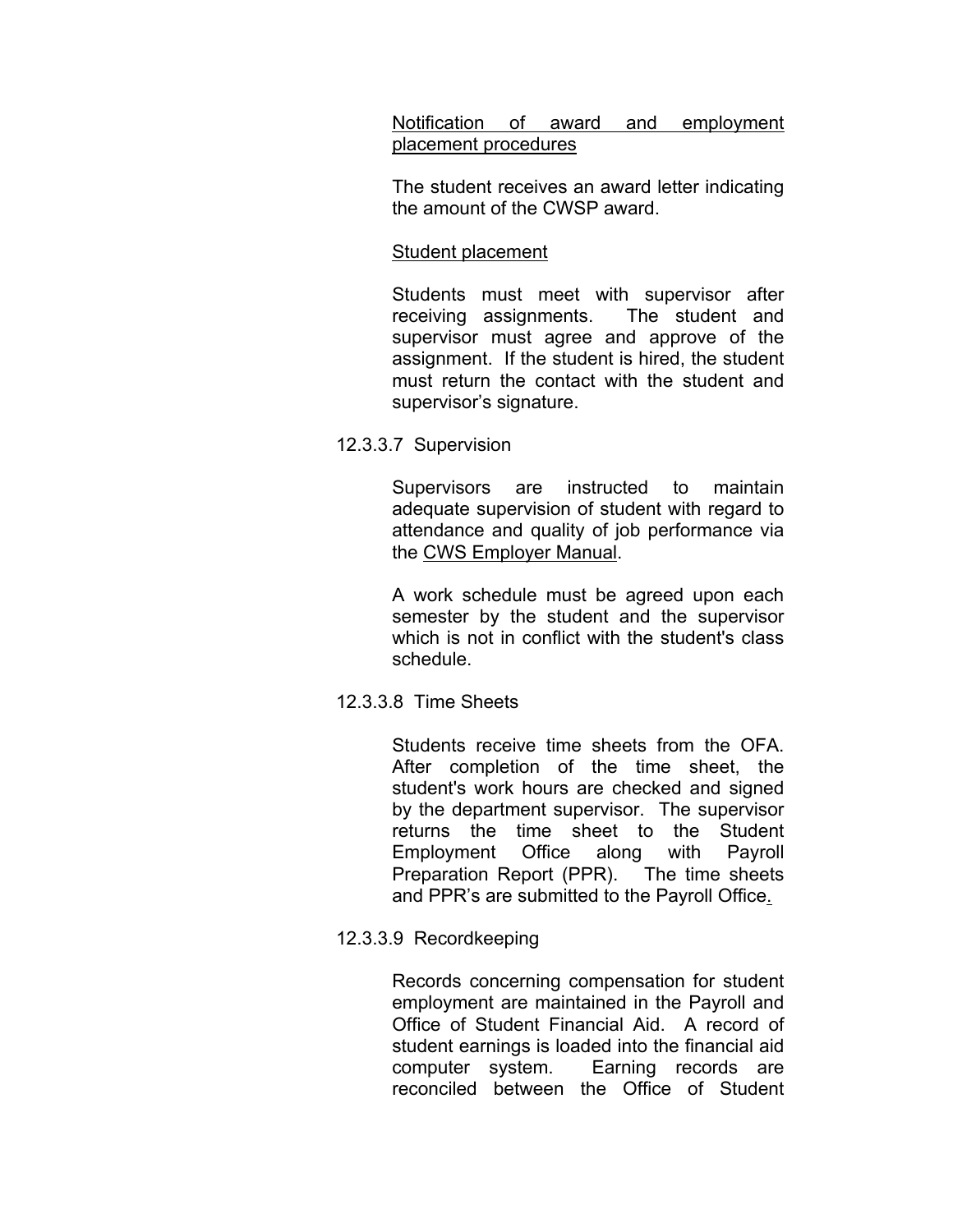Financial Aid, the Payroll Office, and the Cashier's Office at the end of each semester and at the end of the academic year for the FISAP report.

12.3.3.10 Payment Procedures/Frequency

Students are issued a paycheck from the University monthly for hours worked documented on the student time sheet.

12.3.3.11 University Employment

Students may obtain University employment by checking job posting on Student Employment Website.

 12.3.7 Federal Parent (Plus) Loan for Undergraduate Students (PLUS)

> The PLUS provides non-subsidized low or capped interest rate loans to parents of undergraduate students regardless of financial need. These funds assist students with educational expenses.

12.3.7.1 Purpose of the Program

The purpose of the PLUS program is to provide non-subsidized low or capped interest rate loans with deferred repayment to parents of dependent students.

12.3.7.2 University Policy Statement

The PLUS loan may be used to replace family contribution to the extent that it does not exceed the difference between the student's cost of attendance and other financial aid. PLUS loans are processed for parents or guardians of dependent undergraduate students.

The student, for whom the parent is borrowing the loan, must meet all of the eligibility criteria for financial aid, except need analysis, Pell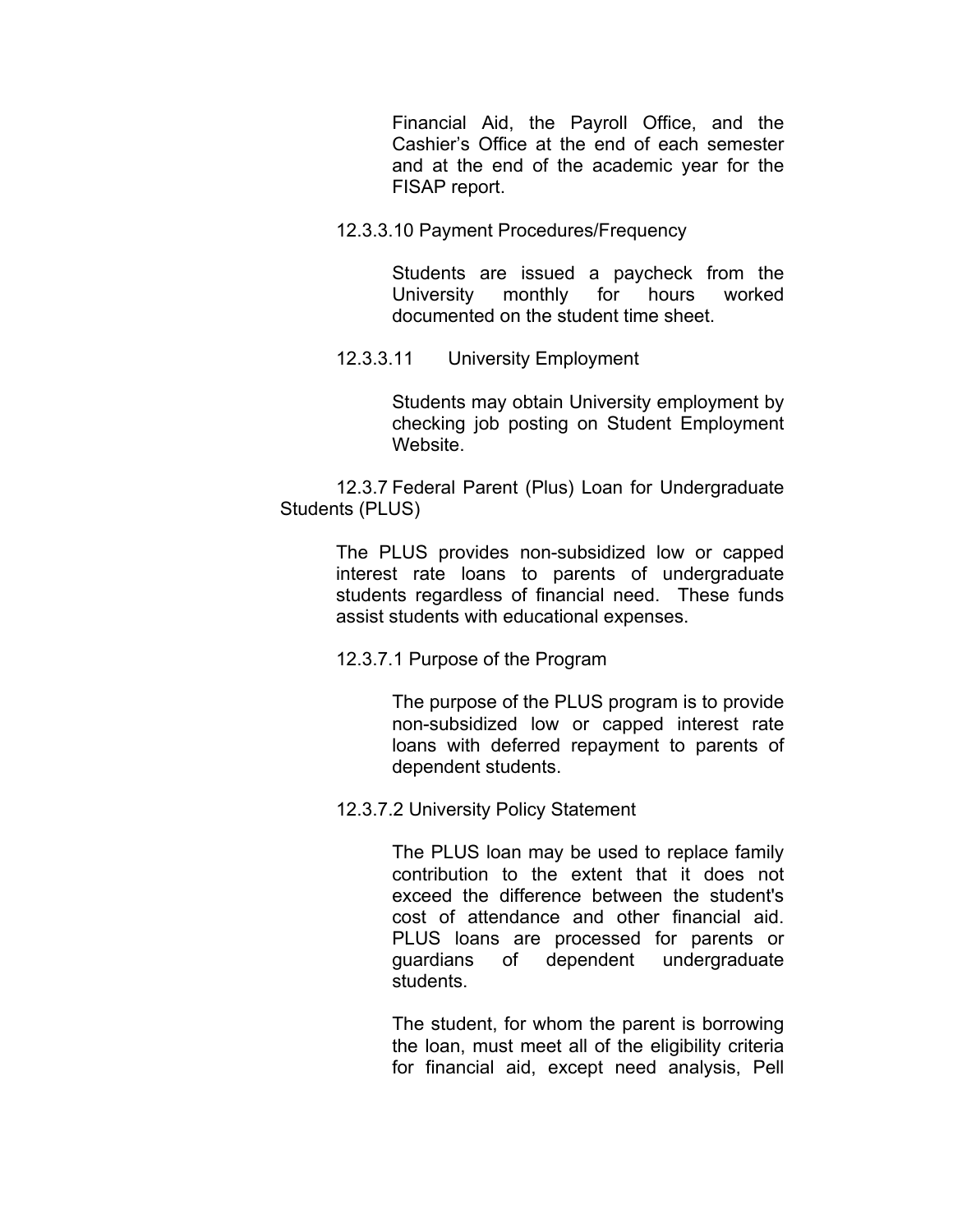Grant eligibility, Stafford Loan eligibility, and Statement of Educational Purpose.

The parent borrower must meet the citizenship criteria and not be in default or owe a repayment on a Title IV loan or grant.

12.3.7.3 Student Eligibility

Students must meet general eligibility for Federal Title IV funds as previously described.

12.3.7.4 Minimum and Maximum Awards

The maximum award for the PLUS loan is the cost of education minus other financial assistance. Although there is no minimum regulated, lending institutions typically will not loan amounts for less than \$100.00. There is not an aggregate borrowing limit.

12.3.7.5 Processing Procedures

#### See Section 16 for processing information.

12.3.7.6 Disbursement Procedures

The PLUS loan proceeds are disbursed directly to the school, and/or through a check made copayable to the institution and the parent borrower

12.3.7.7 Report to Lenders

If a student withdraws or leaves school, the lending institution must be notified within sixty days.

12.4 State Financial Aid Programs

General eligibility requirements:

The results of the FAFSA and the PVAMU application for financial aid must be on file and the student must: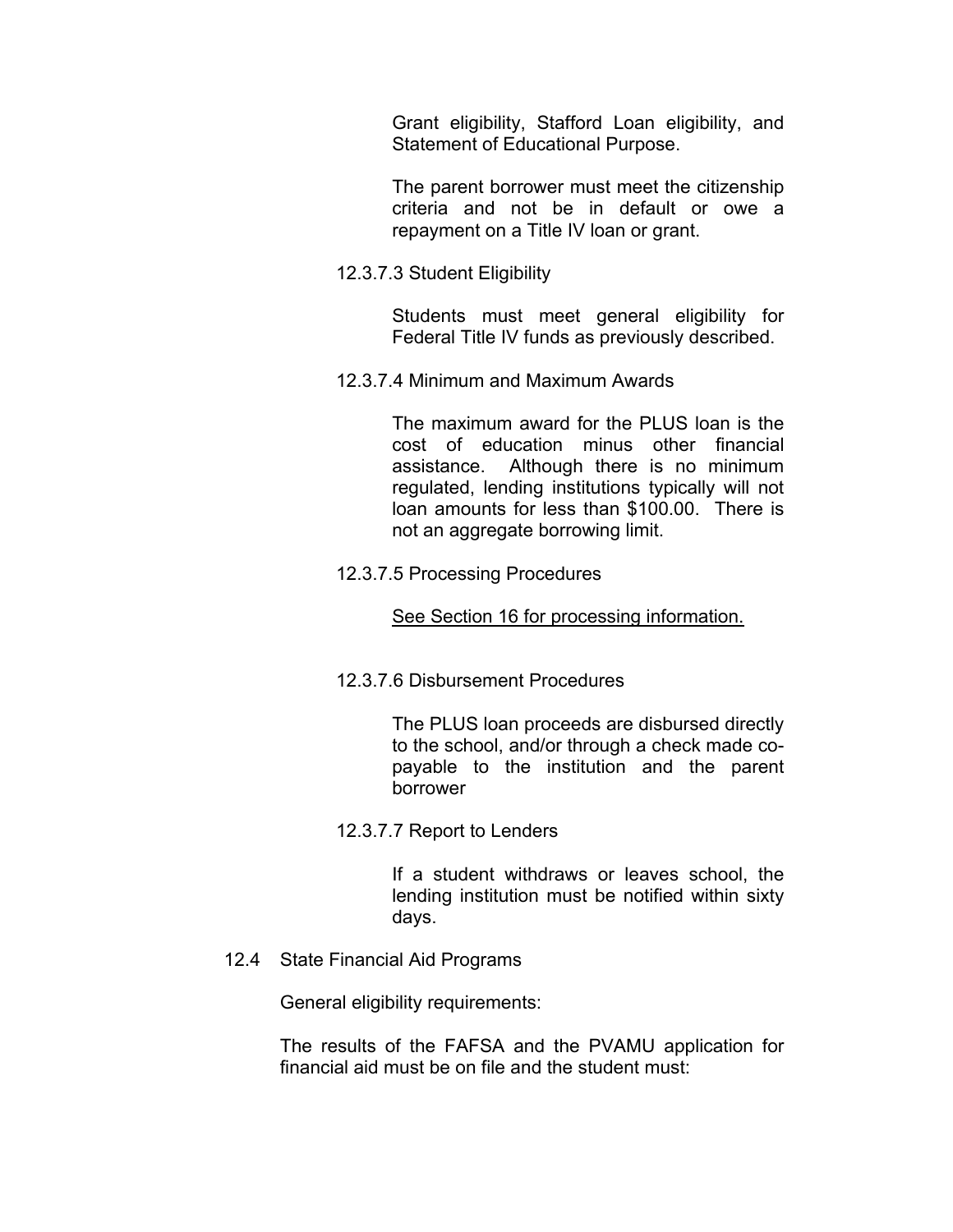1) Be accepted for at least half-time study at PVAMU in an eligible undergraduate program of study.

2) Be a citizen, permanent resident or eligible noncitizen of the U.S.

- 3) Be a bona-fide domiciliary resident of Texas.
- 4) Meet satisfactory academic progress standards.
- 5) Meet the federal eligibility requirements
- 6) Demonstrate financial need.

### **13 Section Thirteen: Scholarships**

13.1 University Scholarships

All PVAMU scholarships awarded to students must be awarded in accordance with the following policies and procedures effective and revised March, 2006.

13.1 Purpose

Scholarships are primarily designed to recognize and reward students who have consistently demonstrated high academic achievement through the awarding of monetary grants that does do not require repayment.

The University must, when awarding scholarships and other financial aid, comply with various federal regulations that are designed to ensure fairness, equity, and responsiveness to individual students. These federal policies, in part, require the University:

- To coordinate aid from TitleIV programs with the University's other federal and non federal student aid programs;
- To properly package and most effectively use the various types of student assistance (federal, state, institutional, private, etc.); and
- To ensure that a student's financial aid package does not exceed his or her need.

## 13.2 Procedure

All awarding and communication to students regarding eligibility and award of any scholarship,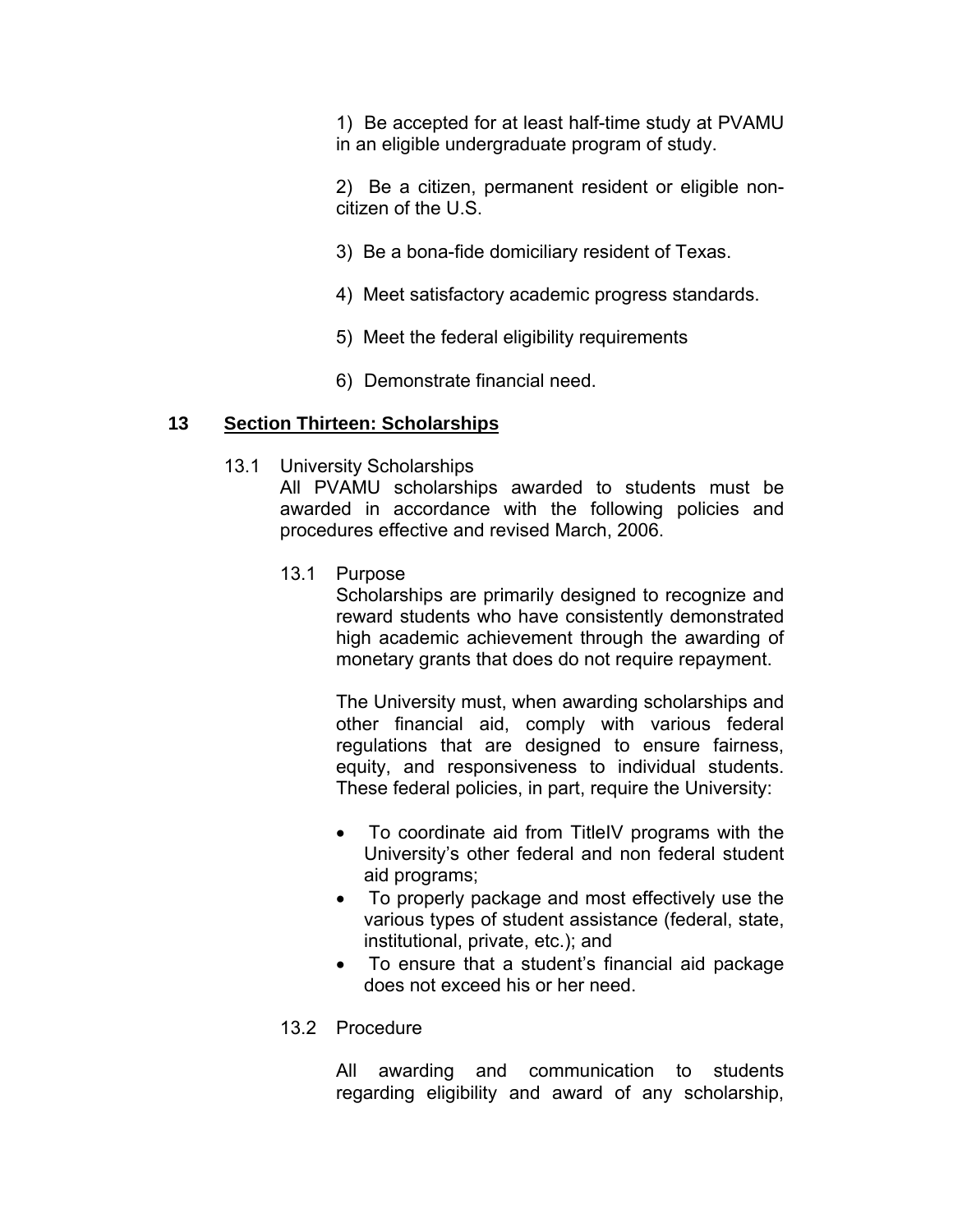regardless of the source of funding, will be made only by the Scholarship Office and the various departments, colleges, through the Scholarship Office to ensure: (1) compliance with all federal regulations; (2) scholarship awards meet University criteria or criteria established by donors of scholarship fund; and (3) aid is most effectively distributed so as to maximize individual student financial aid packages while not exceeding the student's calculated need.

### 13.3 Scholarship Committees

There are two committees associated directly with administering the PVAMU scholarships.

## 13.31 The University Scholarship Oversight **Committee**

The University Scholarship Oversight Committee will provide administrative oversight of the scholarship process to ensure compliance with these procedures.

The University Scholarship Oversight Committee will be comprised of the Director of Financial Aid and selected members of the faculty, appointed by the Provost.

The University Scholarship Oversight Committee shall be informed of decisions by the Academic Scholarship Committee as to specific student individuals who have been designated to receive specific scholarship resources.

The University Scholarship Oversight Committee shall select the student to receive an academic scholarship award. Each college/department will select committee members from their department to select students for various scholarship awards.

The University Scholarship Oversight Committee shall report to the Associate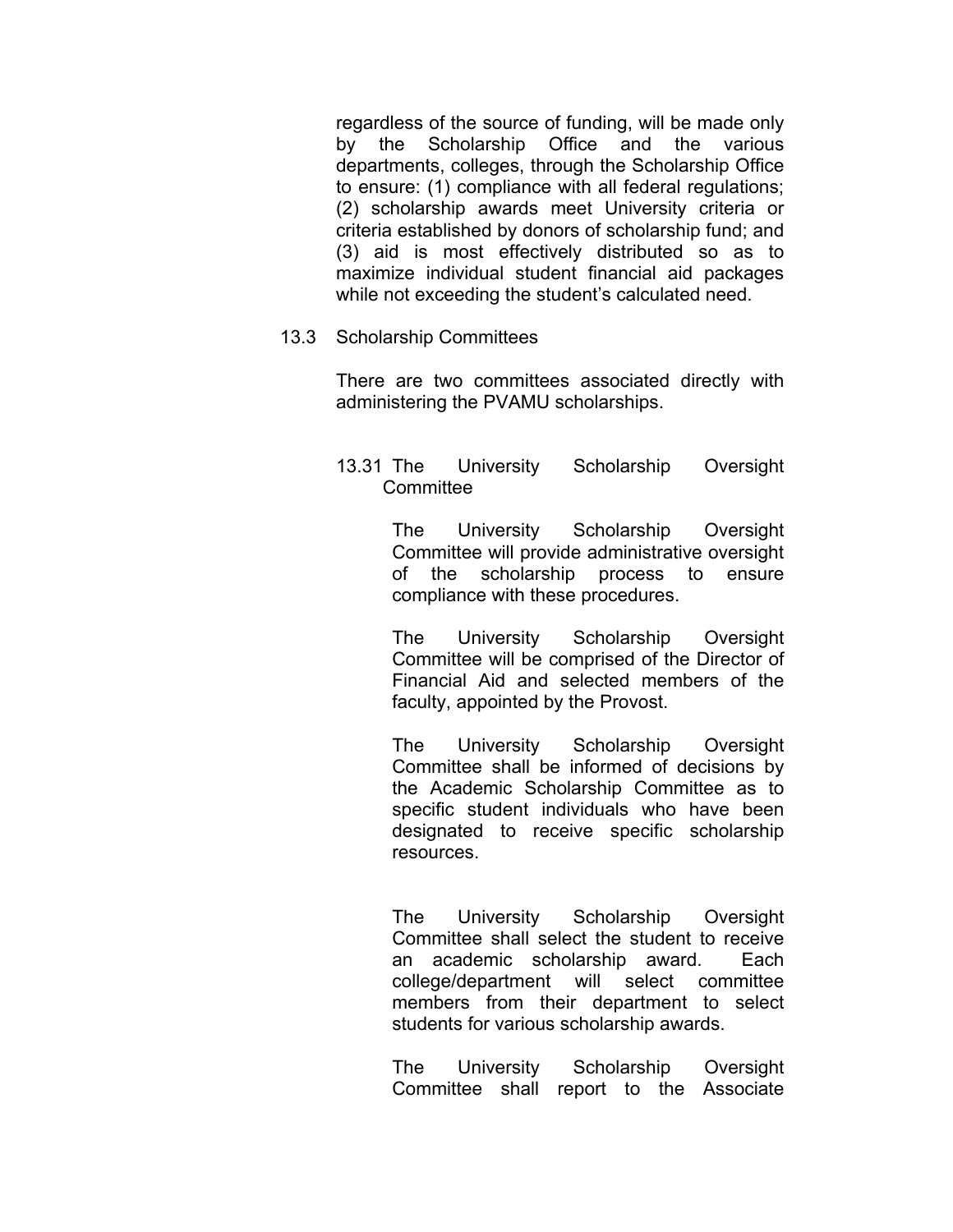Provost of Enrollment and Management and the Director of Financial Aid.

13.32 The University Academic Scholarship **Committee** 

> The University Academic Scholarship Committee shall screen applicants for academic scholarships and match specific scholarship funding resources to students meeting the University's criteria for the receipt of scholarships.

In such cases where a clear decision cannot be made to award a scholarship, the relevant information and decision will be referred to the Assistant Director of Financial Aid.

The University Academic Scholarship Committee shall develop and implement procedures that are consistent with this policy to guide its selection efforts.

The University Academic Scholarship Committee's screening and matching efforts shall be particularly applied and limited to Presidential Regent Scholars and Distinguish Achieve.

The University Academic Scholarship Committee shall be comprised of a chairperson, assistant chairperson and eight faculty members selected by the Provost. Exofficio members will consist of the Associate Provost of Enrollment and Management, the Financial Aid Director, the Assistant Director of Financial Aid and the Director of Scholarship who shall serve in a non-voting and ex officio capacity.

13.4 Processing Scholarship Awards - Student Eligibility

The University's publication "Your Guide to Scholarships and Financial Aid" shall be the primary publication of the scholarship program.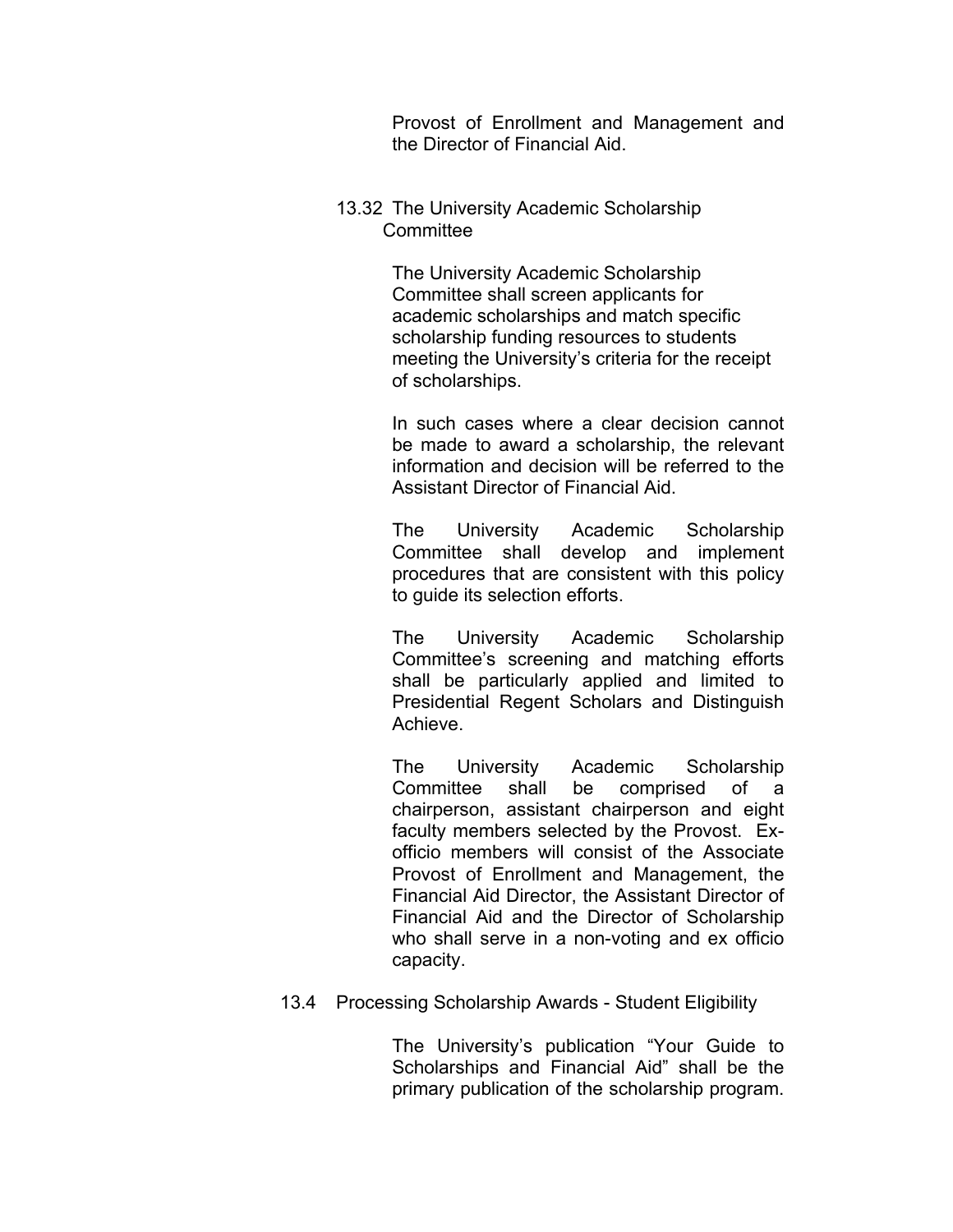Students considered to be eligible for any one of the University or department based scholarships, including scholarships awarded to Regent Presidential and Distinguished Achievement Scholars, will only be those individuals who have applied to the University, been accepted for admission to the University, have submitted all required scholarship application forms, requested materials, and meet the minimum scholastic and other requirements specific in the University's published descriptions of these various scholarship programs. Failure to comply with any one of these requirements is sufficient basis to not consider a student when decisions are made to award scholarships.

Regent Presidential and Distinguished Achievement Scholars must maintain, each semester, the minimum required cumulative grade point average and semester credit hours established. However, their eligibility may be extended by the University Academic Scholarship Committee.

The University shall require students to signify their acceptance and agreement of the scholarship to the University in order to retain eligibility for the Regent Presidential and Distinguished Achievement Scholars Program. Such students shall be given 15 days to signify acceptance of admission once informed that they are qualified by the Scholarship Office.

Official notification of the final awarding of Regent Presidential, ROTC, USDA, and University scholarships may be communicated only through the University's Scholarship Office.

Scholarship funds may be applied to student's account only upon their actual enrollment for classes and validation. The student must be enrolled in a minimum of fifteen (15) Prairie View A & M University Credit hours. Fifteen (15) hours fall and spring semester and a 3.0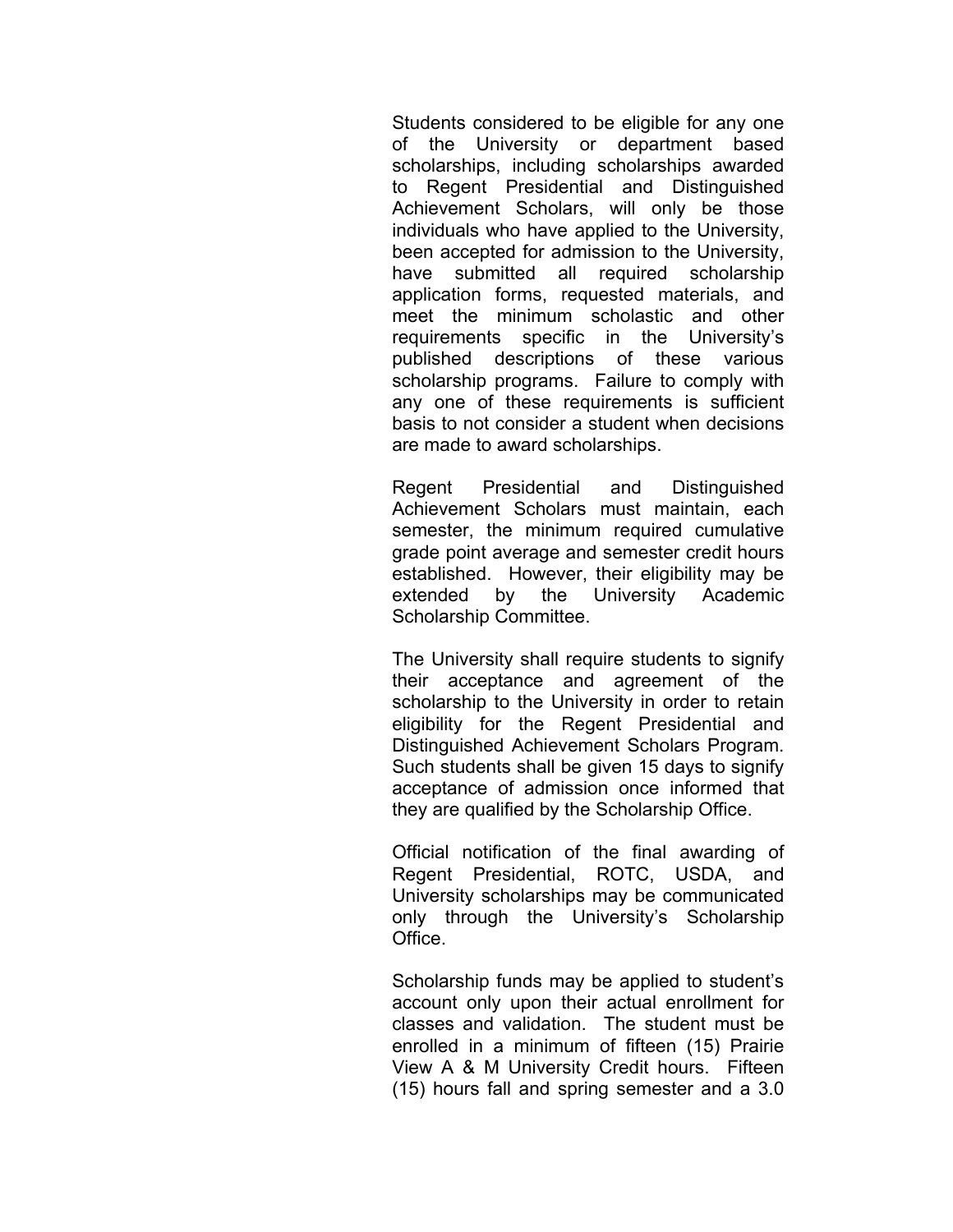grade point average. Credit hours earned in the summer session will not be retroactively applied to the prior academic year.

### 13.5 Documentation Requirements

The awarding of individual scholarship, to an individual student, may be made only after the University Academic Scholarship Committee accumulates and certifies the availability and completeness of appropriate documentation. This documentation will include application, transcript and test scores, a listing of all students who were considered for the scholarship being awarded and the criteria by which they were compared, and all supplemental information that might be required of those applying for the scholarship.

Individual scholarship funds for which responsibility is assigned to individual departments (i.e., Scholarship Coordinators, Account managers) must be disbursed in accordance with the stipulated wishes of the original donor or grantor. The selection process must ensure that all potential eligible candidates, at the time the award of scholarship is made, are considered, based upon documentation requested by the individual department. Upon the decision to award, documentation supporting the award decision must be submitted to Scholarship Office. The Scholarship Office will provide direct consultation on the award process to the Director of Financial Aid including date of submission of awardee names to Financial Aid.

## 13.6 Notification of Eligibility and Award

The responsibility for communicating to a prospective student that they are potentially eligible to receive University scholarship or restricted scholarship support rests fully with the Assistant Director of Financial Aid. Such communications must include written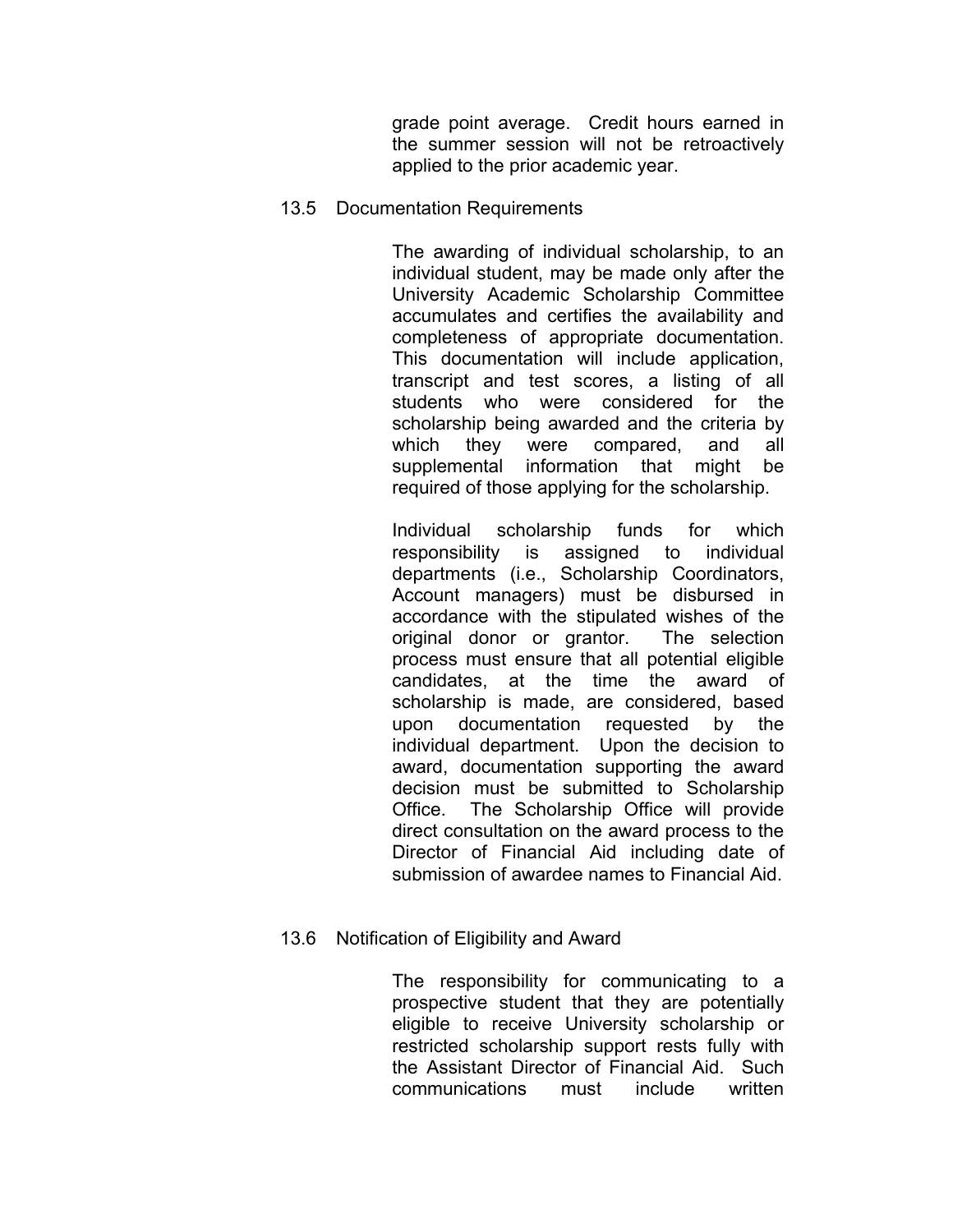instructions on how the student can achieve full eligibility and compete for actual awards.

The responsibility for communicating to a prospective student that their potentially eligibility as a Regent Presidential and Distinguished Achievement Scholar rests fully with the Assistant Director or upon the Executive Director's formal delegation. Such communications must include written instructions on how the student can achieve full eligibility.

The Scholarship Office shall formally and expeditiously notify all prospective Regent Presidential and Distinguished Achievement Scholars of their eligibility, or ineligibility, to be awarded scholarships based on the student submission of required documents. Such notice shall instruct the student on the need to accept admission as a means of retaining eligibility for the Academic Scholarship Program and for reserving scholarship support.

There is no restriction on who may issue a congratulatory note or letter to students who have been awarded a scholarship, including scholarships awarded to Regent Presidential and Distinguished Achievement Scholarship. However, no such congratulatory notes can be issued until the formal award notification is issued by the Scholarship Office, which will bear the responsibility of informing the appropriate units of the University community when such award notices are issued. Congratulatory letters are prepared and signed by the President of the University.

## 13.7 Periodic Reporting

A formal report is prepared at the end of an awarding period which will contain information on academic scholarships awarded to incoming freshmen.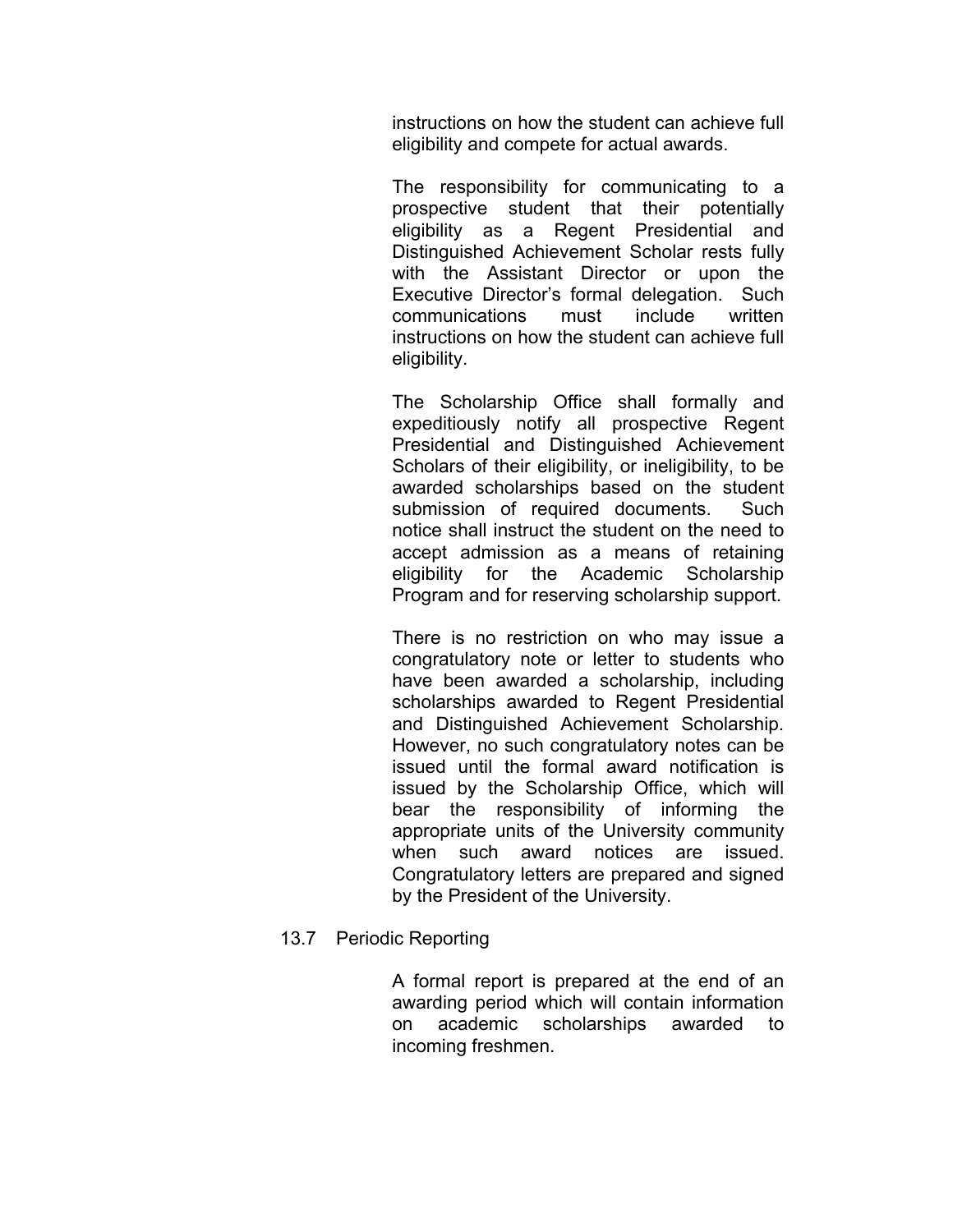A report shall be prepared and forwarded to the Director of Financial Aid at the end of each fall and spring semester on all academic scholarship students who have forfeited, completed eight semesters, and students who have been placed on probation. Students will be notified in writing of their academic standing.

The awarding of freshmen and transfer student scholarship shall be reported to the Associate Provost of Enrollment Management and the Director of Financial Aid.

13.8 Establishing New Scholarships

Scholarships beyond those existing at the issuance of this policy, shall either be established by the wishes of donors, as specified in their gift instruments, after such gifts have been accepted under policies established by the Development Office or upon the approval of the Vice President of Development.

## **13.10 Athletic Scholarships**

Prairie View A & M University is a Division I AA School governed by the rules and regulations of the National Collegiate Athletic Association (NCAA) and participates in the South Western Athletic Association (SWAC). The NCAA distributes a Division IAA Manual annually.

## **Administering Athletic Aid**

Procedures for administering athletic scholarships, grant-in-aid, loans, and student employment are housed in the NCAA Guide to Financial Aid [Bylaws Article 15.01-15.5].

**Grant-in-aid** are funds provided to student –athletes from various sources to pay or assist in paying their cost of education at the institution. As used in NCAA legislation "financial aid" includes all institutional, federal and state financial aid and other permissible financial aid as set forth below.

## **Institutional Financial Aid.**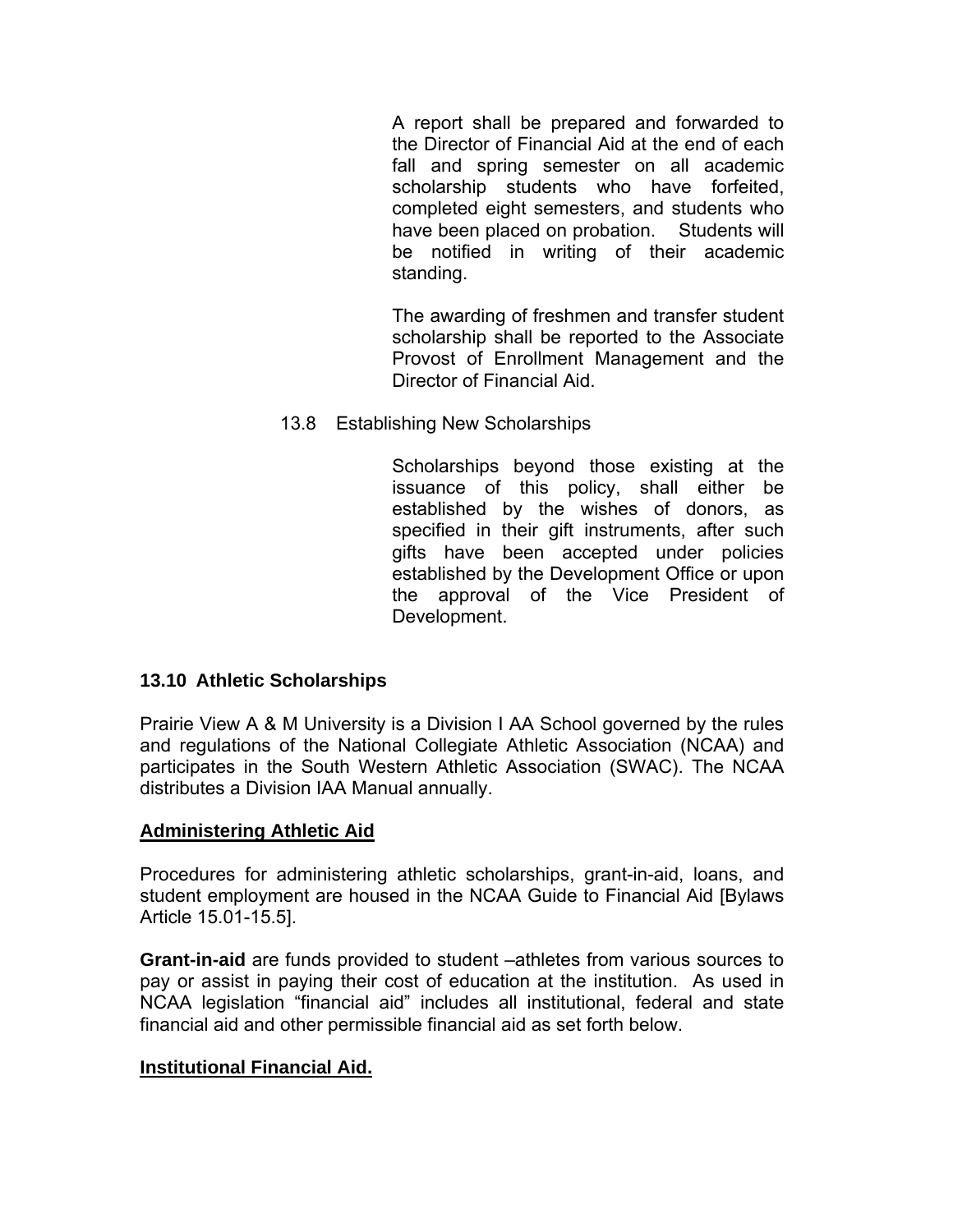The following sources of financial aid are considered to be institutional financial aid:

- (a) All funds administered by the institution (e.g., scholarships, grants, loans, work-study both on- and off-campus employment, tuition waivers);
- (b) Aid from government or private sources for which the institution is responsible for processing the recipient or determining the amount of aid, or providing matching or supplementary funds for a previously determined recipient;

Each year the Intercollegiate Athletics Department submits the Recommendation for Athletic Financial Aid of all potential student athletes that will be offered a full or partial athletic grant. A student athlete may receive full grant-in-aid to cover the cost of tuition and fees, room and board and required course-related books at the institution. It is permissible for the school student-athletes financial aid agreement to reflect that the studentathlete award notification includes Pell Grant funds and that the studentathlete athletic grant may be adjusted due to receipt of such funds.

According to the NCAA rules and regulations and Federal Title IV guidelines, Prairie View A & M University cannot award grant-in-aid to a student-athlete that exceeds the cost of attendance, (tuition & fees, room, board, transportation, and other expenses related to attendance at this school. The cost of attendance is calculated for student-athletes in accordance with the cost-of-attendance policies and procedures that are used for all students in general.

**ATHLETIC SCHOLARSHIPS** are awarded by the Office of Student Financial Aid via recommendations from the Intercollegiate Athletic Department by sport. These programs include the following sports: Football, Basketball-Men, Basketball-Women, Track-Men, Track-Women, Tennis-Men, Tennis-Women, Softball, Baseball, Volleyball, Golf and Bowling.

## **DETAILED PROCEDURES**

►The eligibility of all incoming potential student athletes is determined by the Compliance Officer (with the assistance of the Admission and Registrar's Office). Returning student eligibility is determined by the Compliance Officer (with the assistance of the Registrar's Office).

►Once the students are deemed eligible, the Athletic Department provides the Office of Student Financial Aid a letter of "Recommendation for Financial Aid" to include the amount to be awarded to each student. This information should be in the office no later than June  $1<sup>st</sup>$  of each year.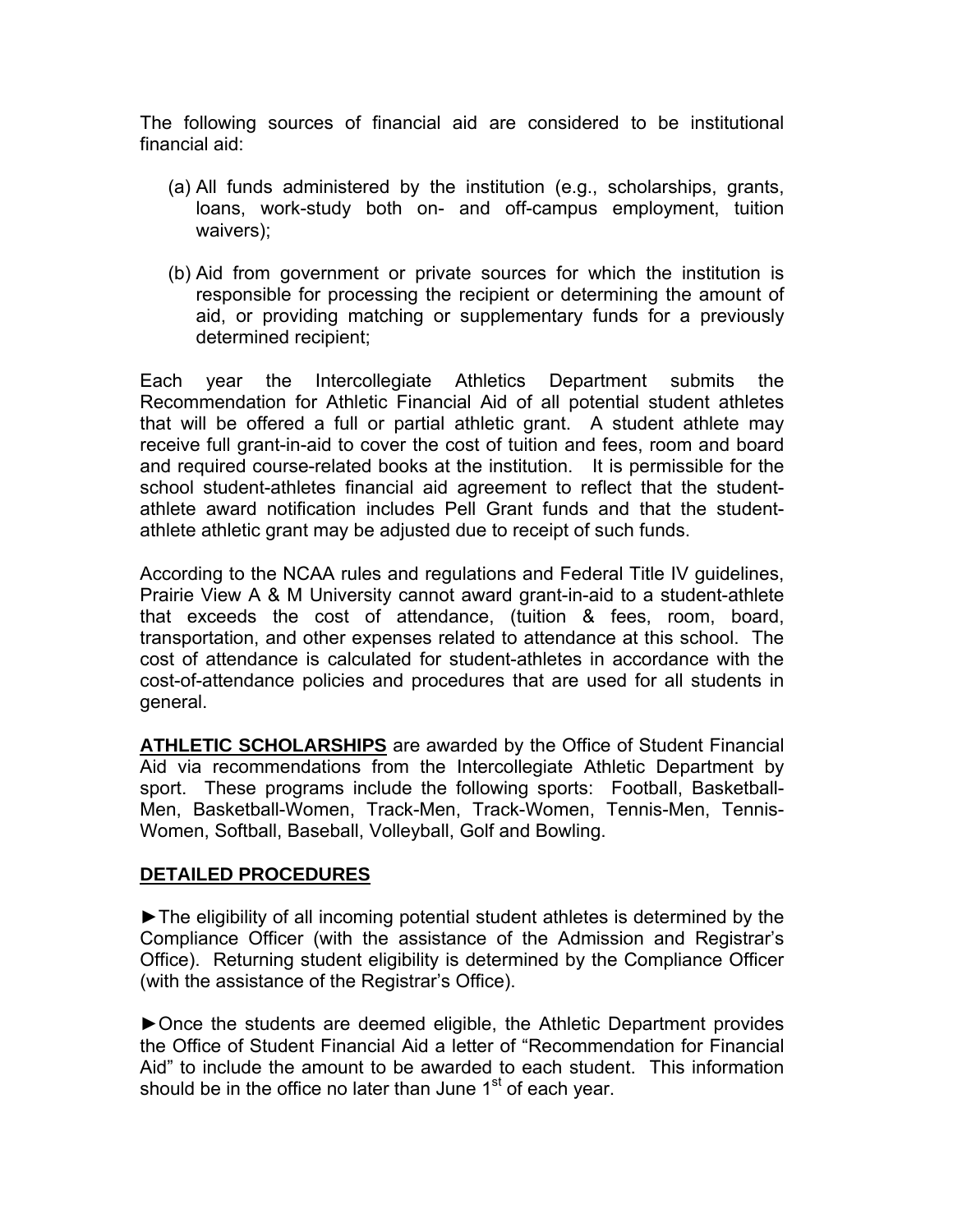►Upon receipt of "Recommendation", the following steps are taken:

. The Document Tracking Area will return each student's folder . The student's folder is then submitted to a counselor for an award to be prepared for packaging.

Notification Letter to be generated.

▪After awards are made and Award Notification Letters generated, they are mailed to student-athletes. A cover letter is mailed with the Award Notification Letter stating the terms and conditions of the award.

▪All student athletes receiving athletic aid must be mailed an Award Notification Letter by July 1.

►The Athletic Department will also submit the names of student athletes whom athletic awards will not be renewed.

►Maintaining Satisfactory Academic Progress: In order to maintain eligibility for financial aid from Federal, State and Institutional programs at Prairie View A & M University, a student must continue to make reasonable satisfactory academic progress toward completion of their degree program of study. Student Athletes may be required to maintain a separate GPA and/or course load requirement in order to continue receiving an athletic scholarship.

►The Office of Student Financial Aid mails a Cancellation or Reduction letter to each student indicating their athletic award has been canceled or reduced. This letter must be mailed to the student by July 1. The student has the right to appeal this decision to the Financial Aid Subcommittee.

►Upon receipt of the student's signed Award Notification Letter, enrollment is verified by the Office of Student Financial Aid via the Registrar's Office. At this point, funds are disbursed to the student's account accordingly.

►Athletic Detailed Disbursement Rosters (FAMATHT) is generated quarterly and the Sport by Sport Athletic Award Roster (FAM030C) is generated monthly. These disbursement rosters are reconciled against the squad listings received from the Athletic Department.

►There are meetings with the Athletic Department and/or Compliance Officer at least once a semester to discuss any changes that may have occurred.

►At the end of the academic year, a financial reconciliation report is done, and a final roster of all student athletes awarded/disbursed is submitted to the Athletic Office.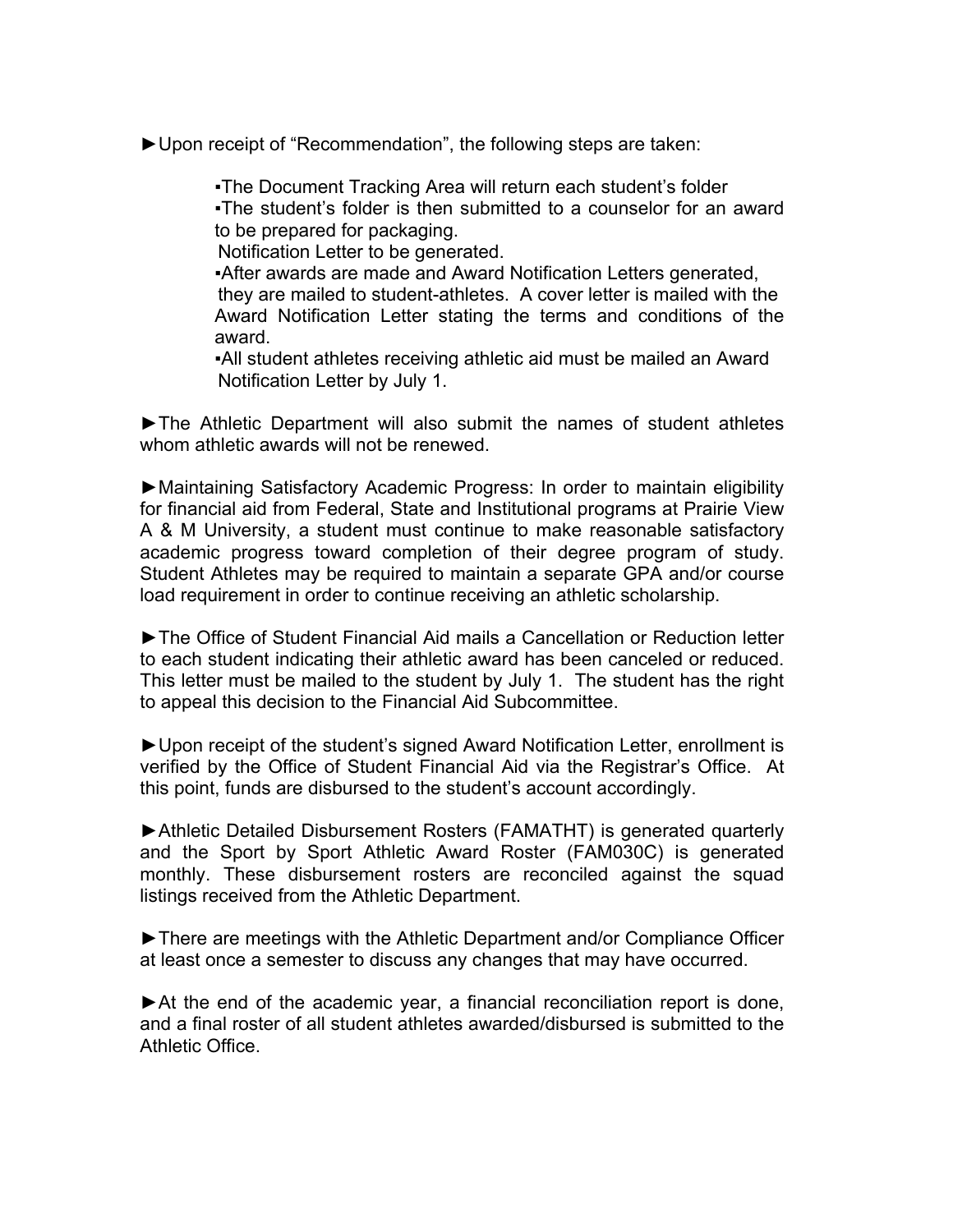## **13.11 Exceptions**

Requests for Exceptions to these procedures must be presented in writing, to the President.

# **14 Section Fourteen: Awarding Financial Aid**

Financial Assistance at PVAMU is awarded on a first-come, firstserve basis. Priority is given to students apply by the priority deadline of March 31.

The first step of the award process is to determine the student's budget using the PVAMU application and the SARs.

The second step of the award process is to determine the student's need for financial assistance by subtracting the EFC from the student's budget. After the need has been established, we process in awarding eligible financial programs accordingly.

The Pell Grant is the foundation of a student's award package because eligibility is determined by the Federal Government. Therefore, we first determine if students have Pell Eligibility. If a student's EFC is between 0 - 3850 and meet the other general requirements, the student is eligible for the Federal Pell Grant. We determine the amount by reviewing the Federal Pell Grant Payment & Disbursement Schedule. Also factored in determining the amount of the award is the student's enrollment status, and cost of attendance.

After eligibility for the Pell Grant is determined, we subtract the Federal Pell Grant from the need to determine the student's remaining need for financial assistance. We proceed to award the campus-based programs, state programs, and University programs according to remaining need. The Commonwealth and VGAP are awarded according to the PVAMU award schedule approved by SCHEV. Due to limited funds, generally we are unable to meet 100% of student's need for financial assistance.

The Awards are entered in the student's file on an award worksheet. The file also contains a documentation sheet for comments. After the Director makes the awards, data for the EDE Express is downloaded in the Smart Data Dase. The Assistant to the Director enters the award information and an Award Notification Statement/Award Letter is generated.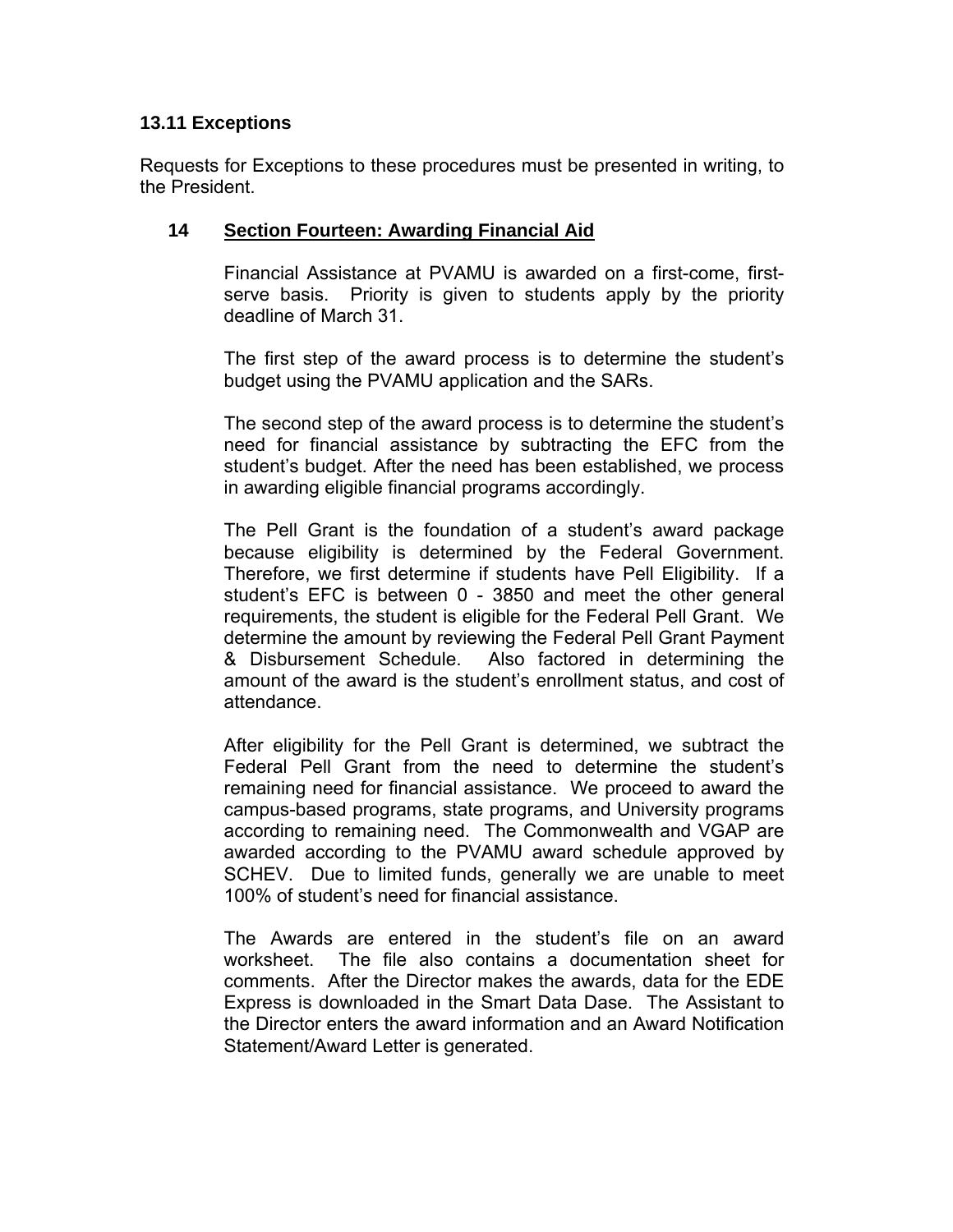### 14.3 Determination of Total Funds to be Awarded

The Director in conjunction with the Business Manager determines the total aid to be awarded during an academic year. The Department of Education sends the OFA information detailing annual fund allocations through the Federal Authorization Letter with the Official Notice of Funding. Determining the total funds available includes an evaluation and projection of available funds, required matching, and administrative expense. Careful projections are made to enable the OFA staff to offer fair and equitable packages to students. A determination is made based on prior year history, and an increase of projected funds to account for attrition. Also, we receive funds allocation from State of Texas Coordinating Board and fund allocation from the Vice President Administration of Finance for University Programs.

## 14.4 Outside Resources

Students are encouraged to seek assistance from outside resources. It is required that all outside assistance be reported to the OFA. Student aid including outside resources, may not exceed the student's cost of attendance. Therefore, if a student has been awarded by the aid office and receives an outside award, an adjustment to the original award letter may be necessary. If an adjustment is made, the outside aid will replace self-help aid if possible.

#### 14.5 Award Letter and Acceptance of Awards

Students receive notice of financial aid via an award letter. Students are required to accept or decline each award (blank responses are considered acceptances). Students who do not return award letters within 14 days, may lose all funds except the Federal Pell Grant. Other funds are reawarded to other needy students. A student may receive a reinstatement of a canceled offer only if aid funds are available. Monies are not reserved for reinstated awards.

#### 14.6 Summer Aid

If a student has eligibility for a Pell Grant and has not used his/her entire allocation during the academic year, the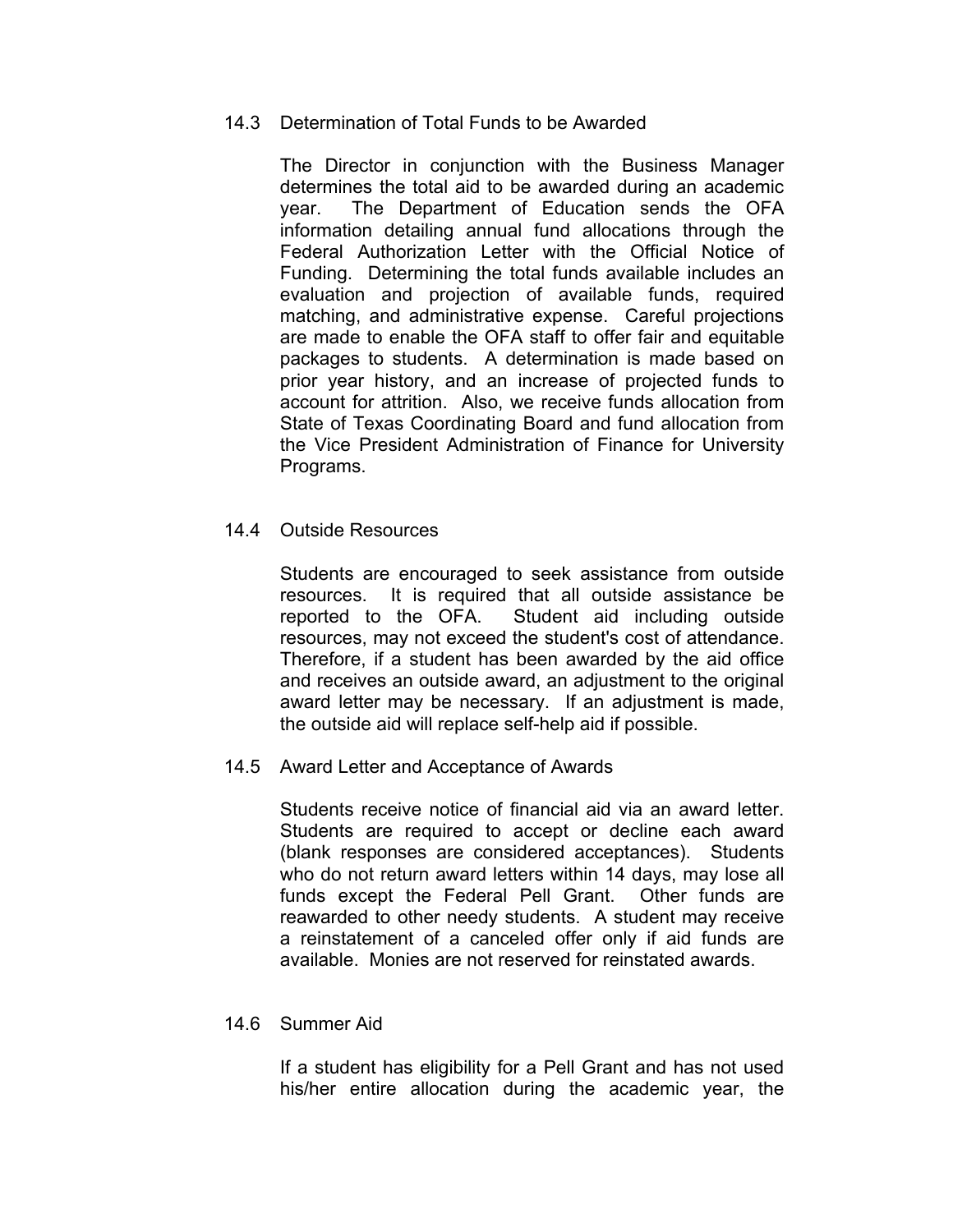appropriate remainder may be used during the summer enrollment period. Remaining monies may be used for summer only. Exceptions must be approved by the Director.

14.8 International Students

International students are not eligible for federal or state financial aid because they do not meet the citizenship requirement. International students may receive non-federal aid and are encouraged to apply for such aid.

## 15 **Section Fifteen: Revision of Financial Aid Awards**

Once an award letter is sent to the student, there may be instances which warrant a change to the original notification. The Director may review a student's circumstances, make an adjustment to an award, and release a revised award letter. This revised award invalidates the original award notice.

15.1 Revision Initiated by the Office of Student Financial Aid

The OFA will automatically consider a revision in a student's aid package when the following occurs:

- 1. There is conflicting information in the file.
- 2. There are changes resulting from verification.
- 3. There is a change in availability of funds.
- 4. There is an OFA staff member error.

The information provide along with the award letter acknowledges right of the OFA to make a change to any award. Students are sent a revised award letter as soon as possible. In the case of an office error, it is customary to contact the student personally or send a personalized letter.

15.2 Revisions Initiated by Request from Student

Students may decline any portion of their award. Lack of acceptance does not count as a revision. If a student wants to add an award, the request will be referred to the program manager.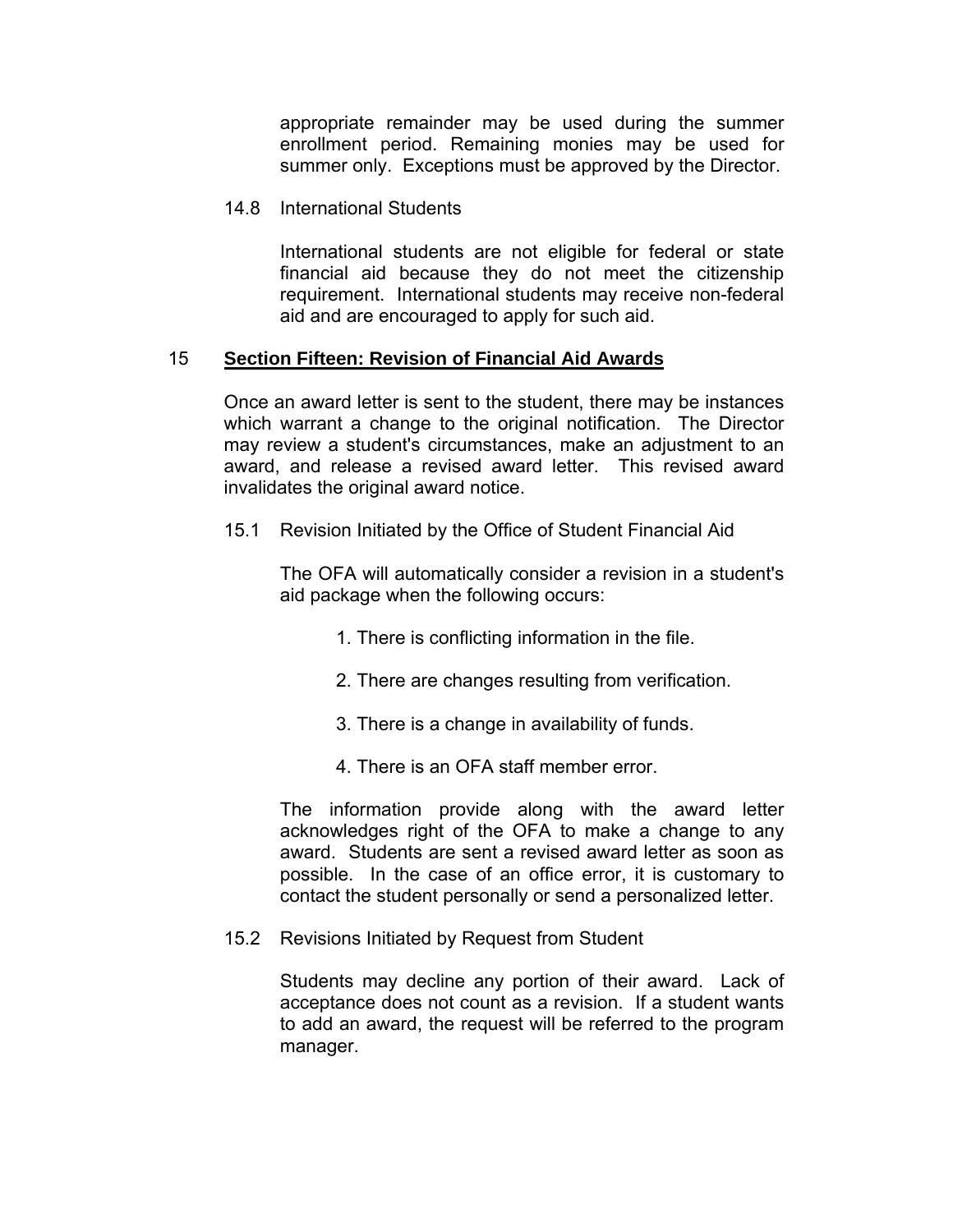It is the student's responsibility to notify the OFA of changes in a student's resources. If the student reveals a change in circumstances, which may affect the student's family contribution, the student must document the situation in writing including supportive documentation. If a change to the award is allowable, the program manager will make an adjustment and release a revised award letter.

15.3 Overawards

An overaward occurs any time a student's disbursed financial aid (federal, University, and outside aid) and other resources exceeds the cost of attendance for the award period by more than an allowable tolerance.

15.31 Eliminating an Overaward

Before reducing a student's aid package because of an overaward, the Aid Administrator should always attempt to alleviate the situation by reducing or eliminating the overaward. Some awards may be reduced or canceled in order to alleviate an overaward.

15.32 Causes of an Overaward and/ or Overpayment

There are several causes of an overaward:

1. Student wages - the student earns more than the awarded CWS allocation.

2. Change in the enrollment status - the student withdraws or drops below the projected enrollment status.

3. Reduction in cost of attendance - the student changes budget categories.

4. Additional resources - the student has resources greater than those used to calculate the award.

5. Administrative error - the Aid Administrator inadvertently makes an error.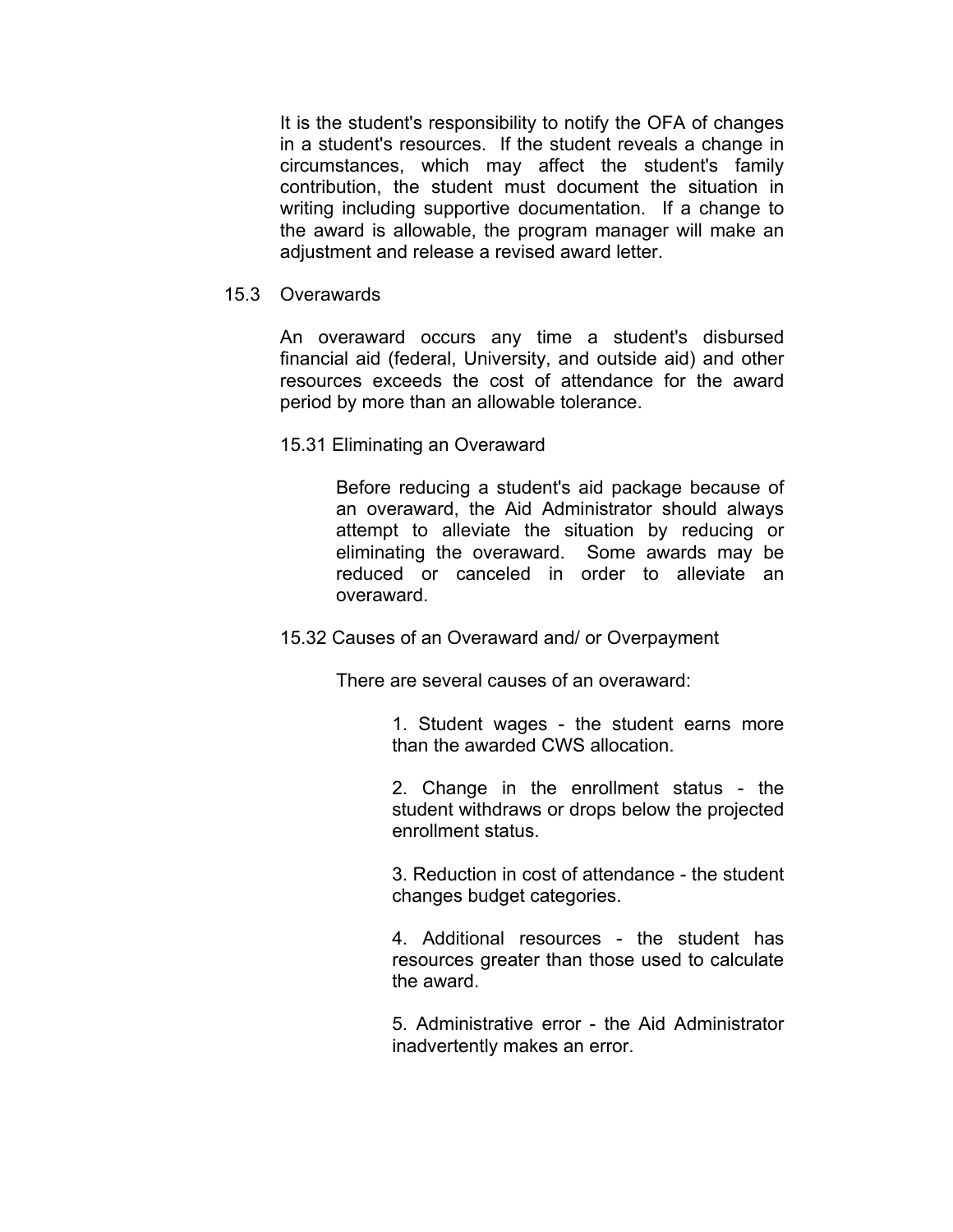6. Fraud - the student intentionally deceives or misrepresents information to obtain funds.

15.33 Treatment of an Overaward

If eliminating the overaward is not possible the Aid Administrator must reduce the overaward using the following sequence:

> 1. An overaward over \$300 based on surplus earnings must be counted as a resource for the next academic year.

> 2. An overaward from an administrative error must first reduce or eliminate next semester's overpayment. The Aid Administrator must then bill the student for any remaining amount.

> 3. If an Overaward occurs due to fraud, the Director must be notified and corrective action taken.

#### **16 Section Sixteen: Processing Loans**

Federal FFELP Loans

16.1 The Federal Family Educational Loan Program is designed to assist regular matriculating students' in meeting their financial obligations and offers a simpler way to borrow funds. Under this program, the funds for your loans are lent to you directly by U.S. Department of Education.

Federal Stafford (Subsidized) Loans

Under this program, the federal government pays the interest on these loans while the students (dependent or independent) are in school and during deferments. A student must demonstrate financial need in order to receive this loan.

Federal Stafford (Unsubsidized) Loans

Under this program, the federal government does not pay the interest while a student (dependent or independent) is in school or during deferments for this loan. A student can receive this loan regardless of financial need up to the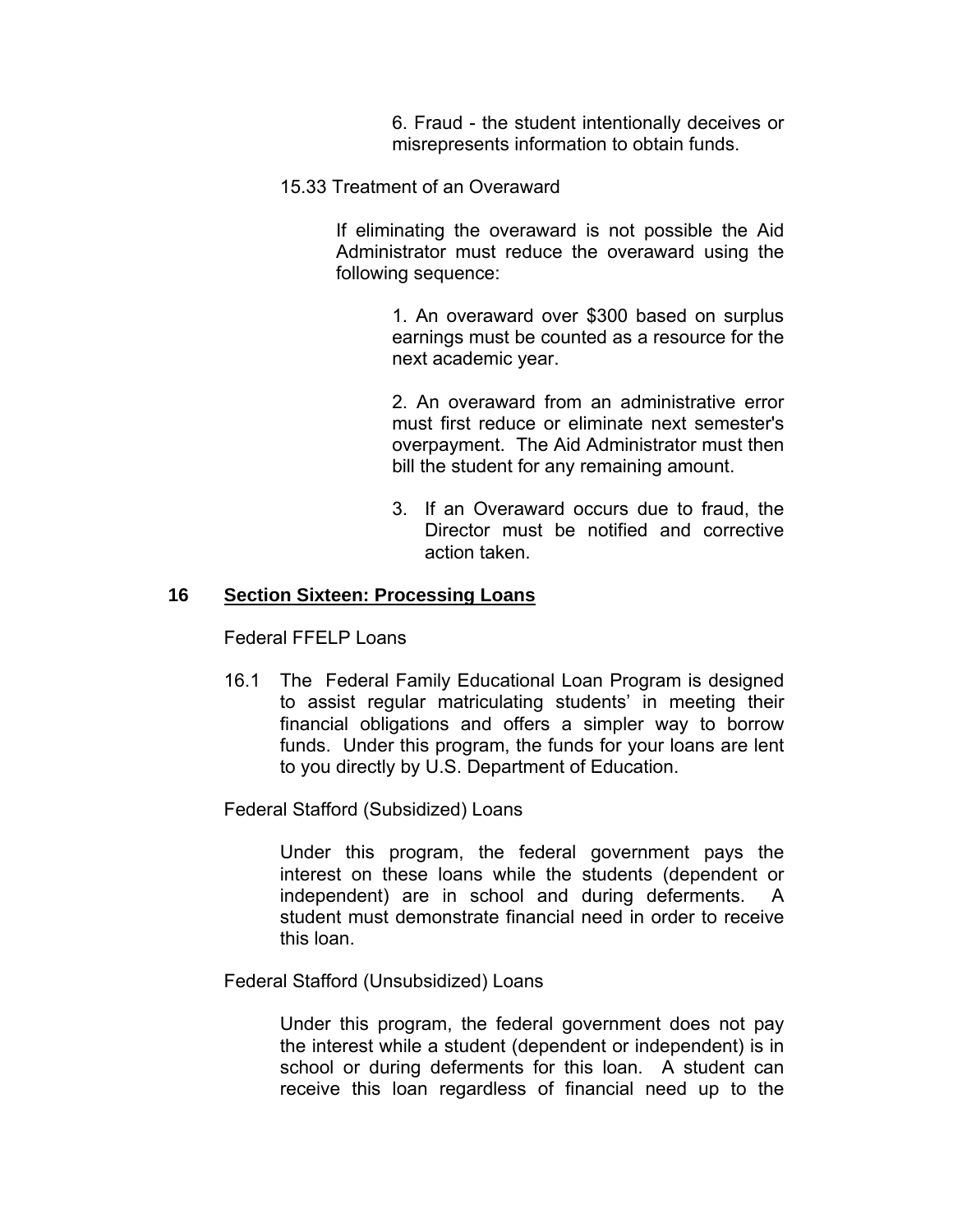established limits. Also, students whose parents are unable to borrow under the (PLUS) program are eligible to receive the program.

Federal Parent (PLUS) Loans for Undergraduate Students

This program allows credit-worthy parents to borrow money for the student. The parent must submit to the Office of Student Financial Aid a PLUS loan application request the amount they are seeking to borrow. If the Loan is approved, the parent is responsible for the repayment of this loan. The initial payment starts approximately sixty days after the loan has been fully disbursed to the student's account.

Loan Limits

The loan amounts undergraduates and graduates students may be eligible to borrow under these programs are determined by grade level.

Procedures:

A. Determine Borrower Eligibility and Loan Amounts

1. All students applying for Federal FFEL Loans must complete a Free Application for Federal Student Aid (FAFSA).

2. The Central Processing System (CPS) will match required database information and calculate a students expected family contribution (EFC) using the federal need analysis.

3. After receiving an electronic report from the CPS, the calculated EFC will be used to determine the student's award package for Federal FFEP Loans.

4. The student will be notified of the estimated Federal FFELP Loan award amount is his/her award letter package. Upon, acceptance, the student will return the signed award letter to the Office of Student Financial Aid.

- B. Establish Loan Origination Records
	- 1. A loan origination record will be created for each student receiving a Federal FFELP Loan. This record creates a permanent borrower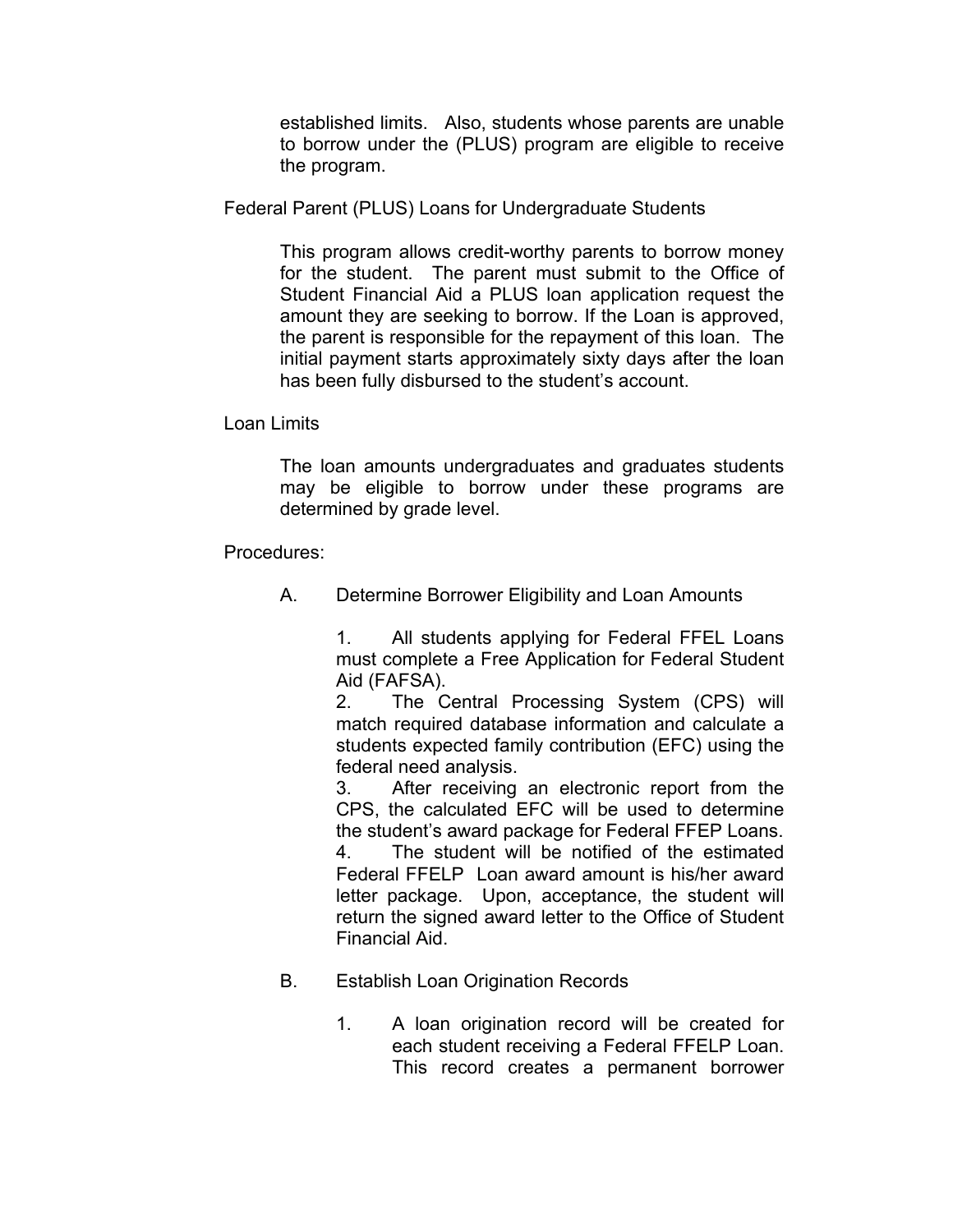record in the Department of Education's loan database.

- 2. The loan origination record will be created electronically by importing ISIR data from EDExpress. This record will contain Student's Demographic, financial and statistical information.
- C. Printing Promissory Notes
	- 1. The promissory notes are created using information from the loan origination records. Separate promissory notes are utilized by a student to borrow both subsidized and unsubsidized Federal Direct Stafford Loan funds if the loans are initiated at the same time.
	- 2. A promissory note will be printed in the Loan area using preprinted forms provided by the Department. Three copies will be printed: (a) Department's (Servicer) original, (b) Student's copy, and (c) School's copy.
	- 3. The student's permanent address must appear on the promissory note and is the only address included in the servicer's records; however, the Office of Student Financial Aid may choose to mail an alter
- D. Send Promissory Note/Disclosure Statement
	- 1. The promissory notes will be delivered to the borrowers via mail or may be pick-up by students in the Office of Student Financial Aid. The original, borrower and servicer copies are included.
	- 2. The borrower must complete the promissory note by verifying all preprinted information, supplying missing information and signing and dating the note.
	- 3. The borrower retains a copy of the promissory note and returns the original (servicer's copy) to the Office of Student Financial Aid.
- E. Transmission of Loan Origination Records and Promissory Notes to the Servicer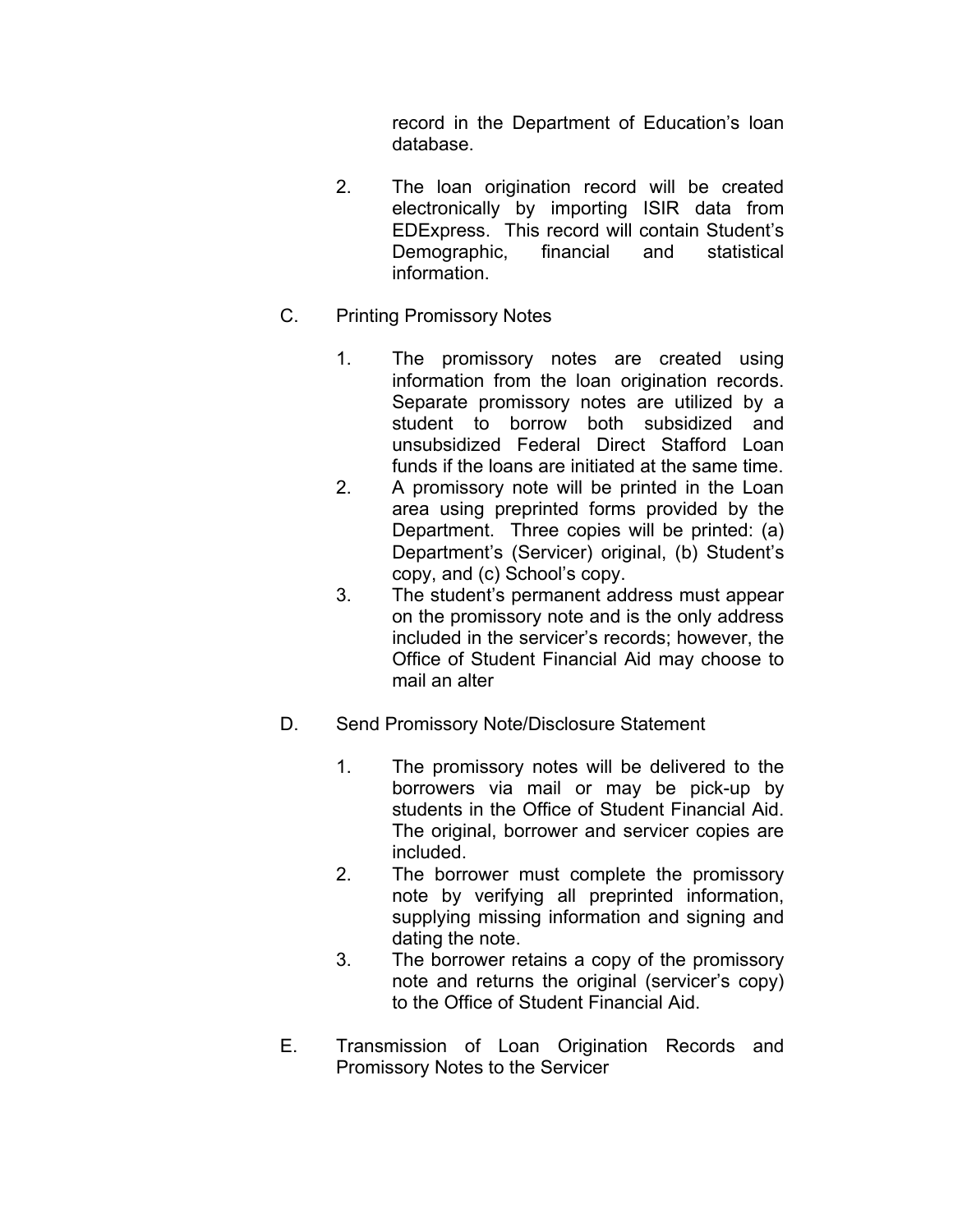- 1. Upon receipt, the Loan Program Manager is be responsible for reviewing the promissory note for completeness and accuracy prior to transmitting to the Servicer. Updates, if any, to the loan origination record will be made at this time.
- 2. The Loan Program Manager will transmit electronic origination records to the servicer for selected borrows.
- 3. Upon receive, the servicer will verify the loan origination records for completeness and accuracy. If any edits need to be made to the records, the Servicer will edit and validate electronically received loan origination data within a 24 hour period.
- 4. Completed promissory notes will be mailed to the Servicer with a paper manifest listing.
- 5. The Loan Program Manager will track and manage the promissory notes using the Department's loan origination software in determining when the promissory notes were returned form the student and if and when the promissory notes were sent to the Servicer. The software will also record the dates the Servicer verifies receipt of the notes and confirms it acceptance of the notes.

# **17 Section Seventeen: Enrollment Certification Process**

 Data is submitted to the Clearinghouse pertaining to the student enrollment status every 30 days. The National Student Loan Data System when students complete the FAFSA for students at PVAMU.

17.1 National Student Loan Data System (NSLDS)

 NSLDS is the first national database of information relating to loans and other Title IV financial aid disbursed to students. The overall purpose of NSLDS is to support ED and the entire student aid community in a variety of operational research functions aimed at improving the administration and delivery of Title IV student aid programs.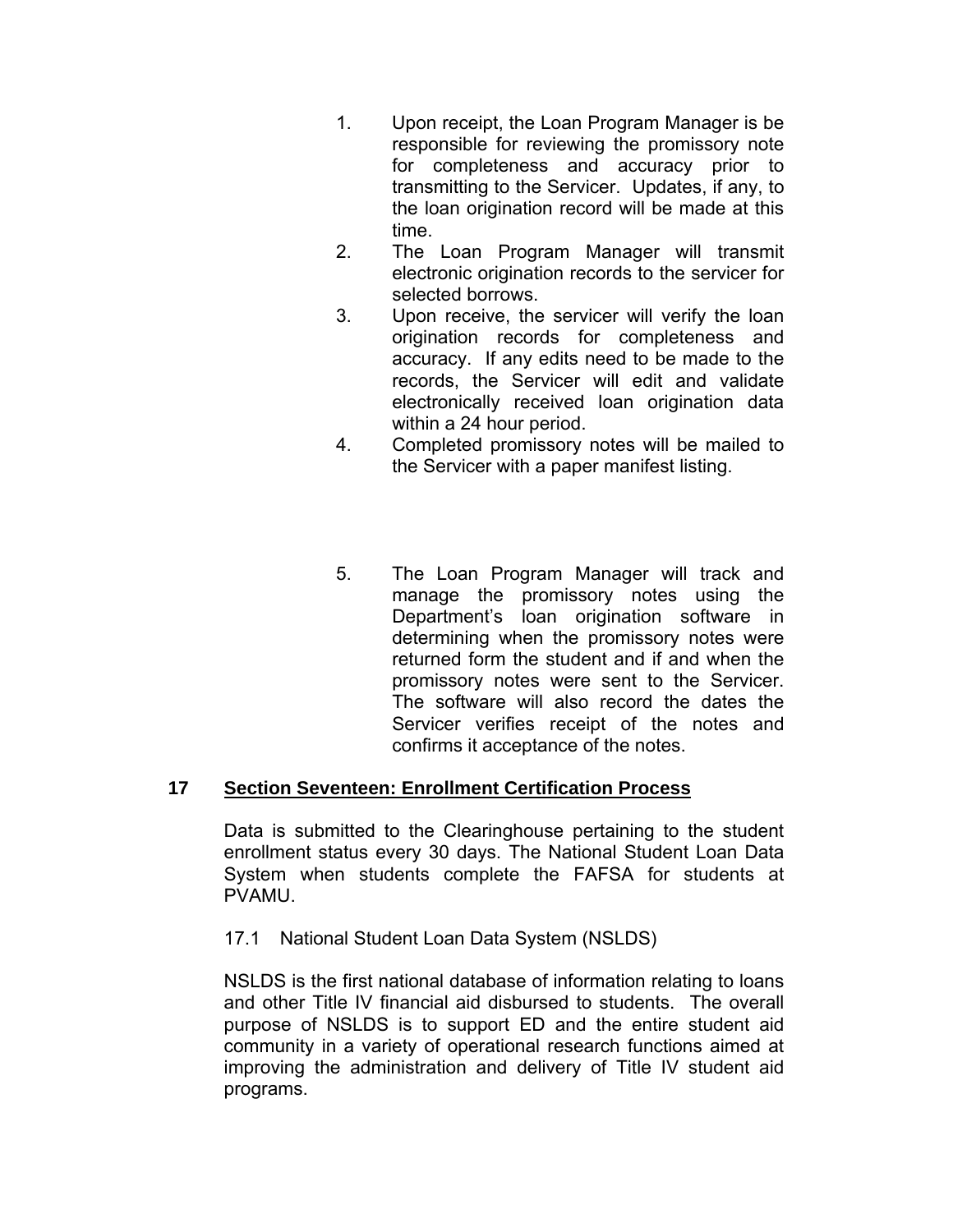Beginning with the 2002-03 award year, the National Student Loan Data System may be used by postsecondary educational institutions to meet the regulatory requirements for obtaining Financial Aid Transcripts for most Title IV student aid applicants.

 With the exception of mid-year transfer students, using the information from the NSLDS will allow schools to meet the regulatory requirements for obtaining FAT information for those Federal student aid applicants who have previously attended other eligible postsecondary institutions. Schools may obtain FAT information from the NSLDS through several methods including the Student Aid Report and the NSLDS History section of the University Student Information Record (ISIR). Once a school has obtained financial aid history information from the NSLDS, including using the NSLDS information on a student's SAR or in the ISIR, it will not required to re-check the NSLDS prior to disbursing Title IV student assistance.

## 18 **Section Eighteen: Disbursement of Funds**

#### 18.1 Responsibility for Disbursement of Funds

The Office of Student Financial Aid is responsible for determining when a student has meet all eligibility requirements for the disbursement of financial aid funds i.e. loans, grants and scholarships..

The Business Office has the responsibility for disbursement of some scholarship checks and students with CWS Deferments. The Payroll Office has responsibility for processing CWS paychecks.

#### 18.2 Separation of Functions

 There is a clear and distinct separation of functions between the OFA and the Business Office (previously discussed). The Aid Office assures and maintains the accurate and appropriate awarding of aid funds. This information is submitted to the Business Office. These funds credit the student's account. Any monies in excess of charges is disbursed to the student by Business Office staff.

18.3 Procedures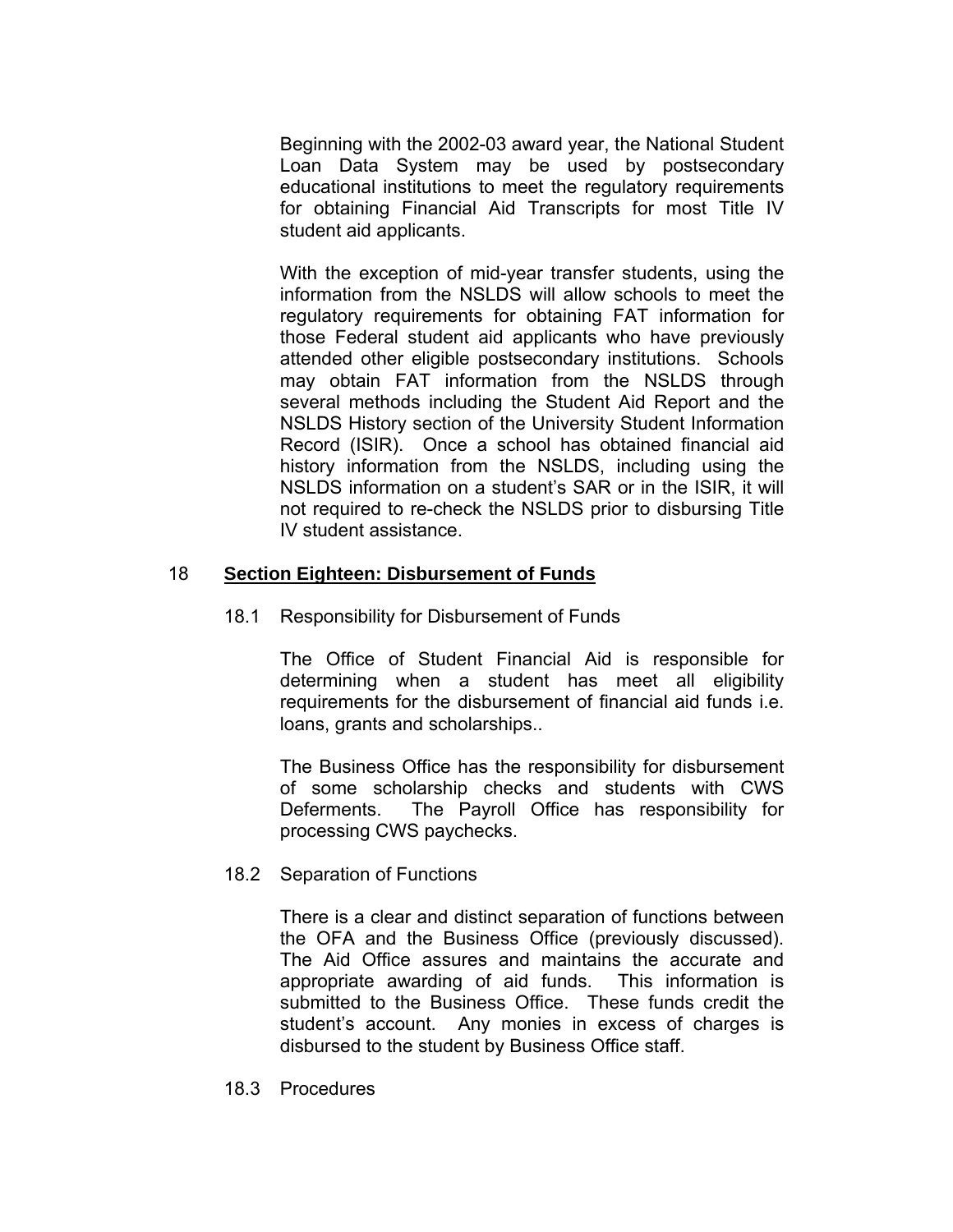PVAMU transfers aid to the student's account if all appropriate papers have been signed and the student is registered for the correct number of hours.

18.3.1 Verification of Status

The student's eligibility status is checked by the Office of Student Financial Aid. Computer edit checks are run to ensure current eligibility before generating the financial aid disbursement roster.

18.3.3 Parent and Student Endorsement

Parents and Students are required to endorse copayable checks before funds can be released (i.e., PLUS or scholarship).

## 19 **Section Nineteen: Refunds/Repayments**

When a student withdraws from classes, he/she may be entitled to receive money back which had been paid to the University. The University may be able to **refund** all or a portion of the tuition and fees the student paid. If the tuition and fees were paid with financial aid dollars, then all or a portion of the student's refund must be returned to the student aid programs from which the money was awarded. A student who receives a cash disbursement to assist with living expenses and then withdraws, drops out, or is expelled, may be required to **repay** money to the aid programs from which the money was awarded. The University has designed the following policies and procedures to ensure proper accountability when a student leaves the University.

19.1 Refund and Withdrawal Policy

Adjustments of Fees Upon Official Withdrawal: Students who wish to withdraw from the University must complete the following steps:

- 1. Complete an Official Withdrawal Form. You may obtain this form from the Academic Support Center, located at 3324 Barnes Street, Room 200.
- 2. Complete an Exit Interview with the Office of Student Financial Aid.
- 3. Sign a statement concerning the Return of Financial Aid Title IV funds. The Office of Student Financial Aid is located in Gandy Hall,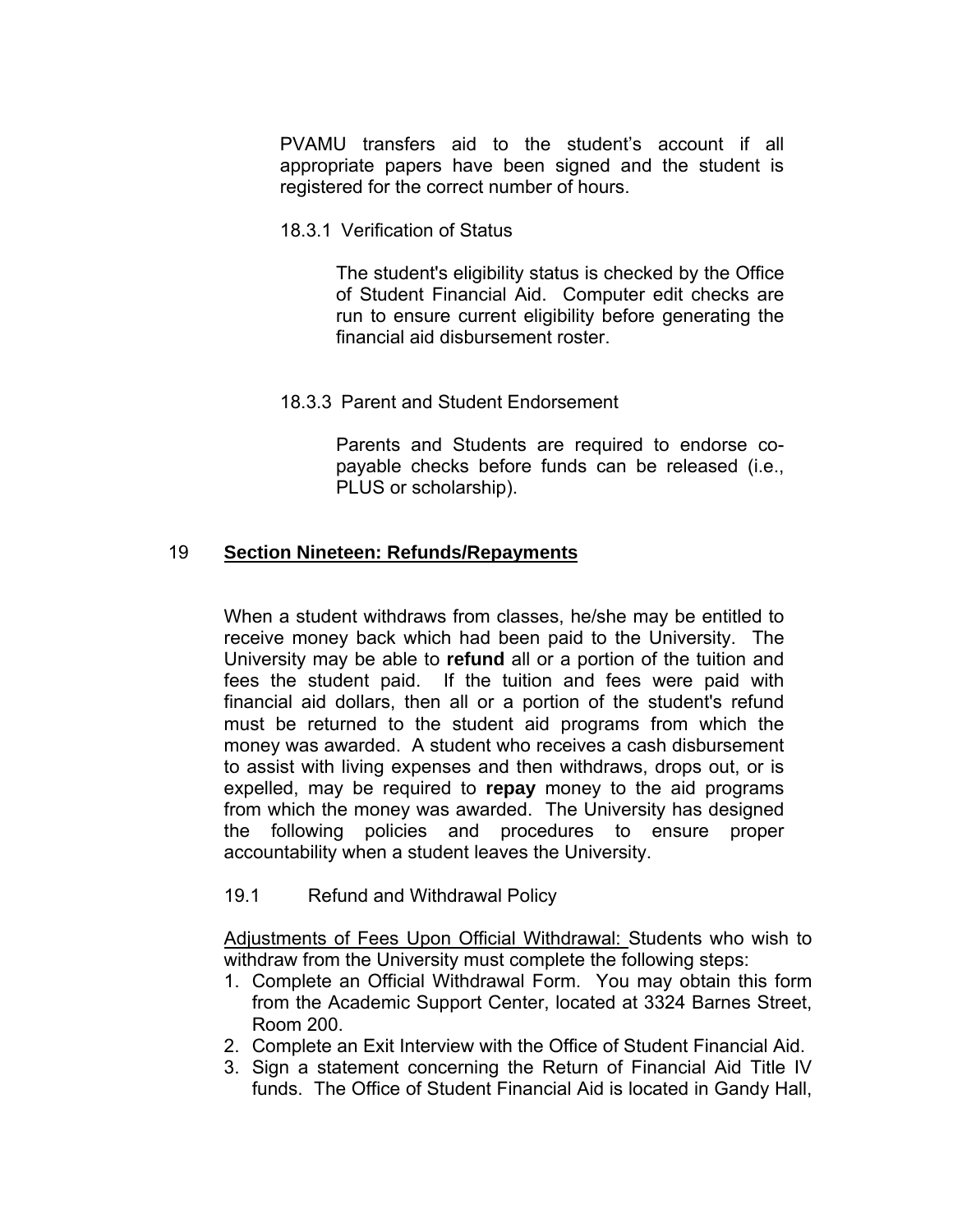Room 102.

For those students who are called to "Active Duty", you will need to complete the following steps:

- 1. Contact the University's Registrar's Office with a copy of official deployment orders.
- 2. Complete an Exit Interview with the Office of Student Financial Aid. Sign a statement concerning the Return of Financial Aid Title IV funds. The Office of Student Financial Aid is located in Gandy Hall, Room 102.
- 19.2 Tuition and Comprehensive Fee Refund Policy:

Refunds of Institutional charges including tuition, fees, room and board will be calculated based on either the Federal Return of Title IV Refund Policy or the University Refund Policy (see tables below). Students may be assessed \$100 or 5% of institutional cost as an administrative fee (whichever is less). Also, students who are on military deployment will be prorated based on the University's policy.

Note: The Official Withdrawal Date is defined as the actual date the student began the Institution's official withdrawal process, or the midpoint of the semester for a student who leaves without completing the appropriate withdrawal steps listed above.

- 19.3 Room Fee Refund Policy The dormitory room fee is refundable only if the student's official withdrawal date is within the first five- (5) days of the beginning of class. Students are urged to read the Terms and Conditions of the Residence Hall Agreement.
- 19.4 Board Fee Refund Policy- a prorated board fee will be charged for each day the student occupies the dormitory. The balance of the board fee paid will be refunded.
- 19.5 FEDERAL RETURN OF TITLE IV REFUND POLICY: This policy is used to calculate a refund if the student meets the following criteria.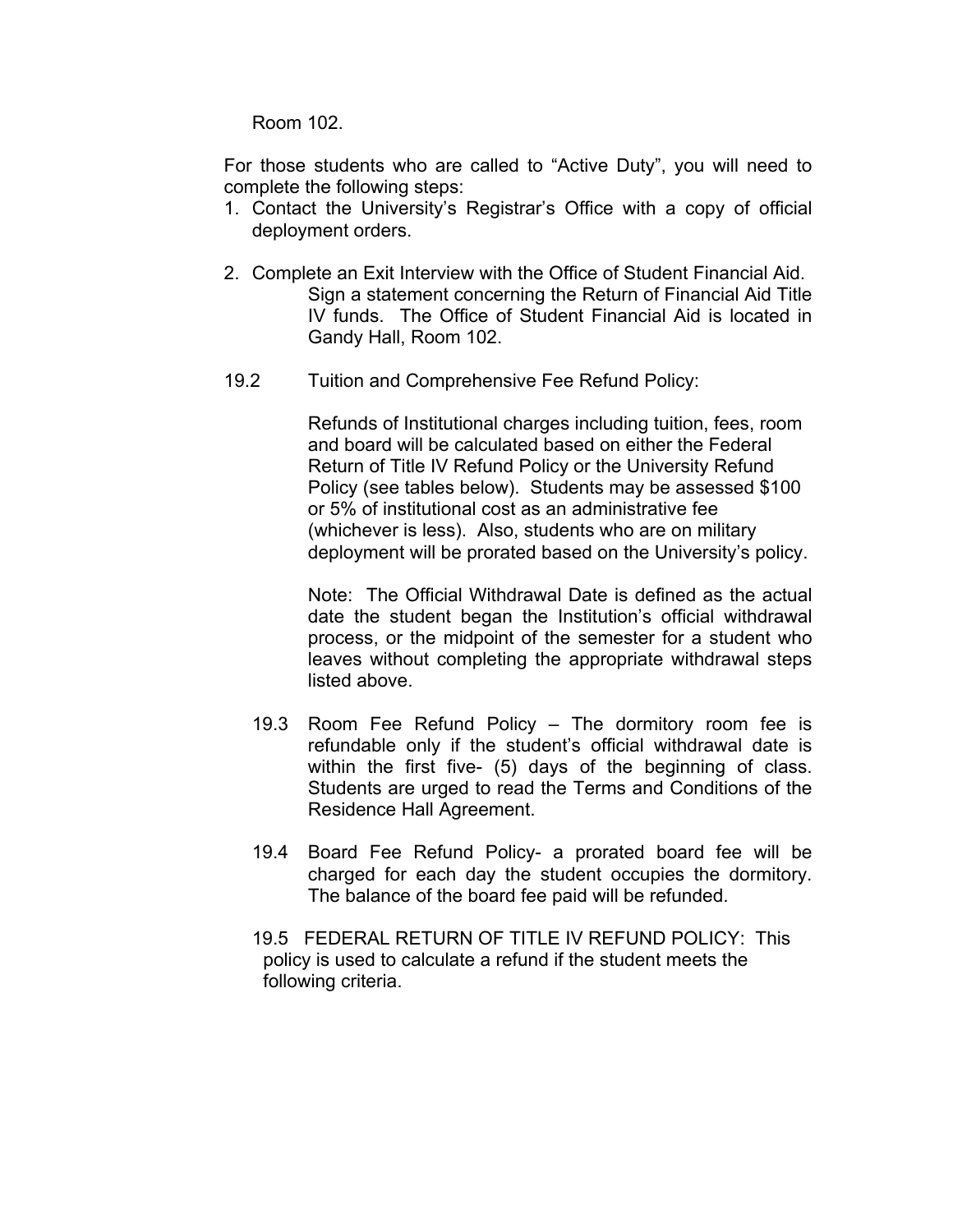The student is receiving Federal Title IV Financial Aid and the student's official withdrawal date is BEFORE 60% of the enrollment period. This equates to a withdrawal date on or before 9 weeks (59 calendar days) or less after the official beginning of class. For student's withdrawing after 9 weeks (59 calendar day) of classes, the refund calculation will be based on the University's Refund Policy (See Below).

| <b>OFFICIAL WITHDRAWAL DATE</b>         | % OF CHARGES TO BE RETAINED BY<br><b>SCHOOOL</b> |  |
|-----------------------------------------|--------------------------------------------------|--|
| Before the 1 <sup>st</sup> day of class | 0%                                               |  |
| Week 1 (day 1-7)                        | 1% thru 8%                                       |  |
| Week 2 (day 8-14)                       | 9% thru 14%                                      |  |
| Week 3 (day 15-21)                      | 15% thru 21%                                     |  |
| Week 4 (day 22-28)                      | 22% thru 28%                                     |  |
| Week 5 (day 29-35)                      | 29% thru 36%                                     |  |
| Week 6 (day 36-42)                      | 37% thru 43%                                     |  |
| Week 7 (day 43-49)                      | 44% thru 50%                                     |  |
| Week 8 (day 50-56)                      | 51% thru 57%                                     |  |
| Week 9 (day 57-58)                      | 58% thru 59%                                     |  |
| After 59 days of enrollment             | 100% thru 59 %                                   |  |

The Return to Title IV Refund Policy is based on the federal mandate that students earn federal financial aid eligibility in proportion to the amount of time the student was enrolled. The earned portion of student's federal financial aid will be disbursed to the student's account to assist in paying Institutional related expenses. The unearned portion will be refunded and/or returned to the U.S. Department of Education Title IV Programs.

19.51 Pro Rata Refund Method:

This policy is used to calculate a refund if the student meets the following criteria:

> The student's official withdrawal date is AFTER 60% of the enrollment period. This equates to the enrollment period of more than 9 weeks (59 calendar days) after the official first day of class.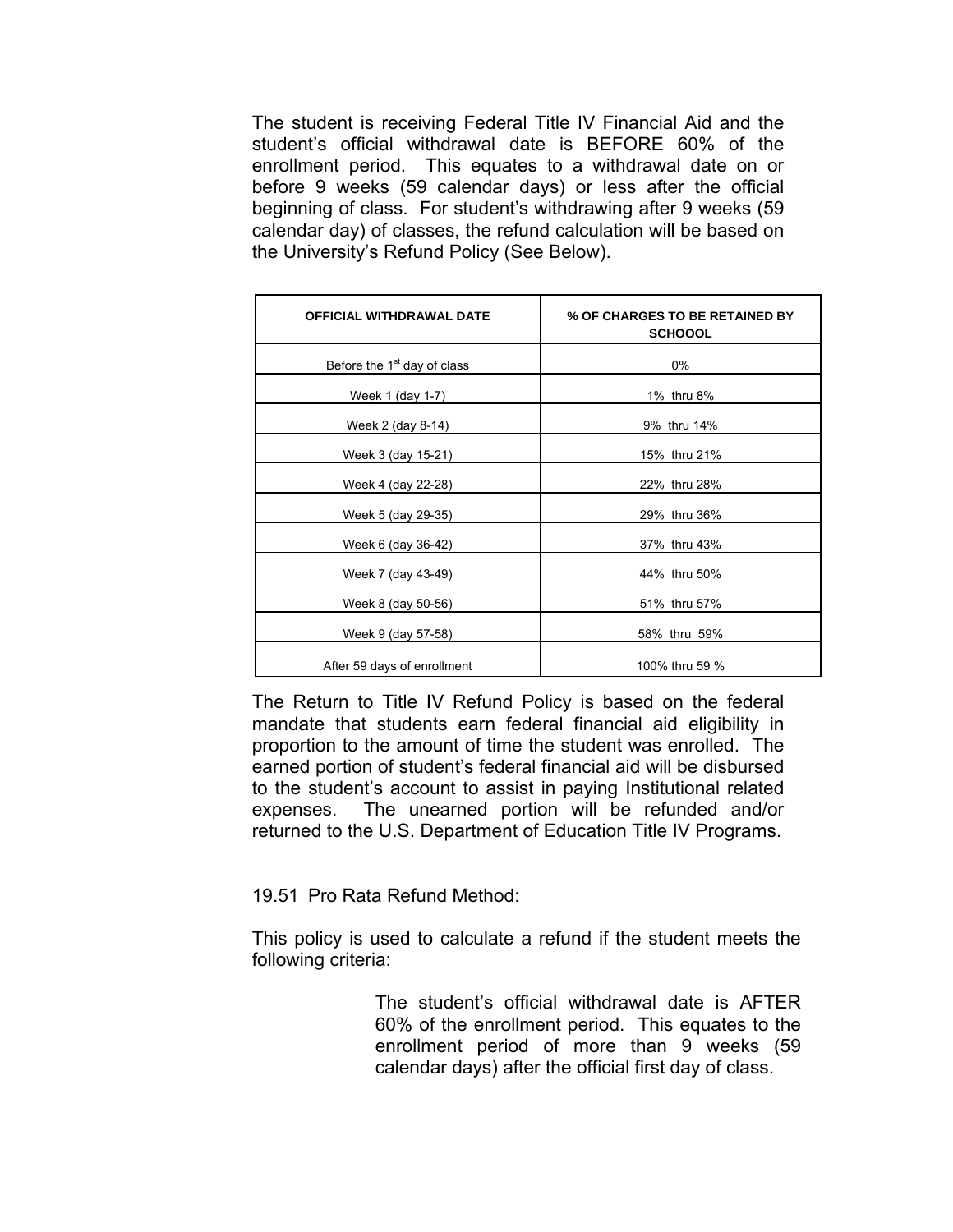The student has not received any Title IV Financial Aid (see listing below).

These students will be issued a refund using the following guidelines. It must be noted that the "Official Withdrawal Date" indicates the number of calendar days the student is officially enrolled. This includes both the first day of class and day of official withdrawal**.**

| <b>OFFICIAL WITHDRAWAL DATE</b> | % OF TUITION AND FEE CHARGES TO BE<br><b>RETAINED BY SCHOOL</b> |
|---------------------------------|-----------------------------------------------------------------|
| 1-10 DAYS *                     | 25%                                                             |
| 11-20 DAYS                      | 50%                                                             |
| 21 OR MORE DAYS                 | 100%                                                            |

\*Students who officially withdraw from the University (during any session) within the first five calendar days of the beginning of classes will be charged a prorated room and board fee for the number of days in the residence hall.

Students who officially withdraw from the University (during any session) after the fifth calendar day from the start of classes will be charged the entire room rate for the semester. This requirement is also applicable to students residing in the University Apartments. Board charges will be prorated for the number of days in the residence hall. (See Residence Hall Housing and & Food Service Agreement- Item 11a).

19.6 Refund Distribution for Financial Aid Recipients

Refunds on behalf of Financial Aid Recipients must be distributed in the following order:

- 1. Federal Direct Unsubsidized Loans
- 2. Federal Direct Subsidized Loans
- 3. Federal PLUS Loans
- 4. Federal Perkins Loans
- 5. Federal Pell Grants
- 6. FSEOGs
- 7. Other SFA Programs
- 8. Other federal, state, private, or University sources
- of aid
- 9. The student

19.7 Repayments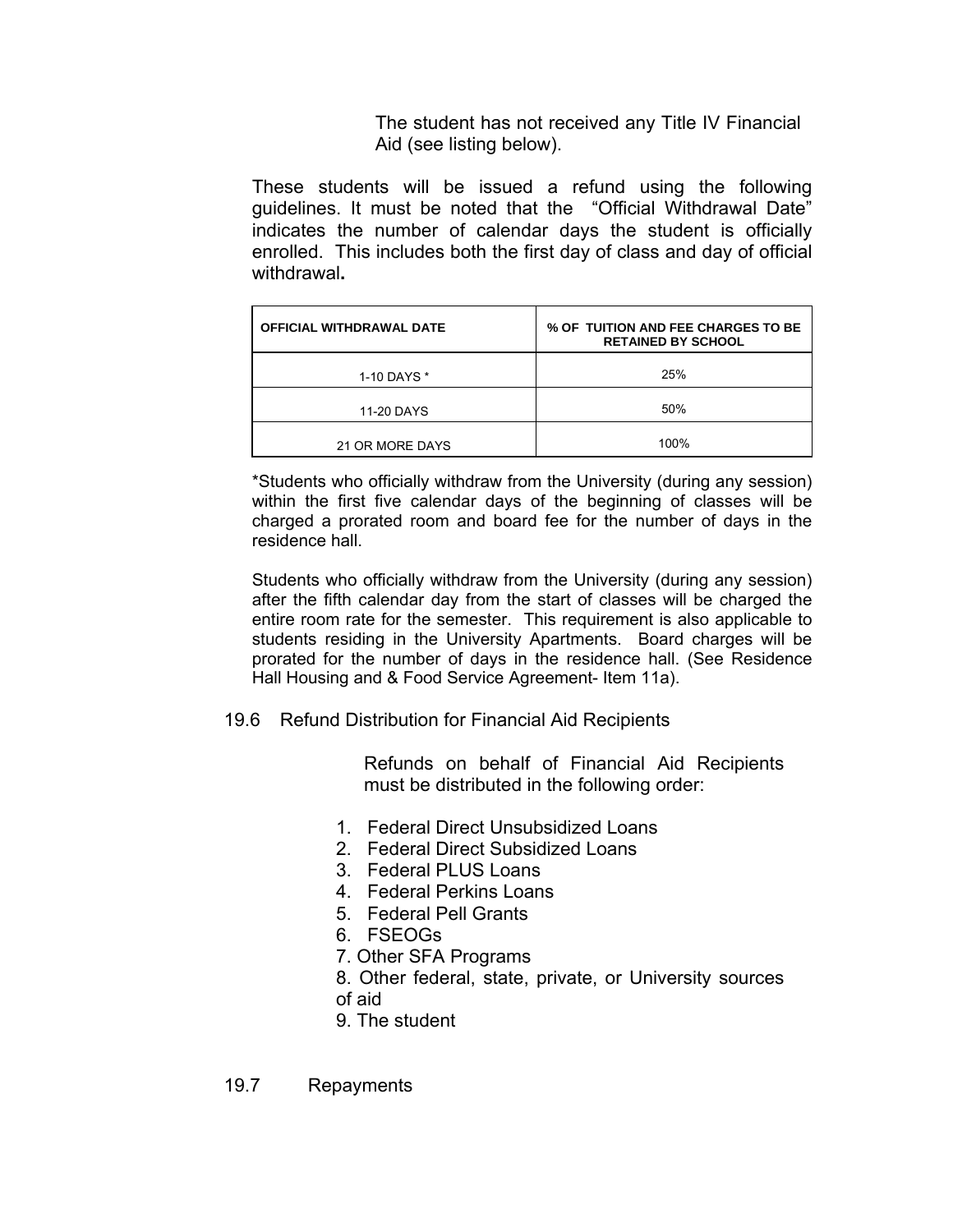When a student who received directly a financial aid disbursement ceases attendance, the school must determine whether the student must repay a portion of the disbursement. If the school finds that the student's living expenses incurred up to the time of withdrawal exceed the amount of funds disbursed, the student does not owe a repayment. However, if the disbursement was greater than the student's living expenses up to the withdrawal date, the student must repay the excess amount.

Living expenses are defined as education costs above and beyond the tuition and fee charges, including items such as room and board (if the student does not contract with the school), books, supplies, transportation, and child-care expenses. Since there are 16 weeks per semester, we will allow students 1/16 of their semester living expenses for each week of attendance.

FWS wages are excluded because they have been earned. Schools are responsible for notifying and for collecting the repayment. However, a school is not liable for the owed amount if it cannot collect the repayment from the student.

#### 19.8 Unofficial Withdrawals

Students who cease attending the University without going through the official withdrawal process are analyzed during the mid-term grading process. The Office of the Registrar will submit to the Office of Student Financial Aid a mid-Term grade file of all students that received grades of N's and F's. The Office of Student Financial Aid reviews the file and determines the students who will be contacted regarding attendance. The Office of Residence Life is also provided a copy of the list to verify the affected students housing status. Students whose mid-term grades reflect all N's and/or F's are sent a letter requesting that they confirm their attendance status. The letter to the student requests that they check the appropriate enrollment statue and sign, date and return the letter as to their attendance status. If the student does not comply by completing the requested information, the University will maintain the student's status as enrolled and no further action is required. If the information is received within the required timeframe, the University will indicate that the student is no longer in attendance, and the withdrawal date is recorded as the last day to withdraw from the University based on the University Calendar.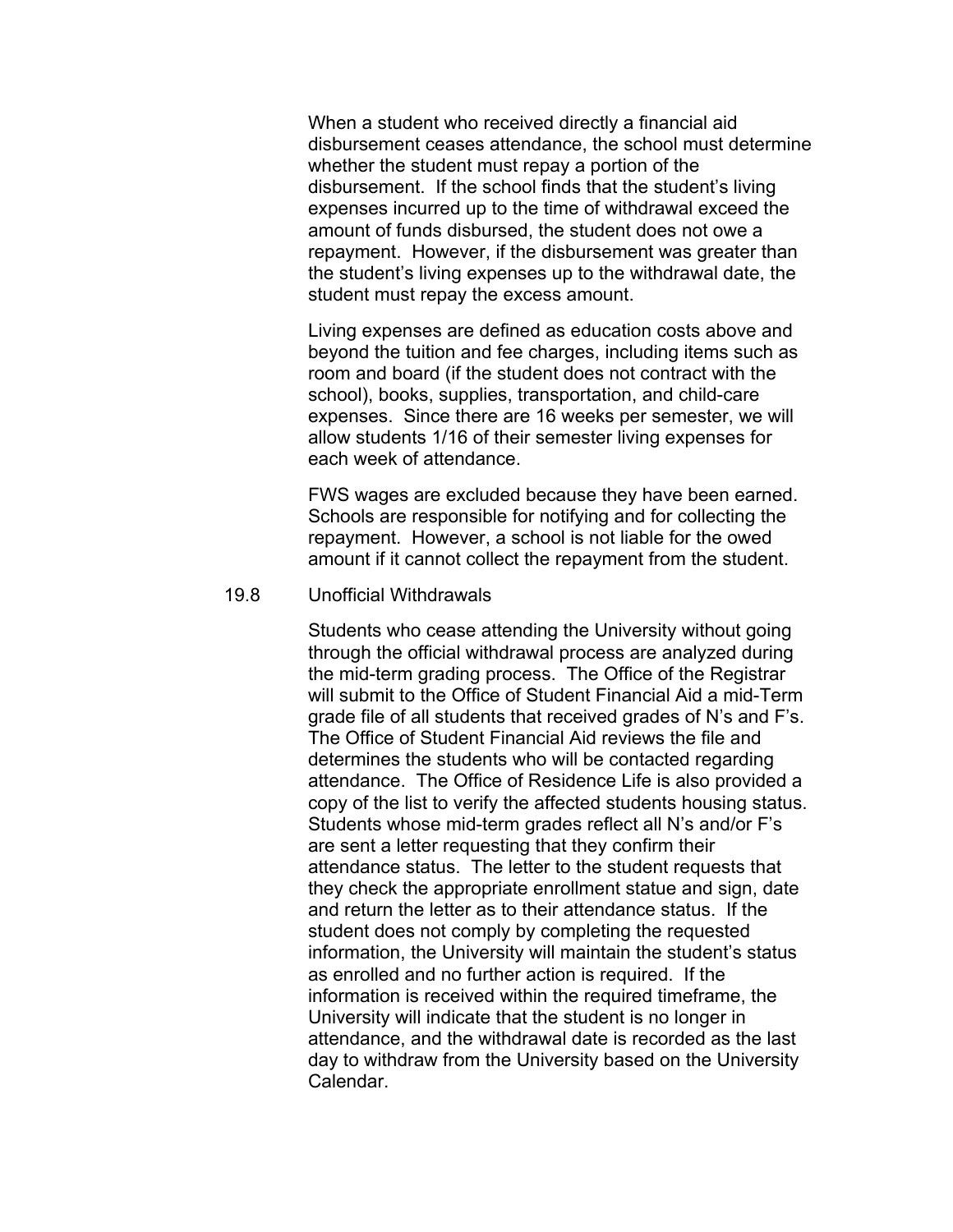## **20 Section Twenty: Satisfactory Academic Progress**

Federal regulations require the University to establish and apply reasonable standards of satisfactory progress for the purpose of the receipt of financial assistance under the programs authorized by Title IV of the Higher Education Act. The law requires institutions to develop policies regarding satisfactory academic progress (SAP). Each institution must design criteria, which outlines the definition of student progress towards a degree and the consequences to the student if progress is not achieved. PVAMU students who wish to be considered for financial aid must maintain satisfactory progress in their selected course of study as set forth in this policy.

## 20.1 Satisfactory Academic Policy- PVAMU Policy

Any student receiving financial assistance who does not meet the satisfactory academic progress requirements during a preliminary review at the end of each semester will receive written notice of **Warning** for one semester. If during the second review at the end of the subsequent semester, the student fails to maintain the required standard, a notice of **Probation** will be sent. If during the third review the student fails to maintain the required standard, a **Termination** notice is sent informing the student that all financial assistance must be withdrawn. The student is responsible for ensuring that the grade point average and hours-earned data submitted by the Office of the Registrar are accurate and complete.

## 20.11 Undergraduate Students- Grade Requirements

An undergraduate student is considered to have made satisfactory academic progress for maintaining financial aid eligibility in a course of study if the following schedule is maintained: (**Note: A student must successfully complete 12 credit hours each semester to be considered as having made satisfactory academic progress)** 

| No. of Semesters<br>of Hours | Semester<br>Completed<br>Earned | Minimum # |
|------------------------------|---------------------------------|-----------|
|                              | 1.5                             | 12        |
| റ                            | 15                              | 24        |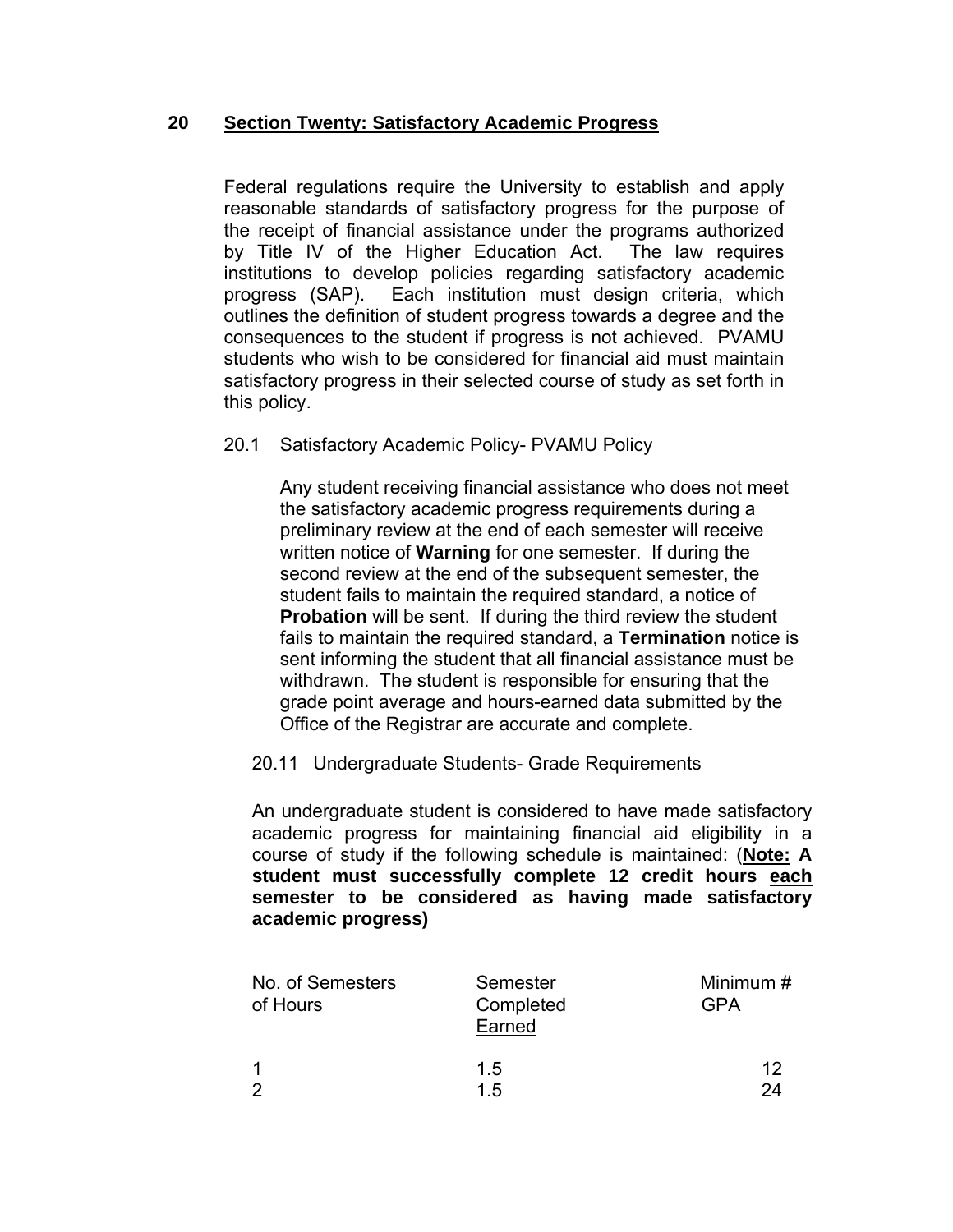| 3<br>4 | 2.0<br>2.0               | 36<br>48 |
|--------|--------------------------|----------|
|        | Cumulative<br><b>GPA</b> |          |
| 5      | 2.0                      | 60       |
| 6      | 2.0                      | 72       |
| 7      | 2.0                      | 84       |
| 8      | 2.0                      | 96       |
| 9      | 2.0                      | 108      |
| 10     | 2.0                      | 120      |

The Prairie View A & M University Catalog sets forth degree requirements on a four-year completion basis. However, the Office of Student Financial Aid will allow five years for completion of a 120 to 124 semester-hour degree program which will enable a student to take up to 150 hours if he/she is carrying a course load of 15 hours per semester. Federal guidelines require that a student carry 12 credit hours per semester to be considered full- time; therefore, satisfactory academic progress is based on the assumption that a full-time student must earn 12 credit hours each semester and a part-time student must complete 80 (percent) of the attempted hours.

Note: Hours earned through remedial and/or developmental courses are considered toward meeting the minimum 12 credit-hour requirement.

20.12 Full-time Students

Students enrolled in 12 hours or more per semester will be allowed five academic years in which to complete a degree. Less than full- time students will be extended on a pro-rated basis not to exceed the equivalent of 10 semesters of fulltime enrollment.

20.13 Three-quarter time Students

Students enrolled for 9 to 11 hours per semester must earn a minimum of 18 credit hours per academic year to remain eligible to receive financial assistance.

20.14 Part-time Undergraduate Students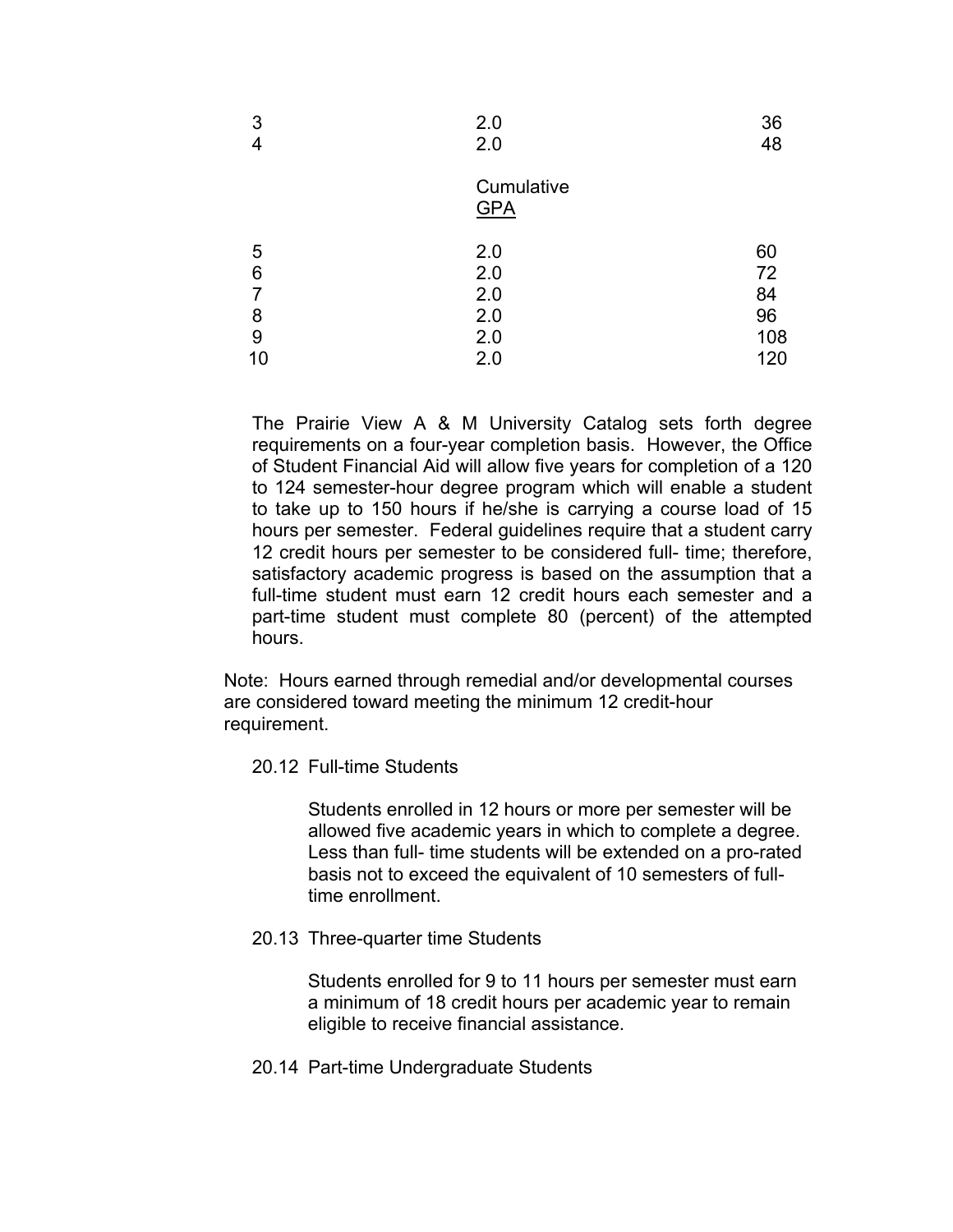These students enrolled in a degree program must achieve a minimum semester grade point average of 2.0 after he or she has earned and/or attempted 48 cumulative credit hours.

Except when there are mitigating circumstances, no undergraduate will be eligible to receive financial assistance for more than ten (10) semesters or the equivalent of completing a four-year program in a five-year time frame.

20.2 Right of Appeal

Any student whose financial assistance has been terminated may submit a written letter of appeal to the Office of Student Financial Aid explaining why satisfactory academic progress was not maintained and giving reason why aid should not be terminated. Accompanying documentation from the student's Dean is recommended.

20.3 Re-Establishing Satisfactory Academic Progress

After financial assistance has been withdrawn, students may re-establish satisfactory academic progress by either of the following methods:

- 1.) attend summer sessions at their own expense and improve hours and/or semester grade point average to meet the required standards, or
- 2.) attend subsequent semester at their own expense and improve hours and/or semester grade point average to meet the required standards.

Students who comply with either method should submit to the Office of Student Financial Aid a written request asking that their eligibility for financial aid be reinstated.

## **21 Section Twenty-one: Fund Management and Reconciliation**

Requesting Funds

 PVAMU request funds through the Advance Payment Method. Under the advance payment method, the Department accepts a school's request for funds and transfers the amount requested to a bank account designated by the school. The school should not request more cash than is needed to make disbursements to students with three business days.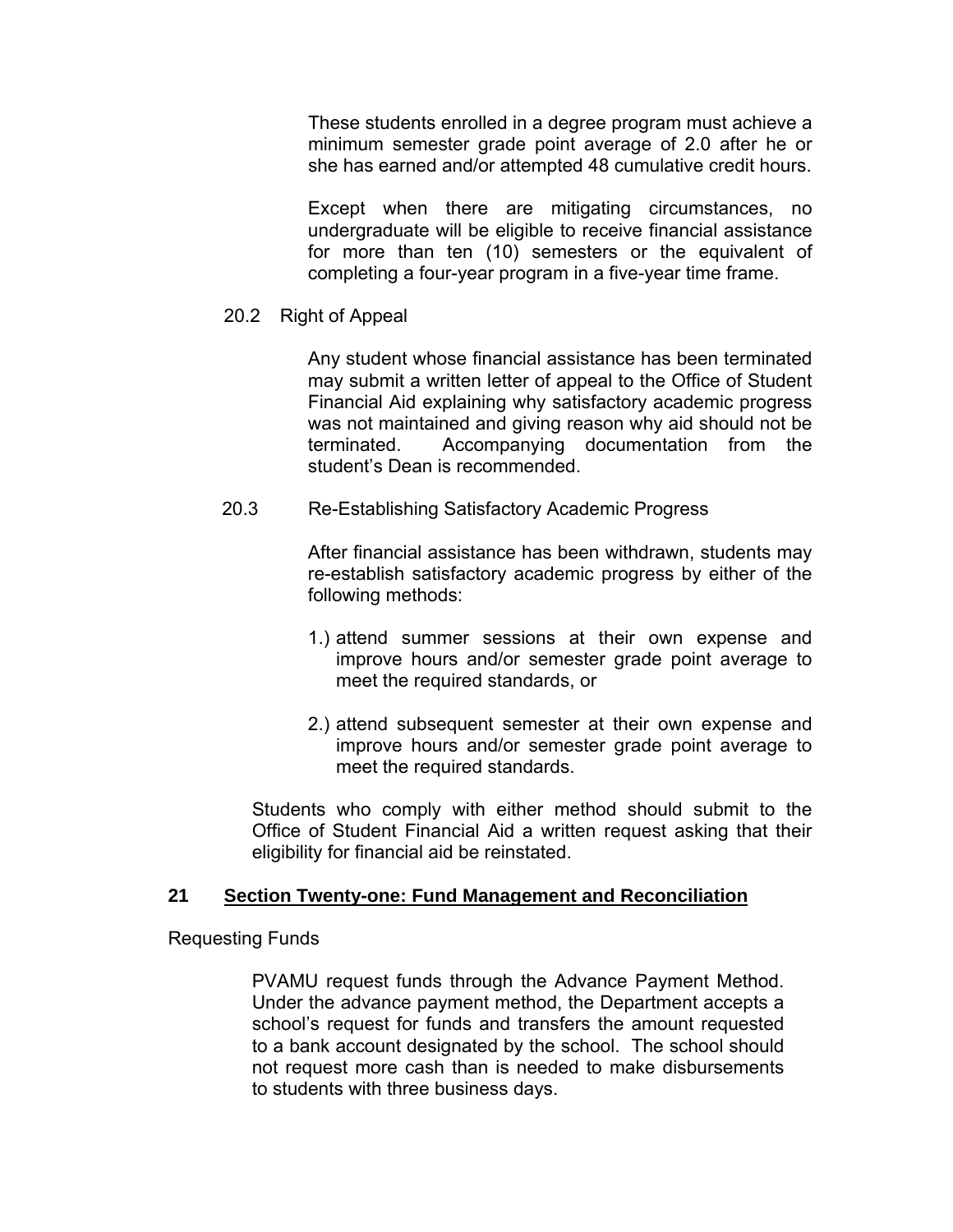#### Maintaining Funds

 PVAMU maintains a interest bearing bank acount into which the Department tranfers campus-based, and Pell and Loan funds. Interest earned over \$250 per year must be remitted to the Department at least once per year.

#### Disbursing Funds

 Financial Aid funds are disbursed when a school makes a payment of Financial Aid Funds or delivers proceeds of an loan to or on behalf of a student, either directly or by crediting a student's account with the funds. The Department considers a disbursement of Federal Financial Aid Funds to have taken place by crediting a student's account once the school has both credited the student's account and drawn down federal funds. The earliest a school may disburse Federal funds is 10 days before the first day of the payment period or period of enrollment for which the disbursement is intended.

 Whenever a school credits Federal funds to a student's account, and those funds exceed the student's allowable charges, a school must pay the excess Federal Funds (credit balance) directly to the student with 14 days of the later of:

- \* the date the balance occurs on the student's account,
- \* the first day of classes of the payment period or period of enrollment, or
- the date the student rescinds his or her authorization for the school to retain funds in excess of the amount needed to cover allowable charges. day of the payment period or period of enrollment for which the disbursement is intended.

 Whenever a school credits Federal funds to a student's account, and those funds exceed the student's allowable charges, a school must pay the excess Federal Funds (credit balance) directly to the student with 14 days of the later of:

- \* the date the balance occurs on the student's account,
- \* the first day of classes of the payment period or period of enrollment, or
- the date the student rescinds his or her authorization for the school to retain funds in excess of the amount needed to cover allowable charges.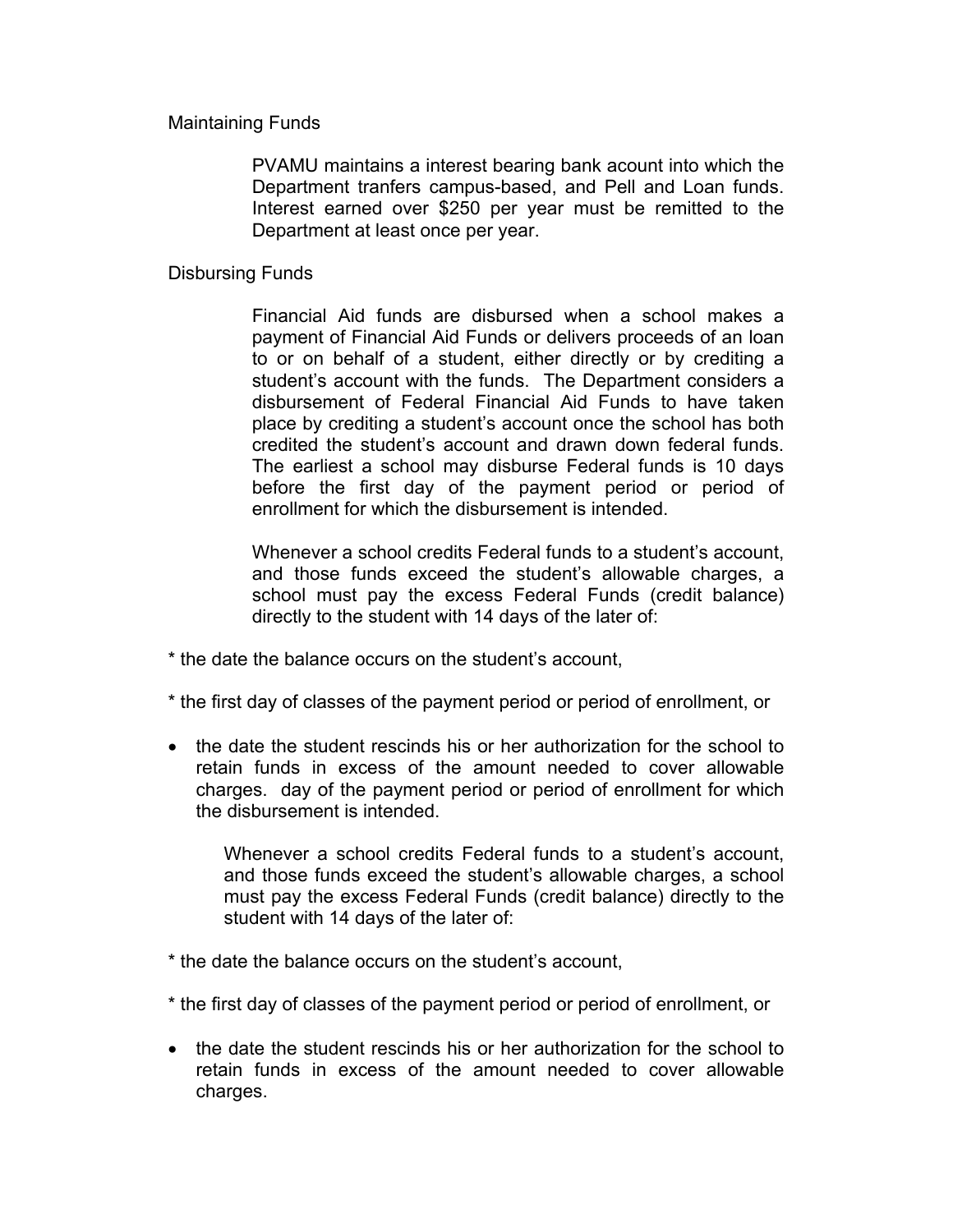# **22 Section Twenty-two: Fraud**

There are difficult situations where students and/or parents purposefully misrepresent information in hopes of obtaining or obtaining additional assistance. The OFA is required to have a policy of referral when confronted with actual or suspected cases of fraud and abuse.

# 22.1 Policy for Fraud

Students and parents who willfully submit fraudulent information will be investigated to the furthest extent possible. All cases of fraud and abuse will be reported to the proper authorities.

## 22.2 Procedures for Fraud

After investigating the situation, if the Director believes there is a fraudulent situation, all information must be forwarded to the Office of Inspector General of the Department of Education or the local law enforcement agency.

If the decision is made by the Director to pursue the possibility of denying or canceling financial aid, a written request to make an appointment is sent to the student. If the student does not make an appointment, the Director may:

> 1. Not process a financial aid application until the situation is resolved satisfactorily.

2. Not award financial aid

3. Cancel financial aid

4. Determine that financial aid will not be processed for future years.

All processing of the application or disbursement of funds shall be suspended until the Director has made a determination as to whether the student shall be required to make an appointment.

Fraudulent situations should be reported to the hotline of the Department of Education Inspector General at (202) 755- 2270 or 1-800-MIS-USED.